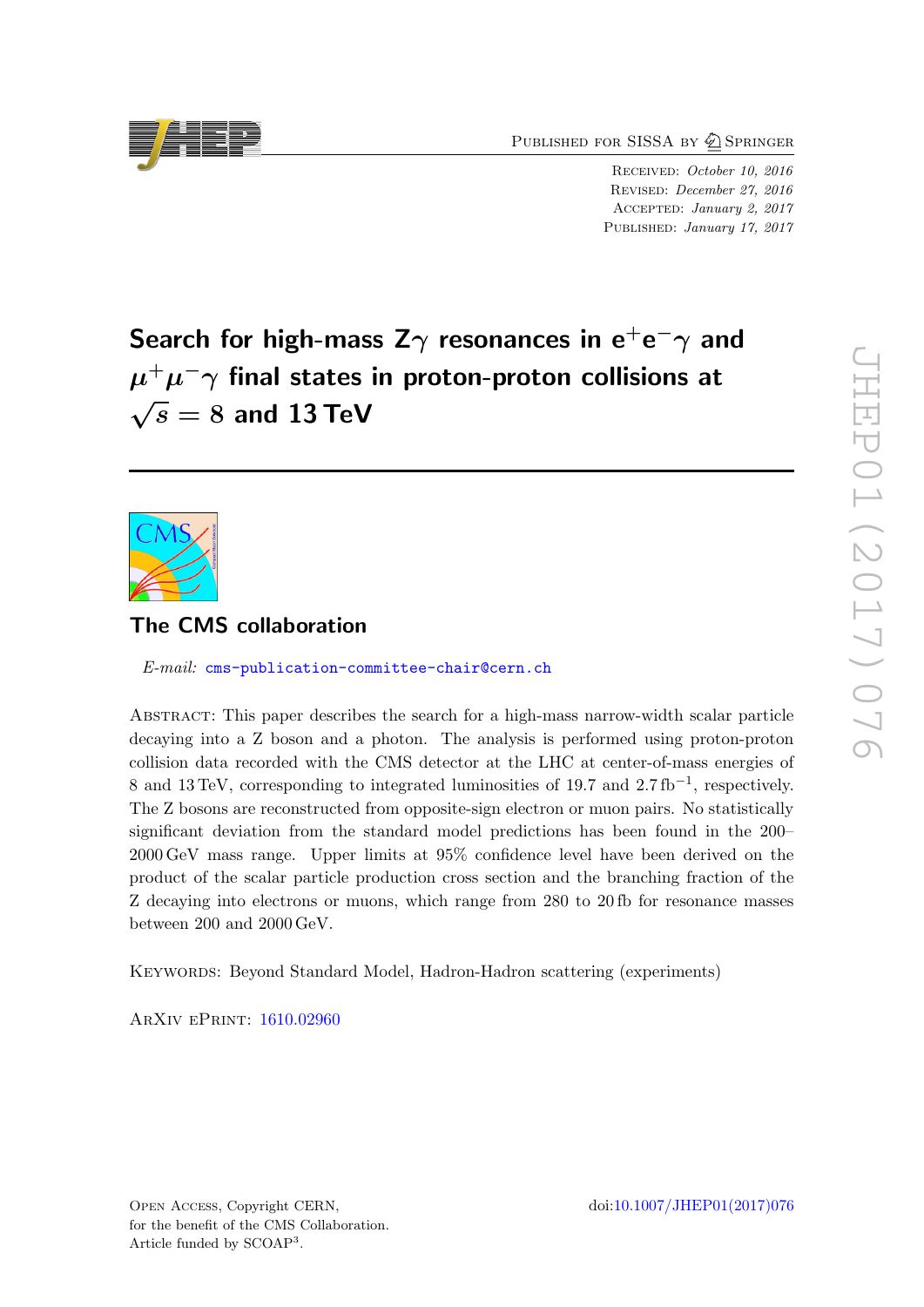### Contents

| 1 Introduction                                | $\mathbf{1}$            |
|-----------------------------------------------|-------------------------|
| 2 The CMS detector                            | $\overline{\mathbf{2}}$ |
| 3 Particle reconstruction and event selection | $\bf{2}$                |
| 4 Background modelling                        | $\overline{\mathbf{4}}$ |
| 5 Signal modeling                             | $\bf{6}$                |
| 6 Systematic uncertainties                    | 7                       |
| 7 Results                                     | 7                       |
| 8 Summary                                     | 10                      |
| The CMS collaboration                         | 14                      |

### <span id="page-1-0"></span>1 Introduction

The ATLAS and CMS experiments have observed  $[1-3]$  $[1-3]$  a standard model (SM) like Higgs boson at 125 GeV [\[4\]](#page-11-2). While this discovery has reaffirmed the SM, it is widely believed that the SM is a low-energy approximation of a more complex theory [\[5\]](#page-11-3). An enhancement with respect to the SM in the rate of rare decays of the 125 GeV boson or the discovery of additional scalar or pseudoscalar bosons would provide evidence that this is the case. Searches for the rare decay of the 125 GeV Higgs boson into a Z boson and a photon have been conducted by both ATLAS and CMS [\[6,](#page-11-4) [7\]](#page-11-5), but have insufficient sensitivity to probe the SM Higgs boson hypothesis.

In the context of the wider search for new resonances in the diphoton final state [\[8–](#page-11-6) [10\]](#page-11-7), information from the  $Z_{\gamma}$  channel provides important complementary information. For example, an extended SM incorporating a scalar (or pseudoscalar) decaying to two photons would imply that  $Z\gamma$  decays should be observed as well [\[11\]](#page-11-8).

We present the results for a search for a high-mass scalar, X, with mass between 200 GeV and 2 TeV, decaying to  $Z\gamma$ . The analysis is performed by studying proton-proton collisions recorded with the CMS detector at the CERN LHC. The analyzed data samples correspond to integrated luminosities of 19.7 and 2.7 fb<sup>-1</sup>, recorded at center-of-mass energies of 8 and 13 TeV, respectively. The search is for localized excesses in the  $X \to Z\gamma$ channel, with the Z boson identified by means of its decays into an electron or a muon pair. The dominant backgrounds consist of the irreducible contribution from the continuum  $Z_{\gamma}$  production and the reducible backgrounds from either final-state radiation in Z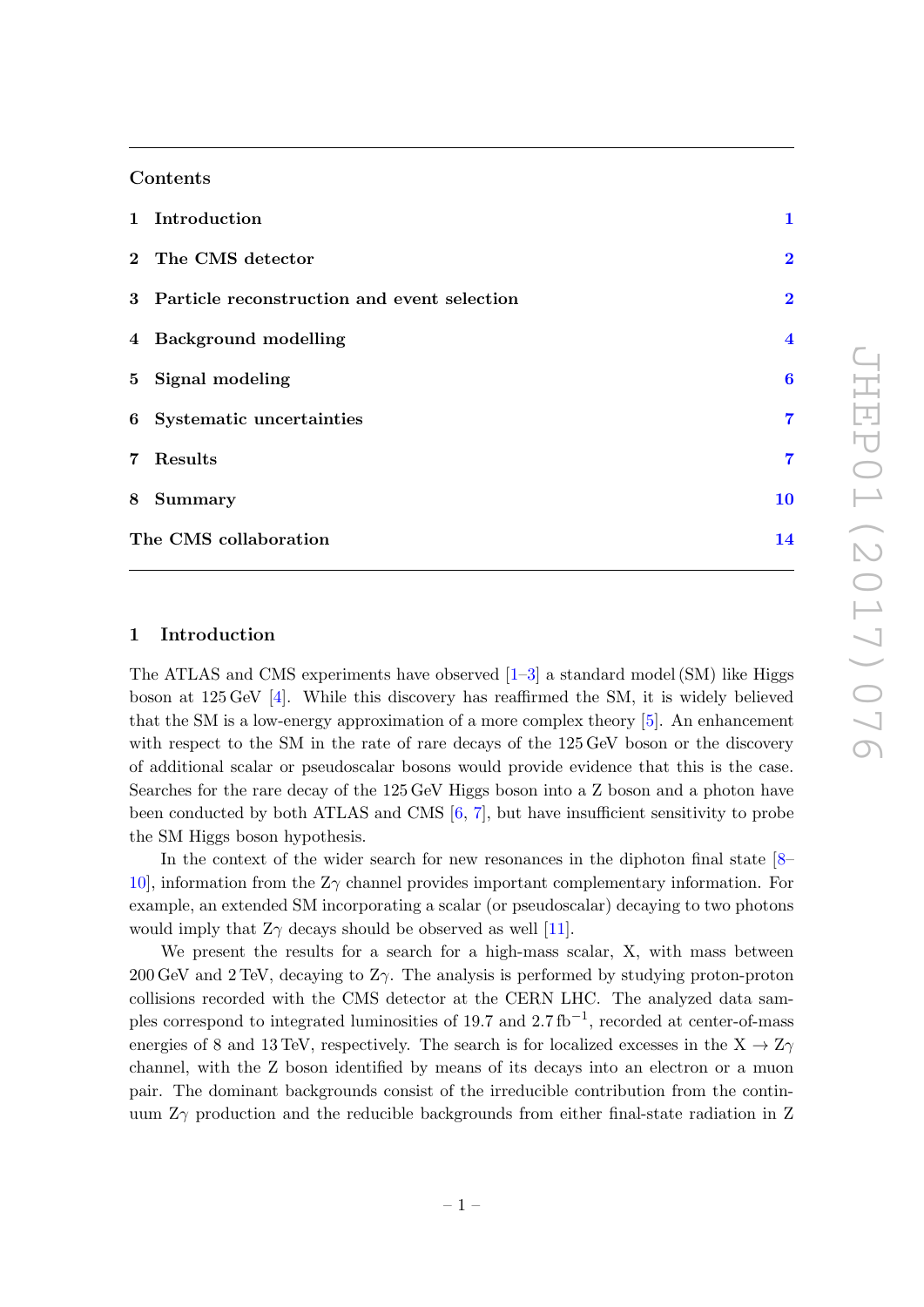boson decays or Z boson production in association with one or more jets (Z plus jets), where a jet is misidentified as a photon. The background is determined directly from data. Searches for a scalar singlet decaying to  $Z_{\gamma}$  have been performed at the LHC by ATLAS at center-of-mass energies of 8 [\[12\]](#page-11-9) and 13 TeV [\[13\]](#page-12-0).

### <span id="page-2-0"></span>2 The CMS detector

A detailed description of the CMS detector, together with the definition of the coordinate system used and the relevant kinematic variables, can be found elsewhere [\[14\]](#page-12-1). The central feature of the CMS apparatus is a superconducting solenoid, 13 m in length and 6 m in diameter, which provides an axial magnetic field of 3.8 T. Within the field volume there are several particle detection systems. Charged-particle trajectories are measured by silicon pixel and strip trackers, covering  $0 < \phi < 2\pi$  in azimuth and  $|\eta| < 2.5$  in pseudorapidity. A lead tungstate crystal electromagnetic calorimeter (ECAL) is partitioned into a barrel region with  $|\eta|$  < 1.48 and two endcaps that extend up to  $|\eta| = 3$ . A brass and scintillator hadron calorimeter surrounds the ECAL volume and covers the region  $|\eta| < 3$ . Iron forward calorimeters with quartz fibers, read out by photomultipliers, extend the calorimeter coverage up to  $|\eta| = 5$ . The calorimeters provide measurements of the energy of photons, electrons, and hadronic jets. Lead and silicon-strip preshower detectors are located in front of the endcap electromagnetic calorimeter. Muons are identified and measured in gas-ionization detectors embedded in the steel flux-return yoke outside the solenoid. The detector is nearly hermetic, allowing energy balance measurements in the plane transverse to the beam direction. A two-tier trigger system selects proton-proton collision events of interest.

### <span id="page-2-1"></span>3 Particle reconstruction and event selection

The selected events are required to pass a dielectron trigger, which has transverse momentum,  $p_T$ , thresholds of 17 and 12 GeV, respectively, on the two electrons, or a dimuon trigger, with thresholds of 17 and 8 GeV on the two muons. The analysis of the 13 TeV data also makes use of trigger paths that require the presence of only one muon, with a transverse momentum threshold of 20 GeV. The trigger efficiencies for events containing two leptons satisfying the subsequent event selection requirements are measured to be between 90% and 98% for the  $e^+e^-\gamma$  channel depending on the electron transverse momenta, and about 91% for the  $\mu^+\mu^-\gamma$  channel. These efficiencies are determined with a data sample enriched in Z boson events.

Events with two opposite-sign, same-flavor leptons (electrons or muons) and a photon are selected. All particles are required to be isolated, and the lepton with the highest  $p_T$ is required to satisfy  $p_T > 20(25)$  GeV in the analysis of 8 (13) TeV data, while the secondleading lepton must have  $p_T > 10$  (20) GeV. The photon is required to satisfy  $p_T > 40$  GeV. The electrons and photon must have  $|\eta| < 2.5$ , while the muons must have  $|\eta| < 2.4$ . Photons and electrons in the ECAL barrel-endcap transition region  $1.44 < |\eta| < 1.57$  of the electromagnetic calorimeter are excluded. More details on reconstruction of photons, electrons, and muons can be found in refs. [\[15](#page-12-2)[–17\]](#page-12-3).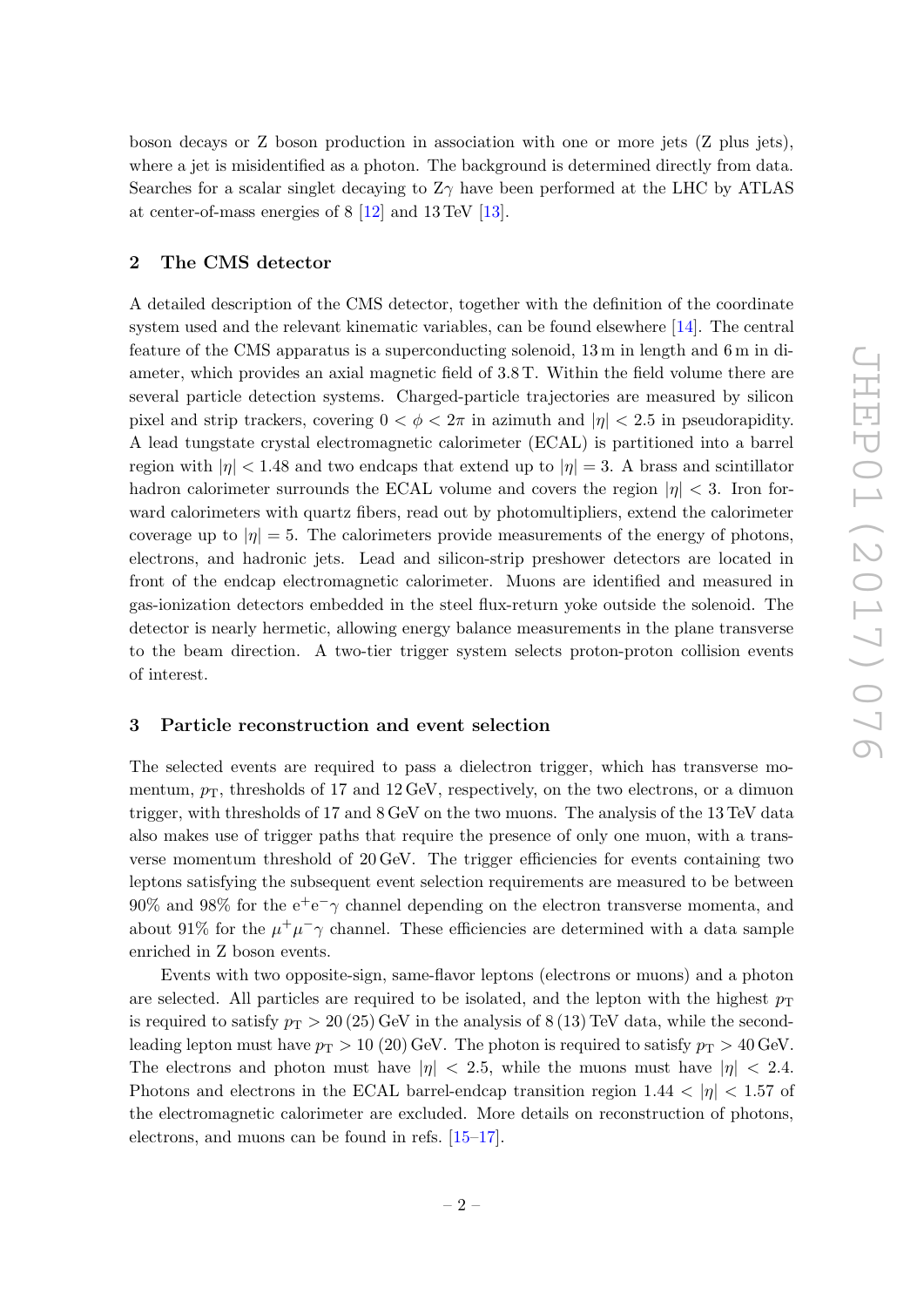Events are required to have at least one vertex [\[18\]](#page-12-4), with the reconstructed longitudinal position within 24 cm of the geometric center of the detector and the transverse position within 2 cm of the beam interaction region. There are multiple reconstructed vertices associated with additional interactions (pileup), and the vertex with the highest sum of the  $p_T^2$  of its associated tracks is chosen as the primary vertex. The leptons are required to originate from the same primary vertex by requiring, for each track, that its transverse impact parameter with respect to the primary vertex is smaller than 2 mm and that its longitudinal impact parameter is smaller than 2 (5) mm for electrons (muons).

The observables used in the photon selection are as follows: isolation variables based on a particle-flow (PF) algorithm [\[19,](#page-12-5) [20\]](#page-12-6), kinematic variables corresponding to the location and energy of the photon, shower shape variables that provide information on the size and shape of the energy deposition in the ECAL, and a variable taking into account the energy deposited by pileup interactions, calculated with the FASTJET package  $[21]$ . Identification and isolation requirements in the analysis of the 8 TeV data are enforced through the use of a multivariate discriminant, whereas simple, cut-based selection is used in the analysis of 13 TeV data. The search conducted in 8 TeV data targets a lower mass range, so the photon identification criteria with the most efficient rejection of the jet-induced background were chosen.

Photon candidates are rejected if a cluster of hits in the tracker pixel detector is found to be compatible with the ECAL energy cluster position. The efficiency of the photon identification is measured from  $Z \rightarrow$  ee data [\[22\]](#page-12-8) by treating the electrons as photons [\[3\]](#page-11-1), and is found to be 90% for photons with  $p_T > 40$  GeV. These efficiencies include the losses due to photon conversions caused by the pixel tracker veto requirement, estimated with  $Z \rightarrow \mu \mu \gamma$  events, where the photon is produced via final-state radiation.

Isolation requirements are based on objects reconstructed with the PF algorithm within  $\Delta R = \sqrt{(\Delta \eta)^2 + (\Delta \phi)^2} = 0.3$  from the photon candidate direction, where  $\Delta \eta$  and  $\Delta \phi$ are, respectively, the differences in the pseudorapidity and azimuth angles between the photon and the given reconstructed object. Only charged candidates are considered in the enforcement of isolation criteria in the analysis of 13 TeV data, whereas additional photons are also considered in the analysis of 8 TeV data.

Electron candidates are reconstructed as clusters of energy deposits in the ECAL matched to signals in the silicon tracker [\[16\]](#page-12-9). The electron energy resolution is improved by using a multivariate regression technique resulting in improvements of 10 and 30% in the mass resolution for  $Z \rightarrow ee$  events over the standard CMS electron reconstruction in the barrel and endcap calorimeters, respectively [\[16\]](#page-12-9). Electrons are identified via loose requirements on the shape of these energy deposits, on the ratio of energies in associated hadron and electromagnetic calorimeter cells, on the geometrical matching between the energy deposits and the associated track, and on the consistency between the energy reconstructed from the calorimeter deposits and the momentum measured in the tracker. The electron selection criteria used in the analysis of 8 TeV data are optimized further for background rejection using a multivariate approach. The training of the multivariate electron reconstruction is performed using simulated events, while the performance is validated using data.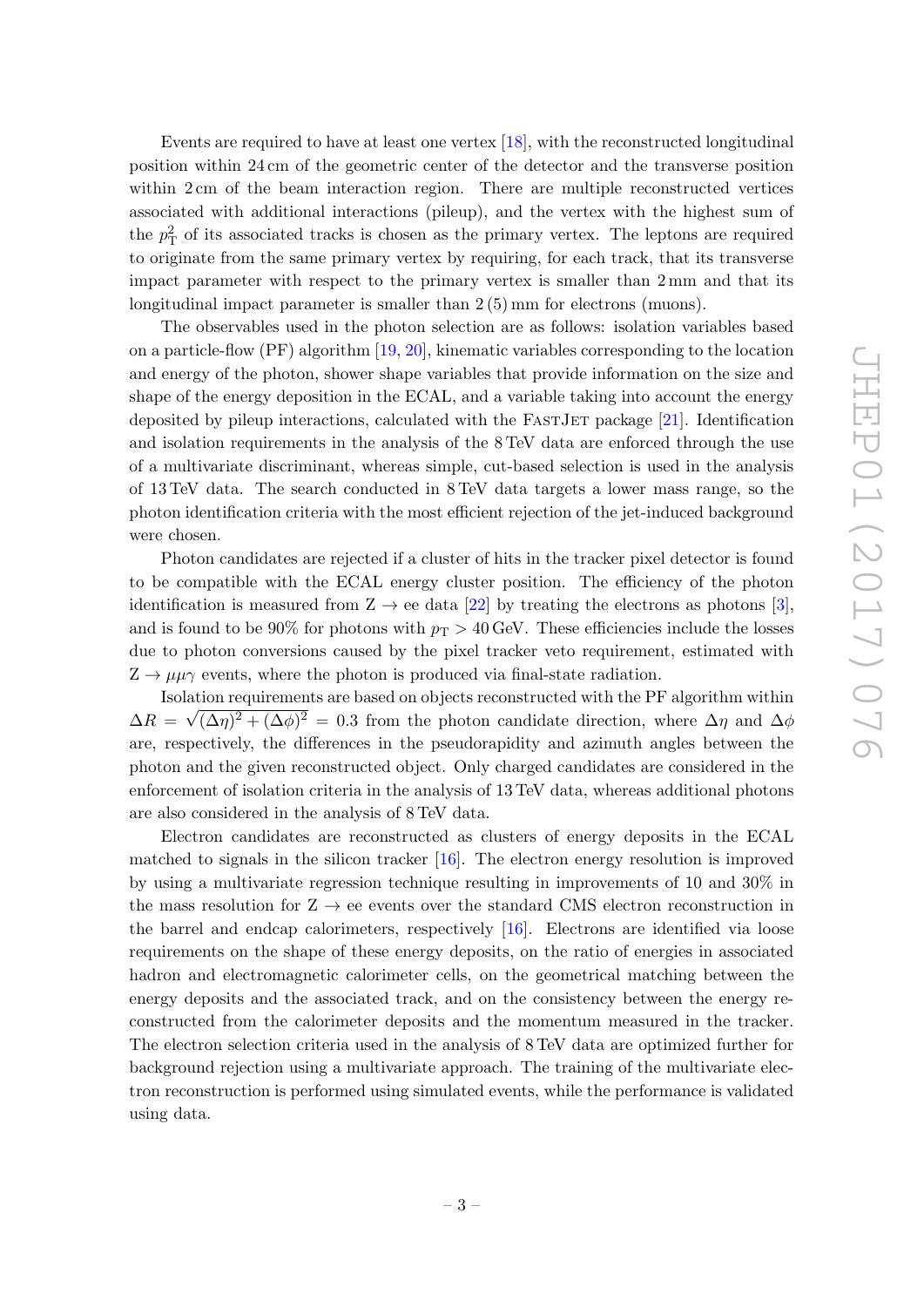Muon candidates [\[17\]](#page-12-3) are reconstructed from tracks found in the muon system that are associated with the tracks in the silicon detectors. Muon identification criteria are based on the quality of the track fit and the number of associated energy deposits in the pixel and strip tracking detectors. The total efficiencies for the combined muon identification and pileup-corrected isolation criteria are better than 95%.

Electrons and muons from Z boson decays are expected to be isolated from other particles. A fixed cone of size  $\Delta R = 0.4$  is constructed around the direction of each lepton candidate in the search performed in 8 TeV data, while  $\Delta R$  varies with the lepton  $p_T$  in the selection used in the analysis of 13 TeV data according to the relation:

$$
\Delta R = \begin{cases} 0.2, & p_{\text{T}} < 50 \text{ GeV} \\ \frac{10 \text{ GeV}}{p_{\text{T}}}, & 50 < p_{\text{T}} < 200 \text{ GeV} \\ 0.05, & p_{\text{T}} > 200 \text{ GeV}. \end{cases}
$$
(3.1)

This ensures high lepton identification efficiency even for highly-boosted Z boson decays, as expected in the decay of high-mass resonances. The relative isolation of the lepton is quantified by summing the transverse momenta of the relevant PF candidates within this cone, excluding the lepton itself. To account for the contamination from pileup interactions, charged particles originating from additional vertices are excluded from the estimate, and a correction is applied to account for the neutral PF objects originating from pileup activity, which cannot be excluded by vertex identification. The resulting quantity, divided by the lepton transverse momentum, is required to be less than 0.4 for both electrons and muons in the analysis of 8 TeV data, and less than 0.1 (0.2) for electrons (muons) in 13 TeV data. This requirement rejects misidentified leptons and background arising from hadronic jets. Finally, the separation between each lepton and the photon must satisfy  $\Delta R > 0.4$  in order to reject events with final-state radiation.

The invariant mass of the dilepton system is required to be greater than 50 GeV. In the selection used in 8 TeV data, no upper dilepton mass condition is needed, while in the selection used in 13 TeV data the dilepton mass is required to be below 130 GeV. The minimum dilepton mass requirement rejects contributions from  $pp \to \gamma \gamma^*$ , where an internal conversion of the photon produces a dilepton pair. In the rare cases where more than one dilepton pair is present, the one with an invariant mass closest to the Z boson mass is taken. The final set of requirements combines the information from the photon and the leptons: (i) the invariant mass  $M_{\ell\ell\gamma}$  of the  $\ell^+\ell^-\gamma$  system (where  $\ell = e, \mu$ ), is required to be above 150 (200) GeV in the analysis of 8 (13) TeV data; and (ii) the ratio of the photon transverse energy to  $M_{\ell\ell\gamma}$  must be greater than 0.27. This latter requirement suppresses backgrounds due to misidentification of photons, without significant loss in signal sensitivity and without introducing a bias in the  $M_{\ell\ell\gamma}$  spectrum.

### <span id="page-4-0"></span>4 Background modelling

Simulations indicate that 80–90% of the background after the full event selection is due to SM  $Z\gamma$  production with initial-state radiation, with the remainder mostly due to the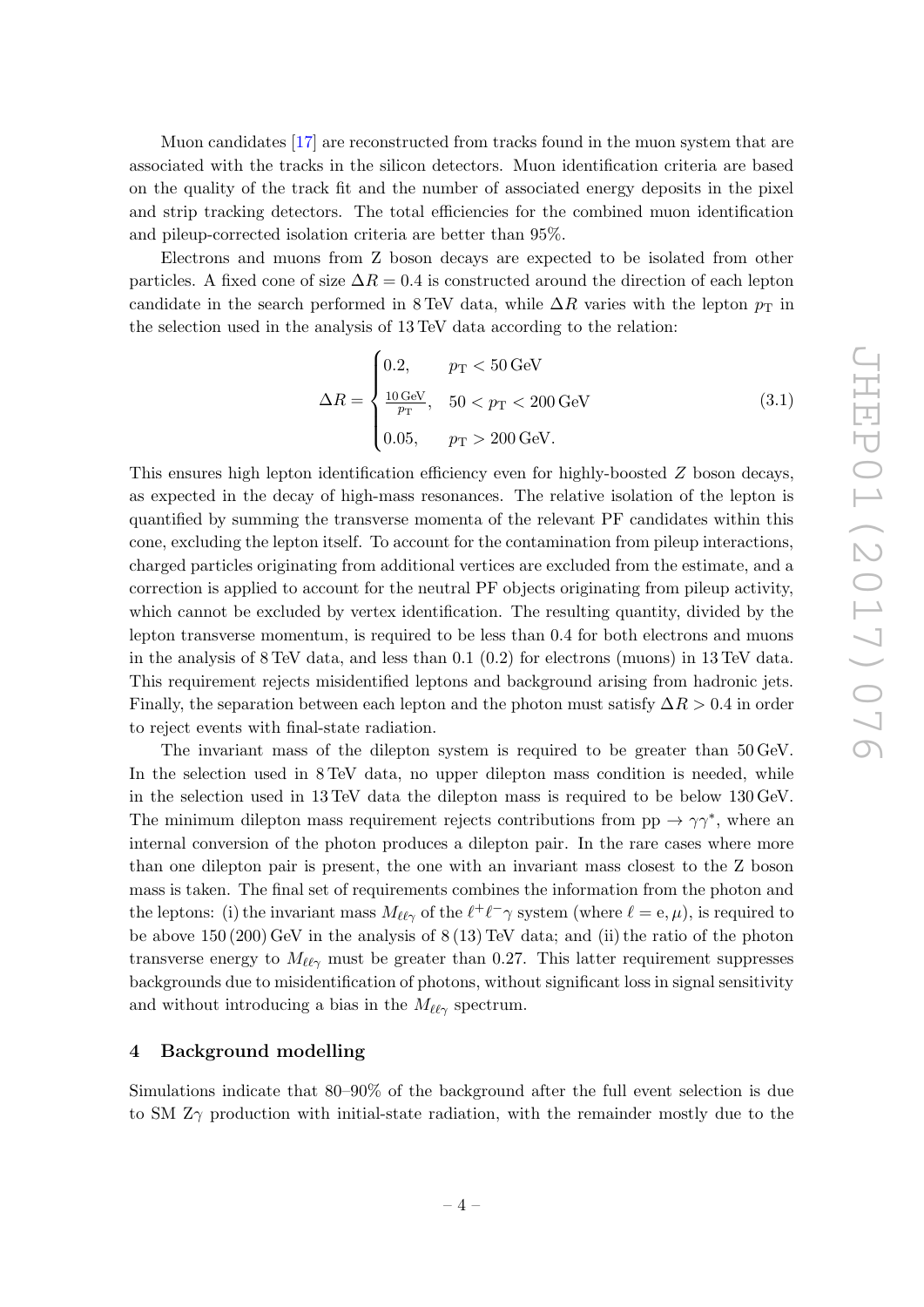

<span id="page-5-0"></span>Figure 1. Observed  $M_{\ell\ell\gamma}$  invariant mass spectra in the 8 TeV data, for the e<sup>+</sup>e<sup>-</sup> $\gamma$  (left) and the  $\mu^+\mu^-\gamma$  (right) channels. The fitted function is represented by a line, with the 68% uncertainty band as grey shading. The lower panels show the difference between the data and the fit, divided by the uncertainty  $\sigma_{\text{stat}}$ , that includes the statistical uncertainty in both the data and the fit. For bins with a low number of data entries, the error bars correspond to the Garwood confidence intervals.

contribution from Z plus jet events, where the jet is misreconstructed as a photon. The  $M_{\ell\ell\gamma}$  distributions are steeply and smoothly falling with increasing mass. The background is measured directly in the data, through an unbinned maximum-likelihood fit to the observed  $M_{\ell\ell\gamma}$  distributions, separately in the e<sup>+</sup>e<sup>-</sup> $\gamma$  and  $\mu^+\mu^-\gamma$  channels. The background is parametrized with empirical formulae.

In the 8 TeV analysis the background shape is parameterized with the sum of three exponential decay functions. The fit is performed for values of  $M_{\ell\ell\gamma} > 150$  GeV. The potential bias in the background measurement is studied by using pseudo-data generated from different functional forms and fitted with the function under test. The results of these fits are used to determine an appropriate model for the background, such that the bias introduced in the signal measurement is smaller than 1/5 of the statistical uncertainty in its determination. The chosen model (sum of three exponential decay functions) is found to satisfy this criterion across the search mass range. The observed  $M_{\ell\ell\gamma}$  invariant mass spectra in 8 TeV data are shown in figure [1.](#page-5-0) The results of the fit is represented by a line, with the  $68\%$  uncertainty band as grey shading.

The 13 TeV search employs a strategy similar to the 8 TeV search. The fit is performed for values of  $M_{\ell\ell\gamma} > 200$  GeV. The function chosen for the background estimate,

$$
f(x) = x^{a+b\log x},\tag{4.1}
$$

describes the background shape well and does not create a significant bias. The absence of significant bias has been verified by fitting a large number of pseudo-datasets generated from various background models, and measuring the difference between the true and fitted background yields in different  $M_{\ell\ell\gamma}$  windows; in each window a pull variable is defined as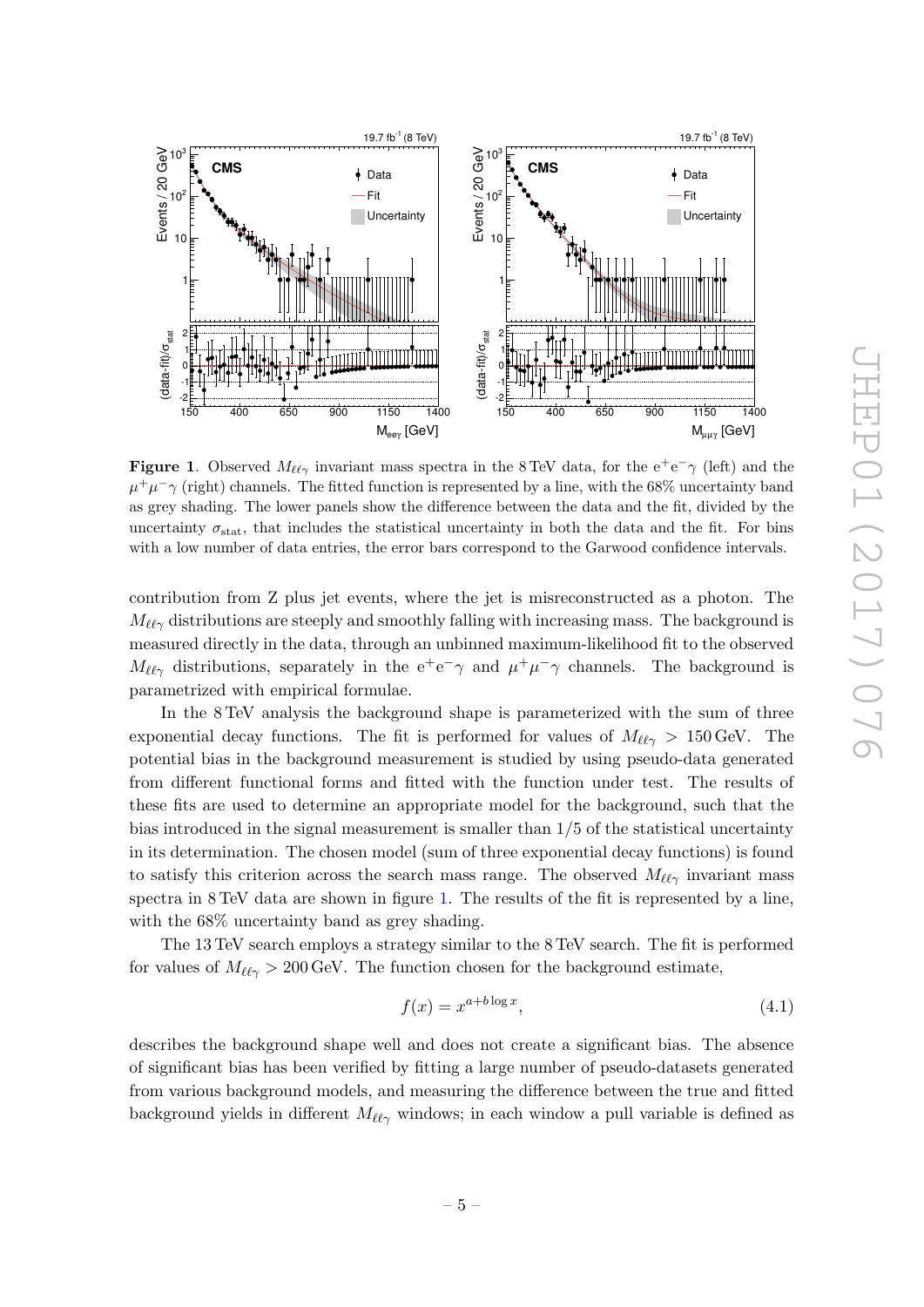

<span id="page-6-1"></span>Figure 2. Observed  $M_{\ell\ell\gamma}$  invariant mass spectra in the 13 TeV data, for the e<sup>+</sup>e<sup>-</sup> $\gamma$  (left) and the  $\mu^+\mu^-\gamma$  (right) channels. The fitted function is represented by a line, with the 68% uncertainty band as gray shading. The lower panels show the difference between the data and the fit, divided by the uncertainty  $\sigma_{\text{stat}}$ , which includes the statistical uncertainty in both the data and the fit. For bins with a low number of data entries, the error bars correspond to the Garwood confidence intervals.

the difference between the true and fitted yields, divided by the statistical uncertainty. If the absolute value of the median of this distribution is found to be above 0.5 in an interval, an additional uncertainty is assigned to the background parametrization. A modified pull distribution is then constructed, increasing the statistical uncertainty in the fit by an extra term, denoted the bias term. The bias term is parametrized as a smooth function of  $M_{\ell\ell\gamma}$ , which is tuned in such a manner that the absolute value of the median of the modified pull distribution is less than 0.5 in all intervals. This additional uncertainty is included in the likelihood function by adding to the background model a component having the same shape as the signal, with a normalization coefficient distributed as a Gaussian of mean zero, and with a width equal to the integral of the bias term. This inclusion of the additional component takes into account the possible mismodeling of the background shape. The bias term which is used in this analysis amounts to about  $5 \times 10^{-3}$  events/GeV at  $M_{\ell\ell\gamma} = 600\,\text{GeV}$ , and smoothly falls to about  $5\times10^{-4}$  events/GeV around  $M_{\ell\ell\gamma} = 2\,\text{TeV}$ .

The observed  $M_{\ell\ell\gamma}$  invariant mass spectra in 13 TeV data are shown in figure [2,](#page-6-1) for the  $e^+e^-\gamma$  (left) and  $\mu^+\mu^-\gamma$  (right) channels. The results of the fit and its uncertainty are shown with a line and a band.

No events with invariant mass larger than 1275 (1220) GeV pass the selection on 8 (13) TeV data.

### <span id="page-6-0"></span>5 Signal modeling

We focus on narrow-width signal models, where the intrinsic width of the resonance is negligible compared to the experimental resolution. Scalar resonances decaying to  $Z_{\gamma}$  are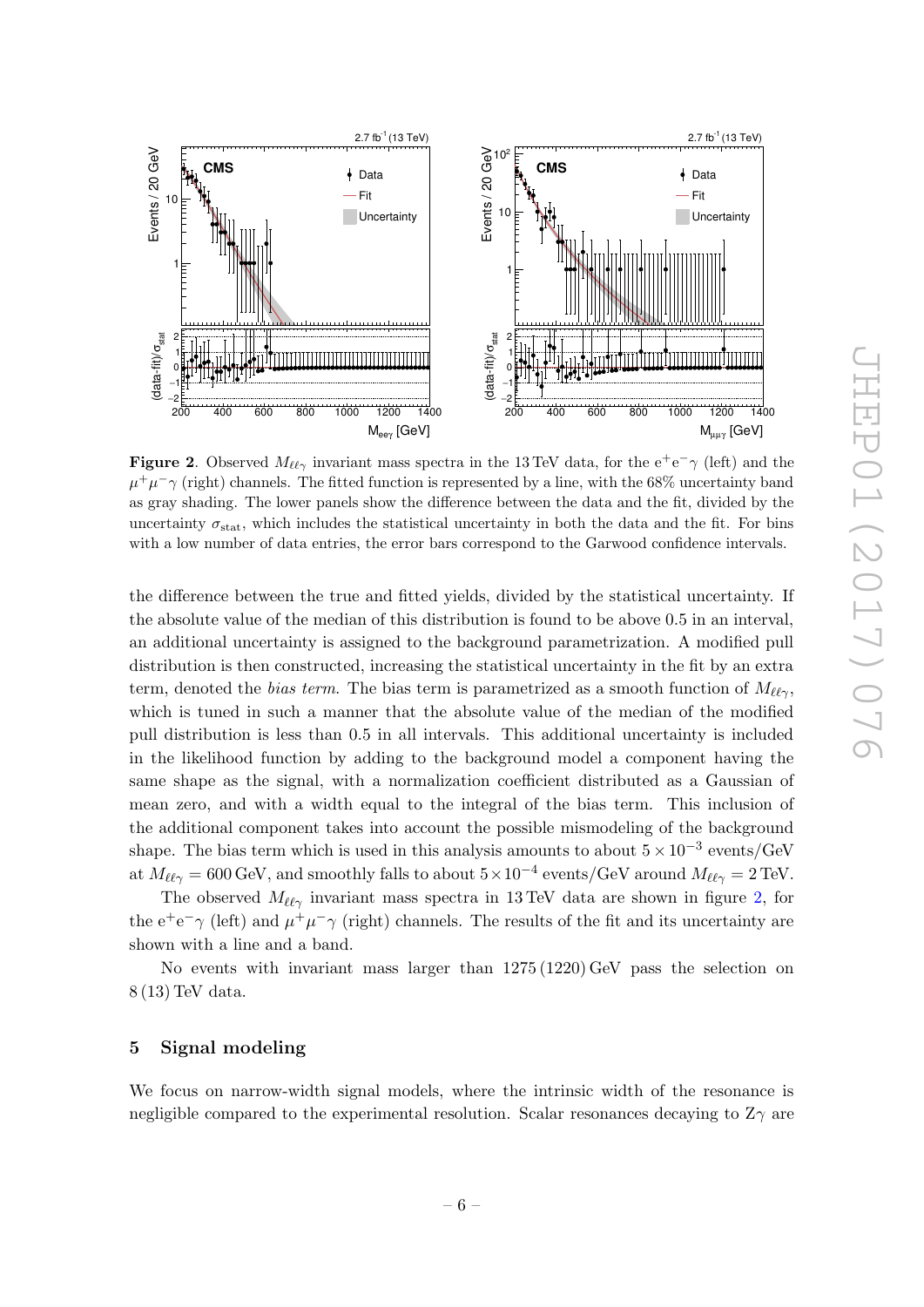generated at leading order with pythia 8.175 [\[23\]](#page-12-10) and NNPDF2.3 [\[24\]](#page-12-11) parton distribution functions (PDF). The  $8 \text{ TeV}$  generator uses the  $Z2^*$  tune  $[25]$  to describe the underlying event and the 13 TeV generator, the CUETP8M tune [\[26\]](#page-12-13). Several samples are generated with masses ranging from  $200(350)$  GeV to  $1.2(2)$  TeV, in the  $8(13)$  TeV analysis. The search performed in 13 TeV data begins at higher invariant mass in order to avoid the region where the background is sculpted by the kinematic selections imposed on the finalstate objects. As far as the upper range, the analysis of the 8 TeV data ends where the results based on the 13 TeV analysis dominate the combination.

The signal distribution in  $M_{\ell\ell\gamma}$  is obtained from the generated events that pass the full selection. The signal shape is parametrized with empirical functions; the function chosen is the sum of a Gaussian and Crystal Ball function  $(27)$ , see appendix D) for the 8 TeV analysis, and an extended form of the Crystal Ball function, with a Gaussian core and two power-law tails, for the 13 TeV analysis. The fitted parameters are determined from the simulated samples at each mass point, separately for the electron and muon channels, and then interpolated through polynomial fits to generic  $M_{\ell\ell\gamma}$  values in order to have smoothly varying signal shape parametrizations. The typical mass resolution for signal events is 1% for the  $e^+e^-\gamma$  channel and 1-2% for the  $\mu^+\mu^-\gamma$  channel, depending on the mass of the resonance.

The product of the expected signal acceptance and efficiency in the analysis of 8 TeV data rises from about 33% at  $M_{\ell\ell\gamma} = 200$  GeV to about 45% at  $M_{\ell\ell\gamma} = 1.2$  TeV. In the analysis of 13 TeV data it rises from about 25% (35%) at  $M_{\ell\ell\gamma} = 350$  GeV to about 45% (55%) at  $M_{\ell\ell\gamma} = 2 \text{ TeV}$ , for the  $e^+e^- \gamma (\mu^+\mu^- \gamma)$  channel.

### <span id="page-7-0"></span>6 Systematic uncertainties

The background spectra are described by parametric functions of  $M_{\ell\ell\gamma}$ . The coefficients are obtained from a fit to the data events, and considered as unconstrained nuisance parameters in the fit. Thus the description of the background is derived from data. No systematic uncertainty related to the background description is considered, as possible biases are accounted for in the bias terms.

The systematic uncertainty in the signal description arises from the integrated luminosity measurement [\[28,](#page-12-15) [29\]](#page-12-16), the trigger efficiency, the effect on the signal acceptance from the choice of parton distribution functions [\[30\]](#page-12-17), the imperfect simulation of the lepton and photon efficiencies, and the signal mass scale and resolution. These uncertainties have been evaluated separately at 8 and 13 TeV, and their magnitudes are summarized in table [1.](#page-8-0) The photon efficiency uncertainty of the 13 TeV data analysis is larger because of the use of preliminary calibrations. The sources of uncertainty are considered to be completely uncorrelated between the two center-of-mass energies.

### <span id="page-7-1"></span>7 Results

No significant excess is observed with respect to the SM background predictions. Upper limits are set on the production cross section of high-mass scalar resonances using the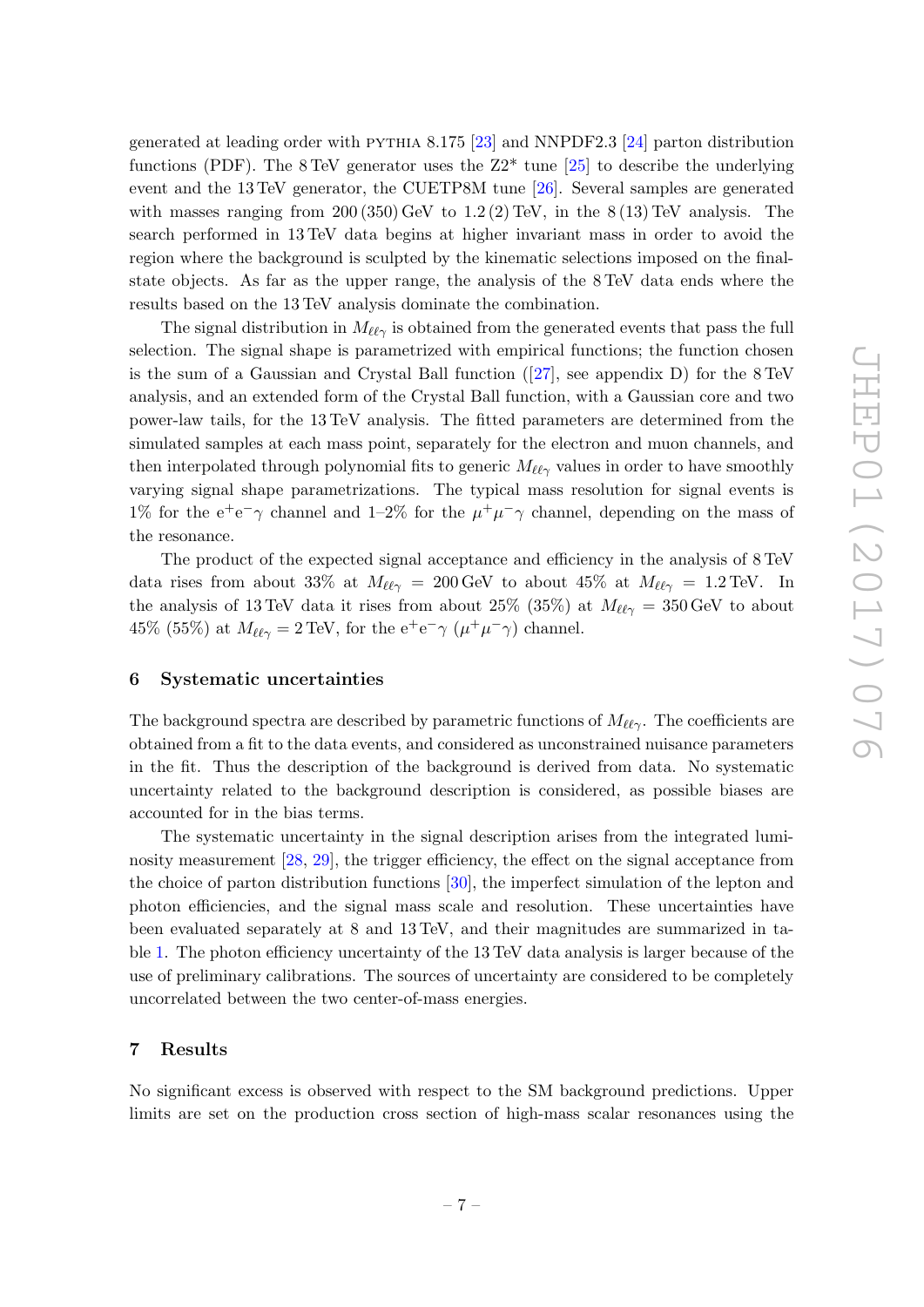| Source                                                       | $8 \,\mathrm{TeV}$                         | $13 \,\text{TeV}$ |
|--------------------------------------------------------------|--------------------------------------------|-------------------|
| Integrated luminosity                                        | $2.6\%$                                    | 2.7%              |
| PDF choice                                                   | $1\%$                                      | $1\%$             |
| Trigger efficiency (ee, $\mu\mu$ )                           | $3\%, 2\%$                                 | $3\%, 2\%$        |
| Lepton efficiency                                            | $5\%$                                      | $5\%$             |
| Photon efficiency                                            | $1 - 2.6\%$                                | $5\%$             |
| Mass scale and resolution (ee $\gamma$ , $\mu\mu\gamma$ )    | $1\%, 1\negthinspace-\negthinspace10\%$    | $1\%, 1-5\%$      |
| Total systematic uncertainty (ee $\gamma$ , $\mu\mu\gamma$ ) | $6.6 - 7.0\%, 6.2 - 12\%$ 8.3\%, 8.3-9.6\% |                   |

<span id="page-8-0"></span>Table 1. Summary of considered systematic uncertainties in signal.



<span id="page-8-1"></span>Figure 3. Expected and observed upper limits, at 95% CL, on the cross section times branching fraction for  $X \to Z\gamma$  obtained with the searches performed at 8 TeV (left) and at 13 TeV (right).

modified frequentist method, commonly known as  $CL_s$  [\[31,](#page-12-18) [32\]](#page-13-0). An example of its usage is found in [\[2\]](#page-11-10). Asymptotic formulae [\[33\]](#page-13-1) are used in the calculation. The individual expected and observed upper limits at 95% confidence level (CL) on the product of the cross section and the branching fraction for  $X \rightarrow Z\gamma$  are shown in figure [3.](#page-8-1)

The combination of the two results accounts for the different parton luminosities for collisions at 8 and 13 TeV, which have been calculated with the NNPDF2.3 parton distributions [\[24\]](#page-12-11). The effect of using different PDFs for the scaling has been evaluated and affects the limits by at most a few percent, mainly in the low-mass region. The signal is assumed to be produced solely through gluon-gluon fusion, and the 8 TeV limit is scaled up by the corresponding parton luminosity ratio, which ranges between 3 and 7 in the 0.2 to 1.2 TeV mass region, and is about 4.3 for a signal with a mass of 750 GeV.

Figure [4](#page-9-0) (left) shows the 95% CL upper limits on the 13 TeV cross section,  $\sigma_{13 \text{ TeV}}(X \rightarrow$  $Z\gamma$ ), as a function of the resonance mass, for the 8 TeV (blue, lighter) and 13 TeV (red, darker) analyses, and their combination (black). The expected (observed) limits are shown as dashed (solid) lines. Figure [4](#page-9-0) (right) shows the combined 8 and 13 TeV limit with its 68% (inner green) and 95% (outer yellow) uncertainty bands. The discontinuities in the limits are an artifact of the different ranges exploited by the two searches.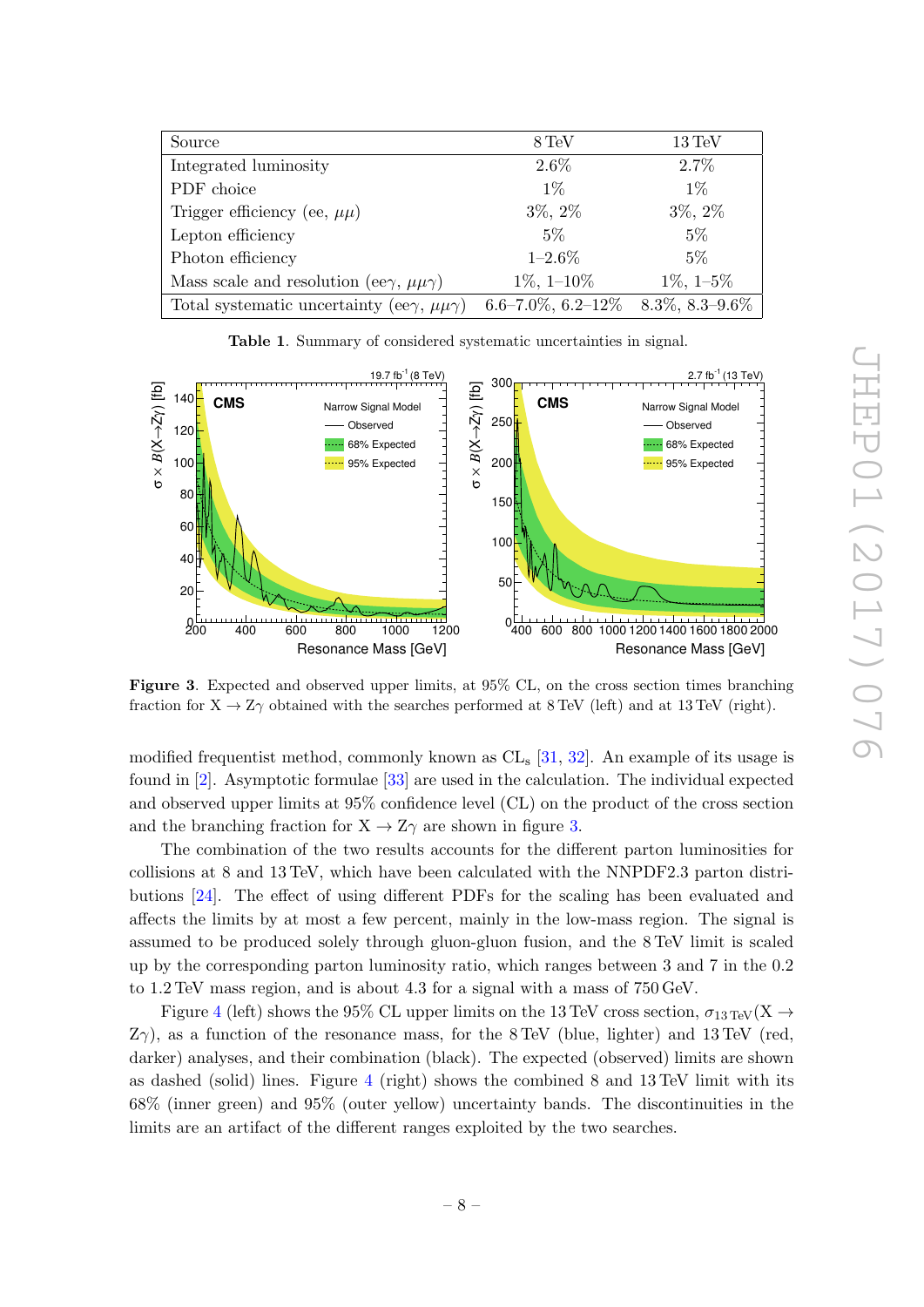

<span id="page-9-0"></span>Figure 4. Left: expected and observed upper limits, at 95% CL, on the 13 TeV cross section  $\sigma_{13 \text{TeV}}(X \to Z\gamma)$  for the scaled 8 TeV (blue, lighter) and 13 TeV (red, darker) searches, together with their combination (black). Expected limits are shown with dashed lines, observed ones with solid lines. Right: 95% CL upper limit for the combination of 8 TeV and 13 TeV data. The solid (dashed) line represents the observed (expected) limit, whereas the inner green (outer yellow) bands represent the 68% (95%) uncertainty bands.



<span id="page-9-1"></span>Figure 5. Observed background-only local p-values for the scaled 8 TeV search (blue, dotted), the 13 TeV search (red, dashed), and the combination (black, solid).

Background-only local p-values are defined as the probability of obtaining, under the background-only hypothesis, a result equal or larger than the one observed in the data. Figure [5](#page-9-1) shows the observed background-only p-values for the 8 TeV search (blue, dotted), the 13 TeV search (red, dashed), and their combination (black). The fluctuation at  $M_{\ell\ell\gamma} \approx$ 370 GeV corresponds to a local significance of 2.6  $\sigma$ , and a global significance smaller than one standard deviation, once the 'look-elsewhere' effect has been taken into account [\[34\]](#page-13-2). This has been computed by counting the fraction of times the background-only  $p$ -value crosses the level corresponding to 0.5 standard deviations in the full mass range in which limits are set.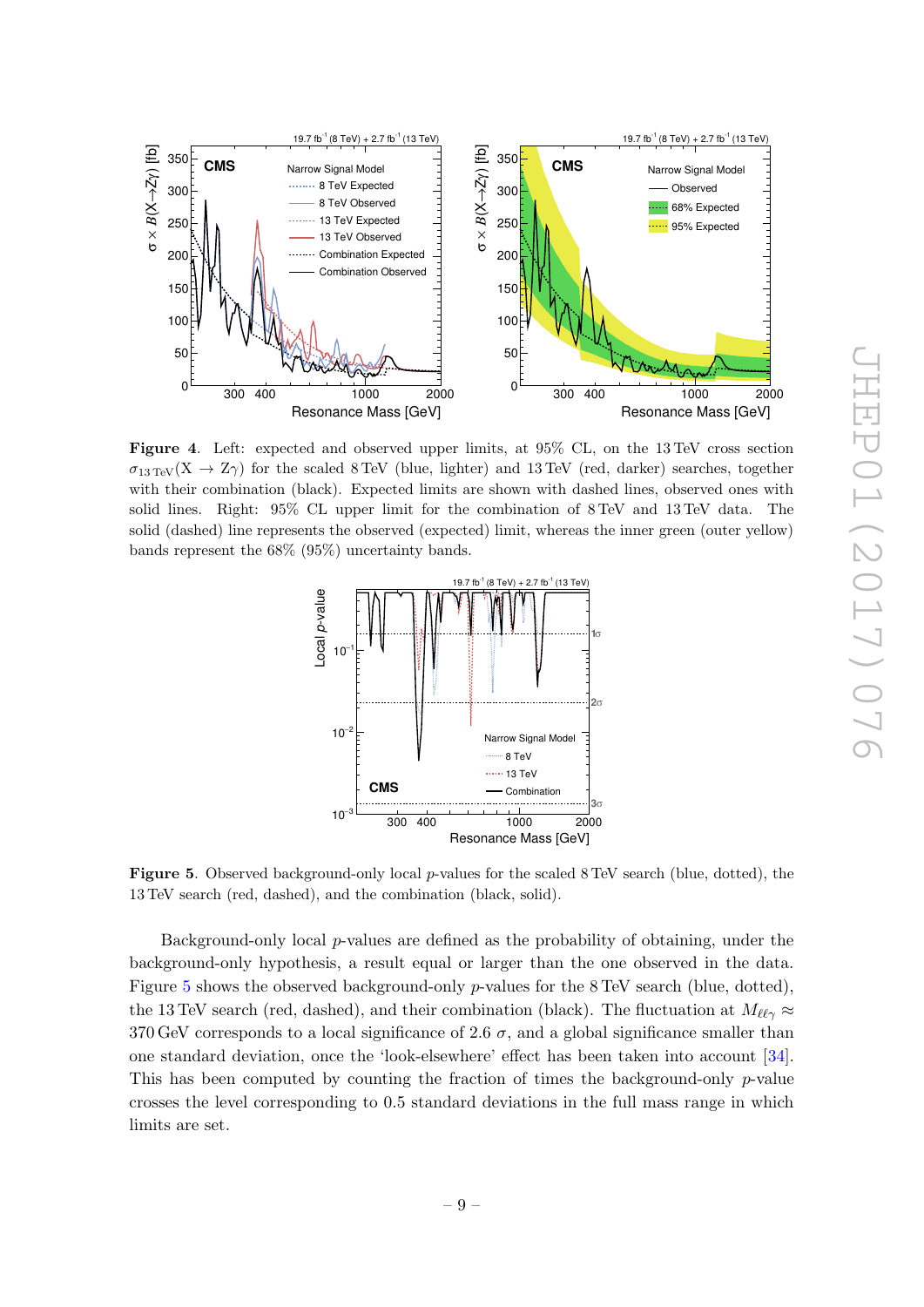### <span id="page-10-0"></span>8 Summary

A search for heavy resonances decaying to  $Z_{\gamma}$ , with further decay  $Z \to \ell^+ \ell^-$ , with  $\ell = e$  or  $\mu$ , has been presented. The search makes use of proton-proton data collected by the CMS detector at the LHC, corresponding to integrated luminosities of 19.7 and 2.7 fb<sup>-1</sup> at 8 and 13 TeV, respectively. The background is measured directly from data and localized excesses are looked for. No significant deviation with respect to the standard model expectation is found. Upper limits at 95% confidence level are set on the production cross section of narrow resonances, ranging from 280 to 20 fb for resonance masses from 200 to 2000 GeV.

### Acknowledgments

We congratulate our colleagues in the CERN accelerator departments for the excellent performance of the LHC and thank the technical and administrative staffs at CERN and at other CMS institutes for their contributions to the success of the CMS effort. In addition, we gratefully acknowledge the computing centers and personnel of the Worldwide LHC Computing Grid for delivering so effectively the computing infrastructure essential to our analyses. Finally, we acknowledge the enduring support for the construction and operation of the LHC and the CMS detector provided by the following funding agencies: BMWFW and FWF (Austria); FNRS and FWO (Belgium); CNPq, CAPES, FAPERJ, and FAPESP (Brazil); MES (Bulgaria); CERN; CAS, MoST, and NSFC (China); COL-CIENCIAS (Colombia); MSES and CSF (Croatia); RPF (Cyprus); SENESCYT (Ecuador); MoER, ERC IUT and ERDF (Estonia); Academy of Finland, MEC, and HIP (Finland); CEA and CNRS/IN2P3 (France); BMBF, DFG, and HGF (Germany); GSRT (Greece); OTKA and NIH (Hungary); DAE and DST (India); IPM (Iran); SFI (Ireland); INFN (Italy); MSIP and NRF (Republic of Korea); LAS (Lithuania); MOE and UM (Malaysia); BUAP, CINVESTAV, CONACYT, LNS, SEP, and UASLP-FAI (Mexico); MBIE (New Zealand); PAEC (Pakistan); MSHE and NSC (Poland); FCT (Portugal); JINR (Dubna); MON, RosAtom, RAS and RFBR (Russia); MESTD (Serbia); SEIDI and CPAN (Spain); Swiss Funding Agencies (Switzerland); MST (Taipei); ThEPCenter, IPST, STAR and NSTDA (Thailand); TUBITAK and TAEK (Turkey); NASU and SFFR (Ukraine); STFC (United Kingdom); DOE and NSF (U.S.A.).

Individuals have received support from the Marie-Curie program and the European Research Council and EPLANET (European Union); the Leventis Foundation; the A. P. Sloan Foundation; the Alexander von Humboldt Foundation; the Belgian Federal Science Policy Office; the Fonds pour la Formation à la Recherche dans l'Industrie et dans l'Agriculture (FRIA-Belgium); the Agentschap voor Innovatie door Wetenschap en Technologie (IWT-Belgium); the Ministry of Education, Youth and Sports (MEYS) of the Czech Republic; the Council of Science and Industrial Research, India; the HOMING PLUS program of the Foundation for Polish Science, cofinanced from European Union, Regional Development Fund, the Mobility Plus program of the Ministry of Science and Higher Education, the National Science Center (Poland), contracts Harmonia 2014/14/M/ST2/00428, Opus 2013/11/B/ST2/04202, 2014/13/B/ST2/02543 and 2014/15/B/ST2/03998, Sonata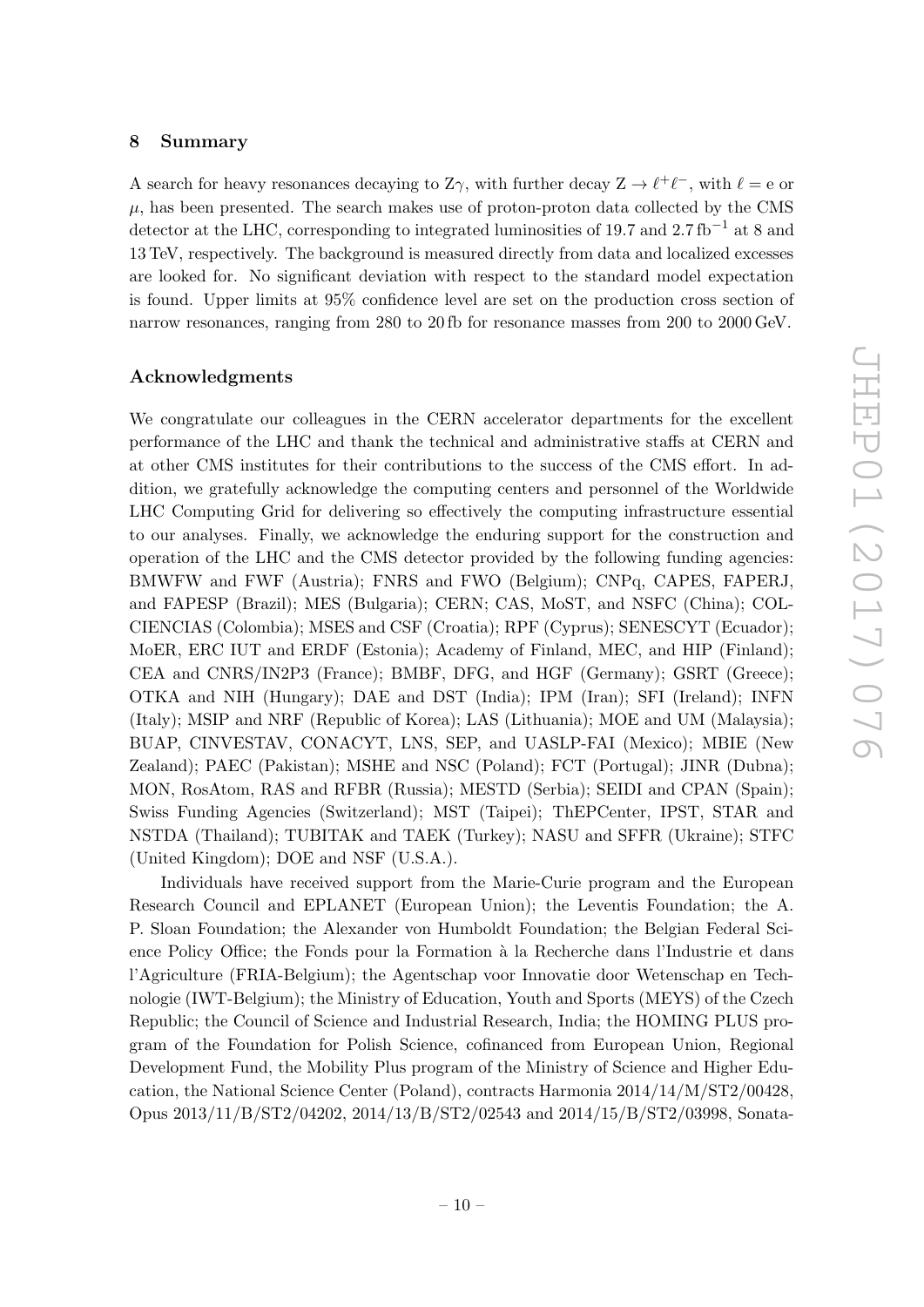bis 2012/07/E/ST2/01406; the Thalis and Aristeia programs cofinanced by EU-ESF and the Greek NSRF; the National Priorities Research Program by Qatar National Research Fund; the Programa Clarín-COFUND del Principado de Asturias; the Rachadapisek Sompot Fund for Postdoctoral Fellowship, Chulalongkorn University and the Chulalongkorn Academic into Its 2nd Century Project Advancement Project (Thailand); and the Welch Foundation, contract C-1845.

Open Access. This article is distributed under the terms of the Creative Commons Attribution License [\(CC-BY 4.0\)](http://creativecommons.org/licenses/by/4.0/), which permits any use, distribution and reproduction in any medium, provided the original author(s) and source are credited.

### References

- <span id="page-11-0"></span>[1] ATLAS collaboration, Observation of a new particle in the search for the Standard Model Higgs boson with the ATLAS detector at the LHC, [Phys. Lett.](http://dx.doi.org/10.1016/j.physletb.2012.08.020)  $\bf{B}$  716 (2012) 1 [[arXiv:1207.7214](https://arxiv.org/abs/1207.7214)] [IN[SPIRE](http://inspirehep.net/search?p=find+EPRINT+arXiv:1207.7214)].
- <span id="page-11-10"></span>[2] CMS collaboration, Observation of a new boson at a mass of 125 GeV with the CMS experiment at the LHC, [Phys. Lett.](http://dx.doi.org/10.1016/j.physletb.2012.08.021) **B** 716 (2012) 30  $\left[$ [arXiv:1207.7235](https://arxiv.org/abs/1207.7235) $\right]$  [IN[SPIRE](http://inspirehep.net/search?p=find+EPRINT+arXiv:1207.7235)].
- <span id="page-11-1"></span>[3] CMS collaboration, Observation of a new boson at a mass of 125 GeV with the CMS experiment at the LHC, JHEP  $06$  [\(2013\) 081.](http://dx.doi.org/10.1007/JHEP06(2013)081)
- <span id="page-11-2"></span>[4] CMS collaboration, Precise determination of the mass of the Higgs boson and tests of compatibility of its couplings with the standard model predictions using proton collisions at 7 and 8 TeV, [Eur. Phys. J.](http://dx.doi.org/10.1140/epjc/s10052-015-3351-7) C 75 (2015) 212 [[arXiv:1412.8662](https://arxiv.org/abs/1412.8662)] [IN[SPIRE](http://inspirehep.net/search?p=find+EPRINT+arXiv:1412.8662)].
- <span id="page-11-3"></span>[5] G. Altarelli, Status of the standard model and beyond, [Nucl. Instrum. Meth.](http://dx.doi.org/10.1016/j.nima.2003.10.009) A 518 (2004) 1 [[hep-ph/0306055](https://arxiv.org/abs/hep-ph/0306055)] [IN[SPIRE](http://inspirehep.net/search?p=find+EPRINT+hep-ph/0306055)].
- <span id="page-11-4"></span>[6] CMS collaboration, Search for a Higgs boson decaying into a Z and a photon in pp collisions at  $\sqrt{s}$  = 7 and 8 TeV, [Phys. Lett.](http://dx.doi.org/10.1016/j.physletb.2013.09.057) **B 726** (2013) 587 [[arXiv:1307.5515](https://arxiv.org/abs/1307.5515)] [IN[SPIRE](http://inspirehep.net/search?p=find+EPRINT+arXiv:1307.5515)].
- <span id="page-11-5"></span>[7] ATLAS collaboration, Search for Higgs boson decays to a photon and a Z boson in pp collisions at  $\sqrt{s}$  = 7 and 8 TeV with the ATLAS detector, [Phys. Lett.](http://dx.doi.org/10.1016/j.physletb.2014.03.015) **B 732** (2014) 8 [[arXiv:1402.3051](https://arxiv.org/abs/1402.3051)] [IN[SPIRE](http://inspirehep.net/search?p=find+EPRINT+arXiv:1402.3051)].
- <span id="page-11-6"></span>[8] ATLAS collaboration, Search for resonances in diphoton events at  $\sqrt{s} = 13$  TeV with the ATLAS detector, JHEP 09 [\(2016\) 001](http://dx.doi.org/10.1007/JHEP09(2016)001) [[arXiv:1606.03833](https://arxiv.org/abs/1606.03833)] [IN[SPIRE](http://inspirehep.net/search?p=find+EPRINT+arXiv:1606.03833)].
- [9] CMS collaboration, Search for resonant production of high-mass photon pairs in proton-proton collisions at  $\sqrt{s} = 8$  and 13 TeV, [Phys. Rev. Lett.](http://dx.doi.org/10.1103/PhysRevLett.117.051802) 117 (2016) 051802 [[arXiv:1606.04093](https://arxiv.org/abs/1606.04093)] [IN[SPIRE](http://inspirehep.net/search?p=find+EPRINT+arXiv:1606.04093)].
- <span id="page-11-7"></span>[10] CMS collaboration, Search for high-mass diphoton resonances in proton-proton collisions at 13 TeV and combination with 8 TeV search, submitted to Phys. Lett. B, [arXiv:1609.02507](https://arxiv.org/abs/1609.02507) [IN[SPIRE](http://inspirehep.net/search?p=find+EPRINT+arXiv:1609.02507)].
- <span id="page-11-8"></span>[11] D. Buttazzo, A. Greljo and D. Marzocca, Knocking on new physics' door with a scalar resonance, [Eur. Phys. J.](http://dx.doi.org/10.1140/epjc/s10052-016-3970-7) C 76 (2016) 116 [[arXiv:1512.04929](https://arxiv.org/abs/1512.04929)] [IN[SPIRE](http://inspirehep.net/search?p=find+EPRINT+arXiv:1512.04929)].
- <span id="page-11-9"></span>[12] ATLAS collaboration, Search for new resonances in  $W\gamma$  and  $Z\gamma$  final states in pp collisions at  $\sqrt{s} = 8$  TeV with the ATLAS detector, [Phys. Lett.](http://dx.doi.org/10.1016/j.physletb.2014.10.002) **B** 738 (2014) 428 [[arXiv:1407.8150](https://arxiv.org/abs/1407.8150)] [IN[SPIRE](http://inspirehep.net/search?p=find+EPRINT+arXiv:1407.8150)].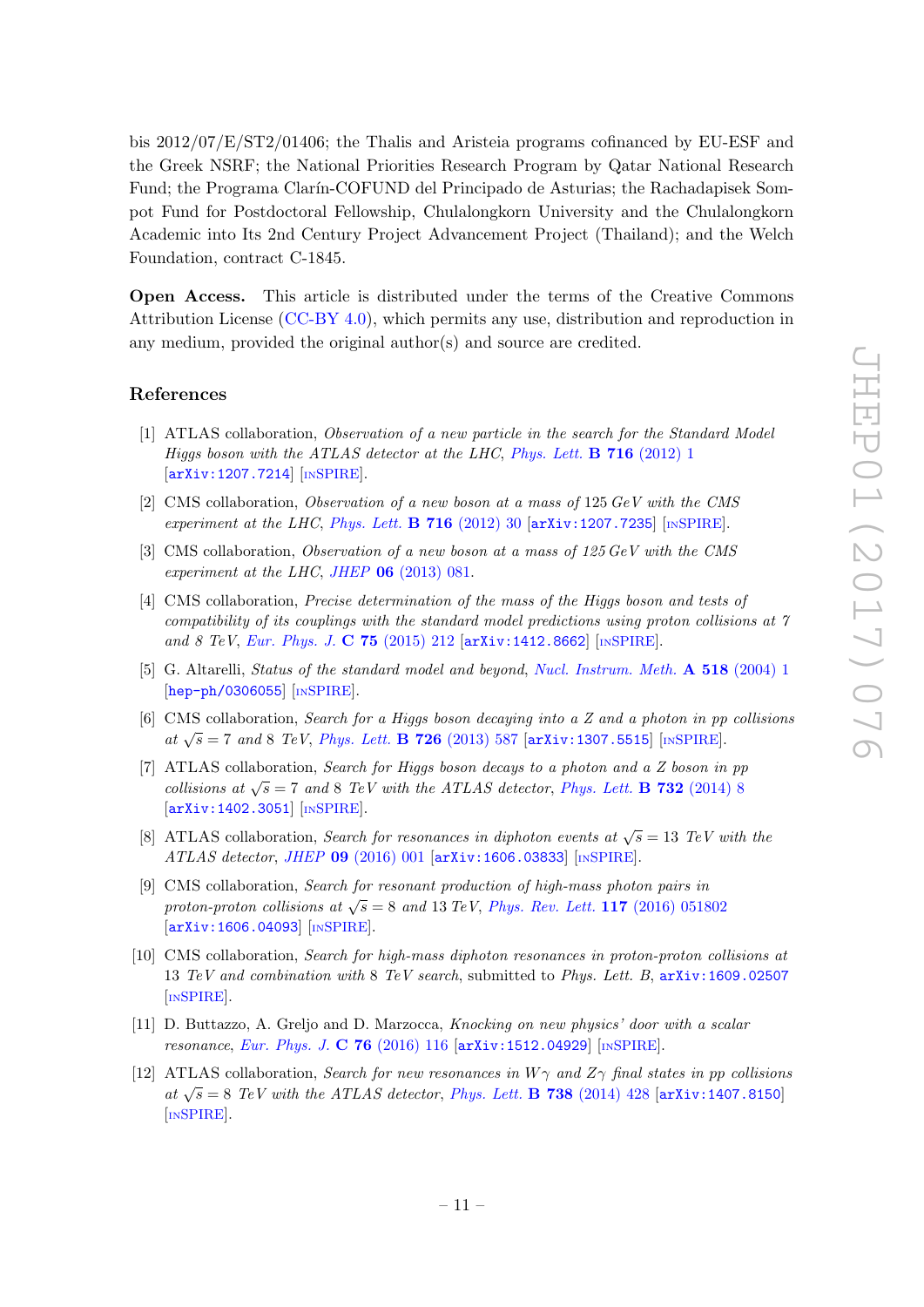- <span id="page-12-0"></span>[13] ATLAS collaboration, Search for heavy resonances decaying to a Z boson and a photon in pp collisions at  $\sqrt{s} = 13$  TeV with the ATLAS detector, [Phys. Lett.](http://dx.doi.org/10.1016/j.physletb.2016.11.005) **B** 764 (2017) 11 [[arXiv:1607.06363](https://arxiv.org/abs/1607.06363)] [IN[SPIRE](http://inspirehep.net/search?p=find+EPRINT+arXiv:1607.06363)].
- <span id="page-12-1"></span>[14] CMS collaboration, The CMS experiment at the CERN LHC, 2008 JINST 3 [S08004](http://dx.doi.org/10.1088/1748-0221/3/08/S08004) [IN[SPIRE](http://inspirehep.net/search?p=find+J+%22JINST,3,S08004%22)].
- <span id="page-12-2"></span>[15] CMS collaboration, Performance of photon reconstruction and identification with the CMS  $\alpha$  detector in proton-proton collisions at  $\sqrt{s} = 8$  TeV, 2015 JINST 10 [P08010](http://dx.doi.org/10.1088/1748-0221/10/08/P08010) [[arXiv:1502.02702](https://arxiv.org/abs/1502.02702)] [IN[SPIRE](http://inspirehep.net/search?p=find+EPRINT+arXiv:1502.02702)].
- <span id="page-12-9"></span>[16] CMS collaboration, Performance of electron reconstruction and selection with the CMS detector in proton-proton collisions at  $\sqrt{s} = 8 \text{ TeV}$ , 2015 JINST 10 [P06005](http://dx.doi.org/10.1088/1748-0221/10/06/P06005) [[arXiv:1502.02701](https://arxiv.org/abs/1502.02701)] [IN[SPIRE](http://inspirehep.net/search?p=find+EPRINT+arXiv:1502.02701)].
- <span id="page-12-3"></span>[17] CMS collaboration, Performance of CMS muon reconstruction in pp collision events at √  $\sqrt{s} = 7$  TeV, 2012 JINST 7 [P10002](http://dx.doi.org/10.1088/1748-0221/7/10/P10002) [[arXiv:1206.4071](https://arxiv.org/abs/1206.4071)] [IN[SPIRE](http://inspirehep.net/search?p=find+EPRINT+arXiv:1206.4071)].
- <span id="page-12-4"></span>[18] CMS collaboration, V. Veszpremi, Operation and performance of the CMS tracker, [2014](http://dx.doi.org/10.1088/1748-0221/9/03/C03005) JINST 9 [C03005](http://dx.doi.org/10.1088/1748-0221/9/03/C03005) [[arXiv:1402.0675](https://arxiv.org/abs/1402.0675)] [IN[SPIRE](http://inspirehep.net/search?p=find+EPRINT+arXiv:1402.0675)].
- <span id="page-12-5"></span>[19] CMS collaboration, Particle-flow event reconstruction in CMS and performance for jets, taus and MET, [CMS-PAS-PFT-09-001](http://cds.cern.ch/record/1194487) (2009).
- <span id="page-12-6"></span>[20] CMS collaboration, Commissioning of the particle-flow event reconstruction with the first LHC collisions recorded in the CMS detector, [CMS-PAS-PFT-10-001](http://cds.cern.ch/record/1247373) (2010).
- <span id="page-12-7"></span>[21] M. Cacciari and G.P. Salam, Pileup subtraction using jet areas, [Phys. Lett.](http://dx.doi.org/10.1016/j.physletb.2007.09.077) B 659 (2008) 119 [[arXiv:0707.1378](https://arxiv.org/abs/0707.1378)] [IN[SPIRE](http://inspirehep.net/search?p=find+EPRINT+arXiv:0707.1378)].
- <span id="page-12-8"></span>[22] CMS collaboration, Measurement of the Inclusive W and Z Production Cross Sections in pp Collisions at  $\sqrt{s}$  = 7 TeV, JHEP 10 [\(2011\) 132](http://dx.doi.org/10.1007/JHEP10(2011)132) [[arXiv:1107.4789](https://arxiv.org/abs/1107.4789)] [IN[SPIRE](http://inspirehep.net/search?p=find+EPRINT+arXiv:1107.4789)].
- <span id="page-12-10"></span>[23] T. Sjöstrand, S. Mrenna and P.Z. Skands, A brief introduction to PYTHIA 8.1, [Comput.](http://dx.doi.org/10.1016/j.cpc.2008.01.036) [Phys. Commun.](http://dx.doi.org/10.1016/j.cpc.2008.01.036) 178 (2008) 852 [[arXiv:0710.3820](https://arxiv.org/abs/0710.3820)] [IN[SPIRE](http://inspirehep.net/search?p=find+EPRINT+arXiv:0710.3820)].
- <span id="page-12-11"></span>[24] R.D. Ball et al., Parton distributions with LHC data, [Nucl. Phys.](http://dx.doi.org/10.1016/j.nuclphysb.2012.10.003) B 867 (2013) 244 [[arXiv:1207.1303](https://arxiv.org/abs/1207.1303)] [IN[SPIRE](http://inspirehep.net/search?p=find+EPRINT+arXiv:1207.1303)].
- <span id="page-12-12"></span>[25] R. Field, Min-Bias and the Underlying Event at the LHC, [Acta Phys. Polon.](http://dx.doi.org/10.5506/APhysPolB.42.2631) B 42 (2011) [2631](http://dx.doi.org/10.5506/APhysPolB.42.2631) [[arXiv:1110.5530](https://arxiv.org/abs/1110.5530)] [IN[SPIRE](http://inspirehep.net/search?p=find+EPRINT+arXiv:1110.5530)].
- <span id="page-12-13"></span>[26] CMS collaboration, Event generator tunes obtained from underlying event and multiparton scattering measurements, [Eur. Phys. J.](http://dx.doi.org/10.1140/epjc/s10052-016-3988-x) C  $76$  (2016) 155 [[arXiv:1512.00815](https://arxiv.org/abs/1512.00815)] [IN[SPIRE](http://inspirehep.net/search?p=find+EPRINT+arXiv:1512.00815)].
- <span id="page-12-14"></span>[27] M.J. Oreglia, A study of the reactions  $\psi' \to \gamma \gamma \psi$ ", [Ph.D. thesis,](http://www.slac.stanford.edu/pubs/slacreports/slac-r-236.html) Stanford University, Stanford U.S.A. (1980) [SLAC-R-236], see appendix D.
- <span id="page-12-15"></span>[28] CMS collaboration, CMS luminosity based on pixel cluster counting — Summer 2013 update, [CMS-PAS-LUM-13-001](http://cds.cern.ch/record/1598864) (2013).
- <span id="page-12-16"></span>[29] CMS collaboration, CMS luminosity measurement for the 2015 data taking period, [CMS-PAS-LUM-15-001](http://cds.cern.ch/record/2138682) (2015).
- <span id="page-12-17"></span>[30] J. Butterworth et al., *PDF4LHC recommendations for LHC Run II, [J. Phys.](http://dx.doi.org/10.1088/0954-3899/43/2/023001)* **G 43** (2016) [023001](http://dx.doi.org/10.1088/0954-3899/43/2/023001) [[arXiv:1510.03865](https://arxiv.org/abs/1510.03865)] [IN[SPIRE](http://inspirehep.net/search?p=find+EPRINT+arXiv:1510.03865)].
- <span id="page-12-18"></span>[31] A.L. Read, Presentation of search results: the  $CL(s)$  technique, J. Phys. **G 28** [\(2002\) 2693](http://dx.doi.org/10.1088/0954-3899/28/10/313) [IN[SPIRE](http://inspirehep.net/search?p=find+J+%22J.Phys.,G28,2693%22)].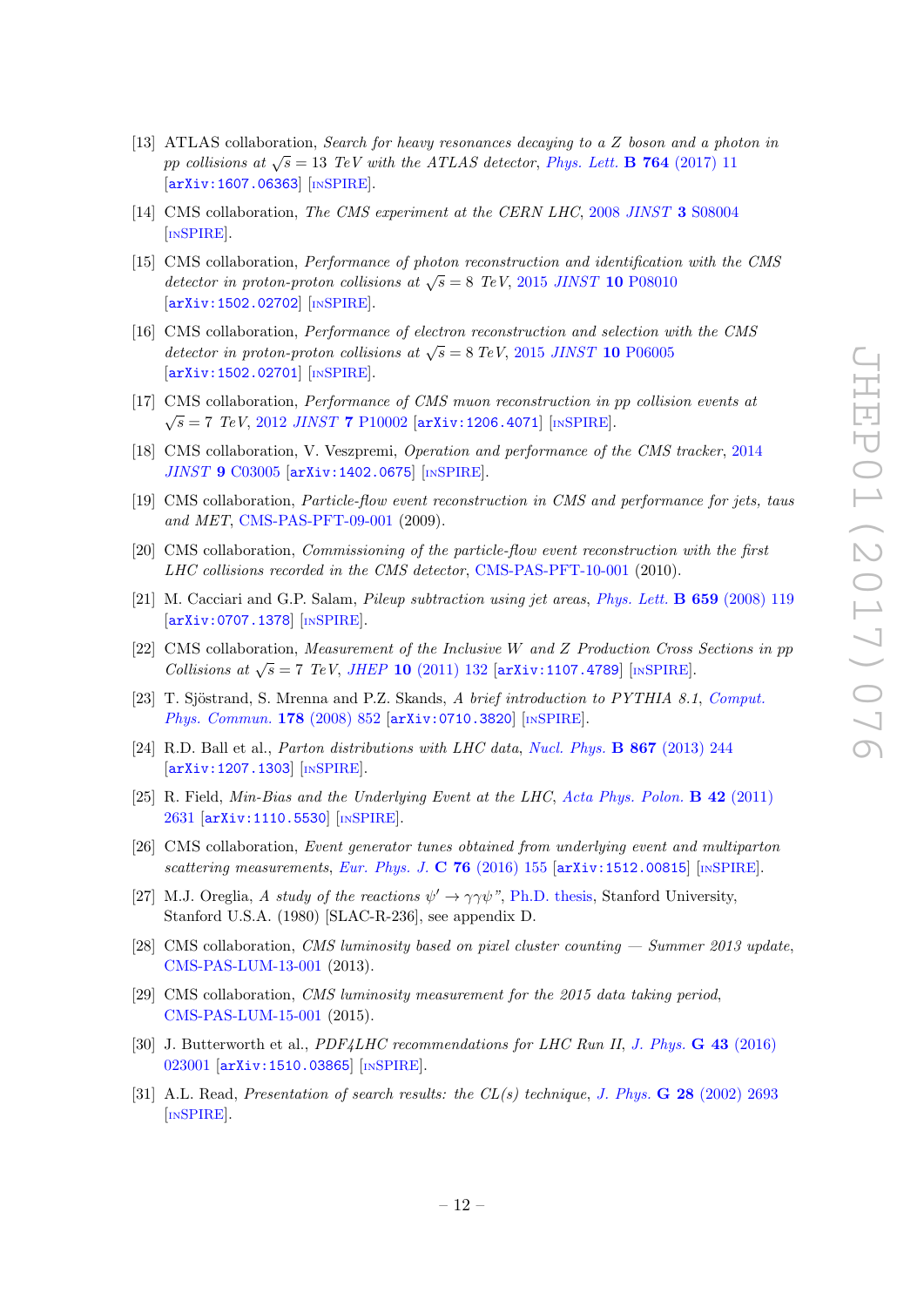- <span id="page-13-0"></span>[32] T. Junk, Confidence level computation for combining searches with small statistics, [Nucl.](http://dx.doi.org/10.1016/S0168-9002(99)00498-2) [Instrum. Meth.](http://dx.doi.org/10.1016/S0168-9002(99)00498-2) A 434 (1999) 435 [[hep-ex/9902006](https://arxiv.org/abs/hep-ex/9902006)] [IN[SPIRE](http://inspirehep.net/search?p=find+EPRINT+hep-ex/9902006)].
- <span id="page-13-1"></span>[33] G. Cowan, K. Cranmer, E. Gross and O. Vitells, Asymptotic formulae for likelihood-based tests of new physics, [Eur. Phys. J.](http://dx.doi.org/10.1140/epjc/s10052-011-1554-0) C 71 (2011) 1554 [Erratum ibid. C 73 (2013) 2501] [[arXiv:1007.1727](https://arxiv.org/abs/1007.1727)] [IN[SPIRE](http://inspirehep.net/search?p=find+EPRINT+arXiv:1007.1727)].
- <span id="page-13-2"></span>[34] E. Gross and O. Vitells, Trial factors or the look elsewhere effect in high energy physics, [Eur.](http://dx.doi.org/10.1140/epjc/s10052-010-1470-8) Phys. J. C 70 [\(2010\) 525](http://dx.doi.org/10.1140/epjc/s10052-010-1470-8) [[arXiv:1005.1891](https://arxiv.org/abs/1005.1891)] [IN[SPIRE](http://inspirehep.net/search?p=find+EPRINT+arXiv:1005.1891)].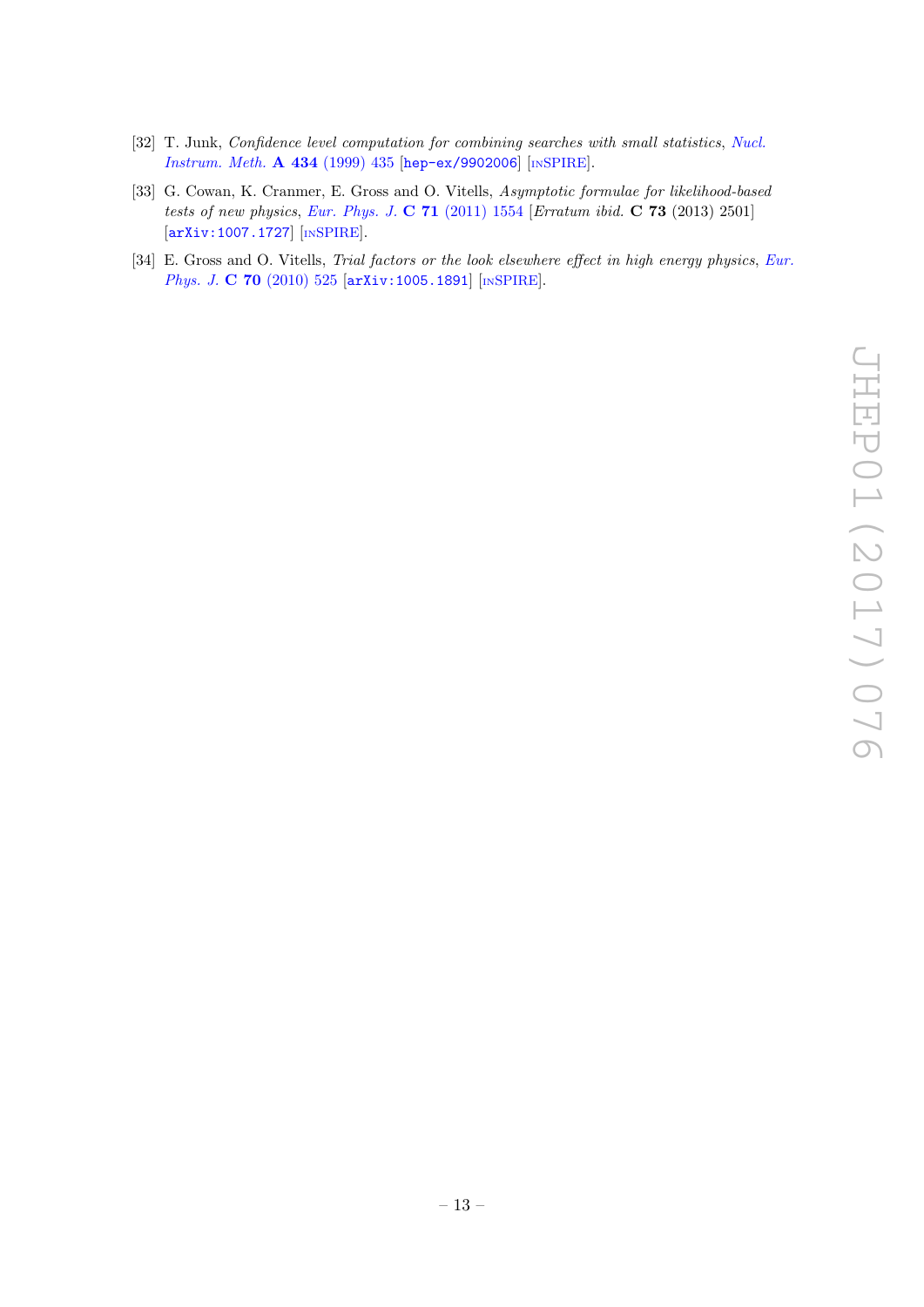### The CMS collaboration

### <span id="page-14-0"></span>Yerevan Physics Institute, Yerevan, Armenia

V. Khachatryan, A.M. Sirunyan, A. Tumasyan

#### Institut für Hochenergiephysik, Wien, Austria

W. Adam, E. Asilar, T. Bergauer, J. Brandstetter, E. Brondolin, M. Dragicevic, J. Erö, M. Flechl, M. Friedl, R. Frühwirth<sup>1</sup>, V.M. Ghete, C. Hartl, N. Hörmann, J. Hrubec, M. Jeitler<sup>1</sup>, A. König, I. Krätschmer, D. Liko, T. Matsushita, I. Mikulec, D. Rabady, N. Rad, B. Rahbaran, H. Rohringer, J. Schieck<sup>1</sup>, J. Strauss, W. Waltenberger, C.-E. Wulz<sup>1</sup>

#### Institute for Nuclear Problems, Minsk, Belarus

O. Dvornikov, V. Makarenko, V. Zykunov

#### National Centre for Particle and High Energy Physics, Minsk, Belarus

V. Mossolov, N. Shumeiko, J. Suarez Gonzalez

### Universiteit Antwerpen, Antwerpen, Belgium

S. Alderweireldt, E.A. De Wolf, X. Janssen, J. Lauwers, M. Van De Klundert, H. Van Haevermaet, P. Van Mechelen, N. Van Remortel, A. Van Spilbeeck

### Vrije Universiteit Brussel, Brussel, Belgium

S. Abu Zeid, F. Blekman, J. D'Hondt, N. Daci, I. De Bruyn, K. Deroover, N. Heracleous, S. Lowette, S. Moortgat, L. Moreels, A. Olbrechts, Q. Python, S. Tavernier, W. Van Doninck, P. Van Mulders, I. Van Parijs

### Universit´e Libre de Bruxelles, Bruxelles, Belgium

H. Brun, B. Clerbaux, G. De Lentdecker, H. Delannoy, G. Fasanella, L. Favart, R. Goldouzian, A. Grebenyuk, G. Karapostoli, T. Lenzi, A. Léonard, J. Luetic, T. Maerschalk, A. Marinov, A. Randle-conde, T. Seva, C. Vander Velde, P. Vanlaer, R. Yonamine, F. Zenoni, F. Zhang<sup>2</sup>

### Ghent University, Ghent, Belgium

A. Cimmino, T. Cornelis, D. Dobur, A. Fagot, G. Garcia, M. Gul, D. Poyraz, S. Salva, R. Schöfbeck, A. Sharma, M. Tytgat, W. Van Driessche, E. Yazgan, N. Zaganidis

### Université Catholique de Louvain, Louvain-la-Neuve, Belgium

H. Bakhshiansohi, C. Beluffi<sup>3</sup> , O. Bondu, S. Brochet, G. Bruno, A. Caudron, S. De Visscher, C. Delaere, M. Delcourt, B. Francois, A. Giammanco, A. Jafari, P. Jez, M. Komm, V. Lemaitre, A. Magitteri, A. Mertens, M. Musich, C. Nuttens, K. Piotrzkowski, L. Quertenmont, M. Selvaggi, M. Vidal Marono, S. Wertz

### Université de Mons, Mons, Belgium

N. Beliy

### Centro Brasileiro de Pesquisas Fisicas, Rio de Janeiro, Brazil

W.L. Aldá Júnior, F.L. Alves, G.A. Alves, L. Brito, C. Hensel, A. Moraes, M.E. Pol, P. Rebello Teles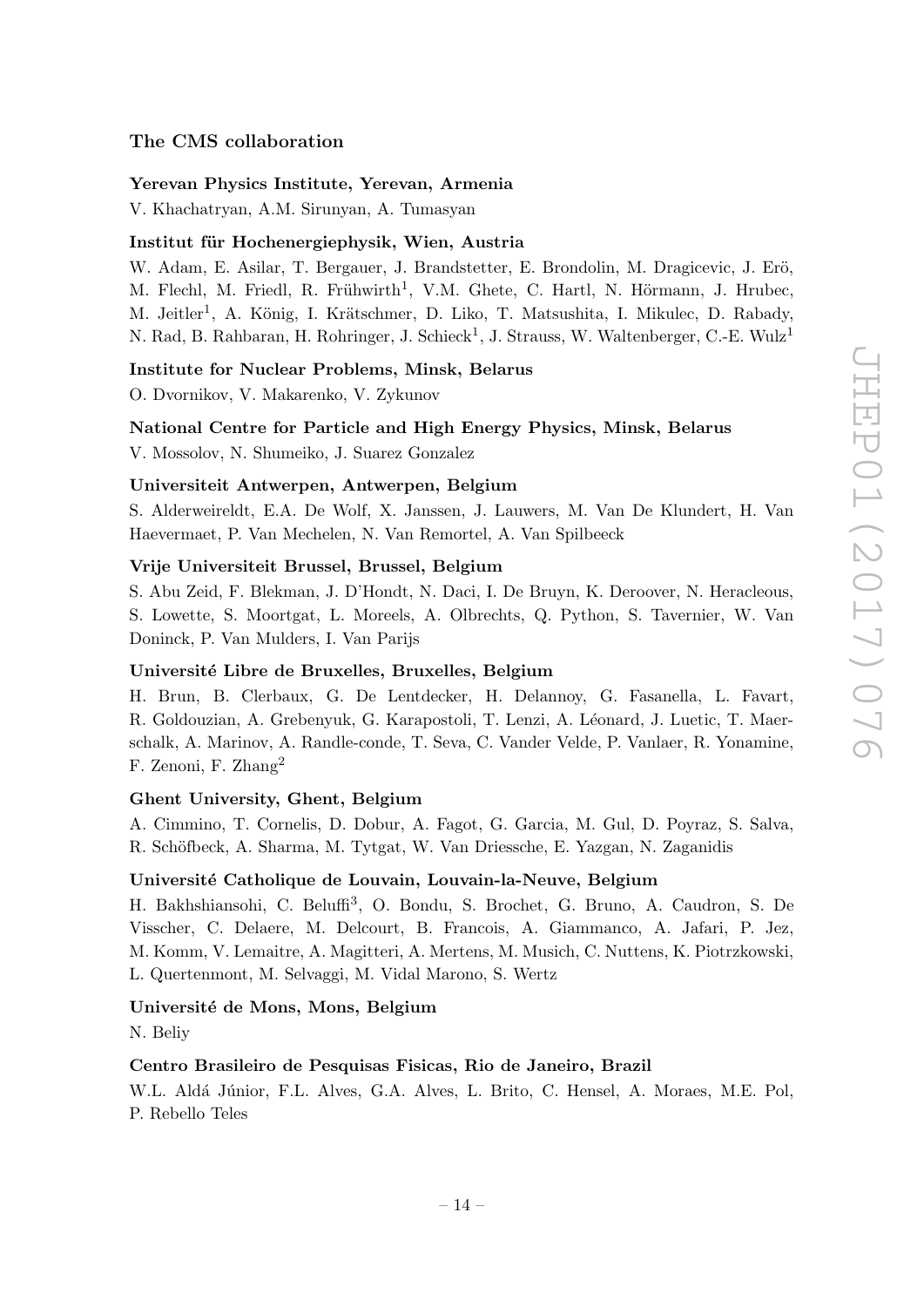### Universidade do Estado do Rio de Janeiro, Rio de Janeiro, Brazil

E. Belchior Batista Das Chagas, W. Carvalho, J. Chinellato<sup>4</sup>, A. Custódio, E.M. Da Costa, G.G. Da Silveira<sup>5</sup>, D. De Jesus Damiao, C. De Oliveira Martins, S. Fonseca De Souza, L.M. Huertas Guativa, H. Malbouisson, D. Matos Figueiredo, C. Mora Herrera, L. Mundim, H. Nogima, W.L. Prado Da Silva, A. Santoro, A. Sznajder, E.J. Tonelli Manganote<sup>4</sup>, A. Vilela Pereira

# Universidade Estadual Paulista <sup>a</sup>, Universidade Federal do ABC  $^b$ , São Paulo, Brazil

S. Ahuja<sup>a</sup>, C.A. Bernardes<sup>b</sup>, S. Dogra<sup>a</sup>, T.R. Fernandez Perez Tomei<sup>a</sup>, E.M. Gregores<sup>b</sup>, P.G. Mercadante<sup>b</sup>, C.S. Moon<sup>a</sup>, S.F. Novaes<sup>a</sup>, Sandra S. Padula<sup>a</sup>, D. Romero Abad<sup>b</sup>, J.C. Ruiz Vargas

### Institute for Nuclear Research and Nuclear Energy, Sofia, Bulgaria

A. Aleksandrov, R. Hadjiiska, P. Iaydjiev, M. Rodozov, S. Stoykova, G. Sultanov, M. Vutova

#### University of Sofia, Sofia, Bulgaria

A. Dimitrov, I. Glushkov, L. Litov, B. Pavlov, P. Petkov

# Beihang University, Beijing, China

W. Fang<sup>6</sup>

### Institute of High Energy Physics, Beijing, China

M. Ahmad, J.G. Bian, G.M. Chen, H.S. Chen, M. Chen, Y. Chen<sup>7</sup>, T. Cheng, C.H. Jiang, D. Leggat, Z. Liu, F. Romeo, S.M. Shaheen, A. Spiezia, J. Tao, C. Wang, Z. Wang, H. Zhang, J. Zhao

# State Key Laboratory of Nuclear Physics and Technology, Peking University, Beijing, China

Y. Ban, G. Chen, Q. Li, S. Liu, Y. Mao, S.J. Qian, D. Wang, Z. Xu

### Universidad de Los Andes, Bogota, Colombia

C. Avila, A. Cabrera, L.F. Chaparro Sierra, C. Florez, J.P. Gomez, C.F. González Hernández, J.D. Ruiz Alvarez, J.C. Sanabria

# University of Split, Faculty of Electrical Engineering, Mechanical Engineering and Naval Architecture, Split, Croatia

N. Godinovic, D. Lelas, I. Puljak, P.M. Ribeiro Cipriano, T. Sculac

#### University of Split, Faculty of Science, Split, Croatia

Z. Antunovic, M. Kovac

Institute Rudjer Boskovic, Zagreb, Croatia

V. Brigljevic, D. Ferencek, K. Kadija, S. Micanovic, L. Sudic, T. Susa

#### University of Cyprus, Nicosia, Cyprus

A. Attikis, G. Mavromanolakis, J. Mousa, C. Nicolaou, F. Ptochos, P.A. Razis, H. Rykaczewski, D. Tsiakkouri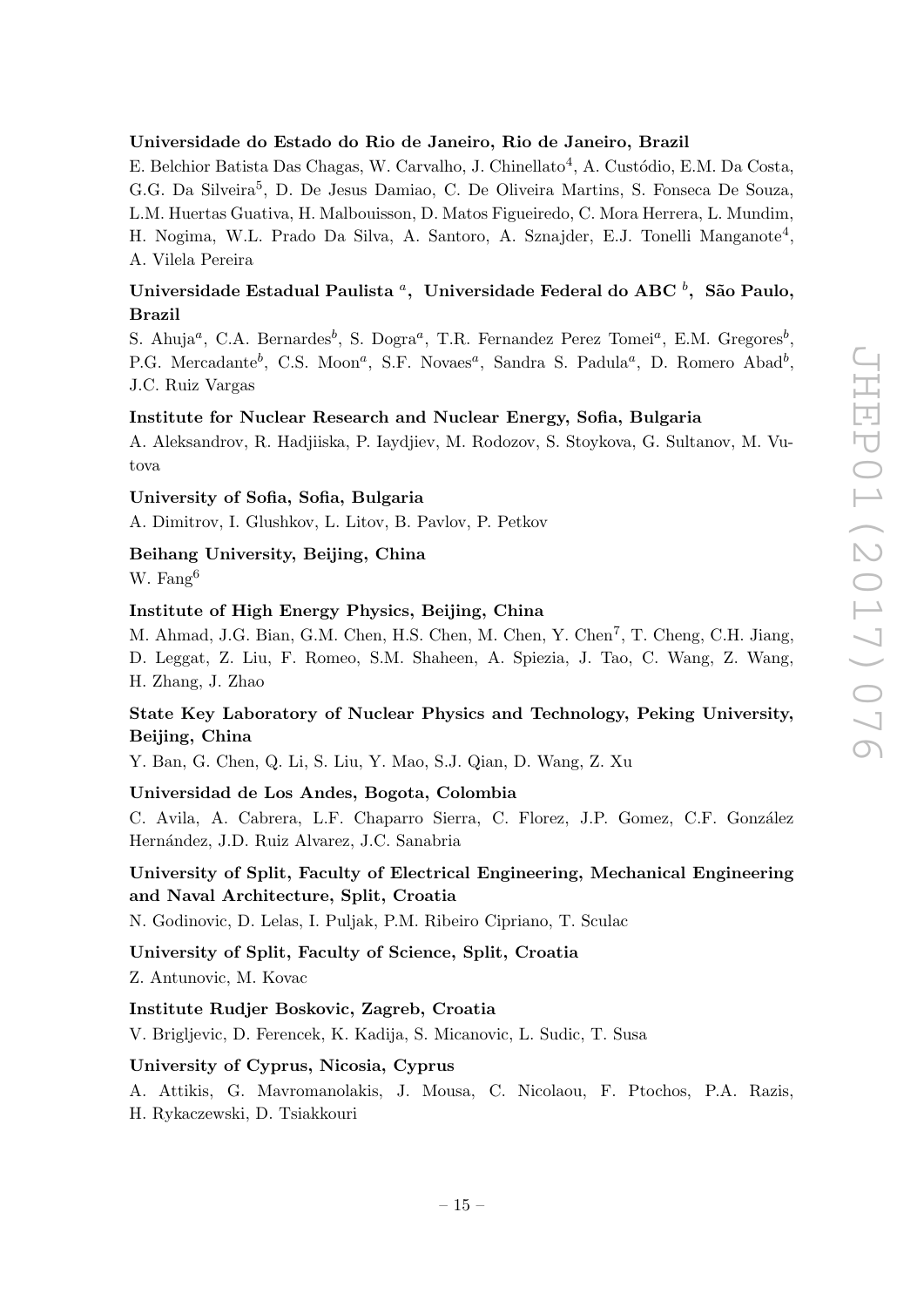### Charles University, Prague, Czech Republic

M. Finger<sup>8</sup>, M. Finger  $Jr.^8$ 

Universidad San Francisco de Quito, Quito, Ecuador E. Carrera Jarrin

# Academy of Scientific Research and Technology of the Arab Republic of Egypt, Egyptian Network of High Energy Physics, Cairo, Egypt E. El-khateeb<sup>9</sup>, S. Elgammal<sup>10</sup>, A. Mohamed<sup>11</sup>

National Institute of Chemical Physics and Biophysics, Tallinn, Estonia B. Calpas, M. Kadastik, M. Murumaa, L. Perrini, M. Raidal, A. Tiko, C. Veelken

Department of Physics, University of Helsinki, Helsinki, Finland

P. Eerola, J. Pekkanen, M. Voutilainen

### Helsinki Institute of Physics, Helsinki, Finland

J. Härkönen, T. Järvinen, V. Karimäki, R. Kinnunen, T. Lampén, K. Lassila-Perini, S. Lehti, T. Lind´en, P. Luukka, J. Tuominiemi, E. Tuovinen, L. Wendland

Lappeenranta University of Technology, Lappeenranta, Finland J. Talvitie, T. Tuuva

### IRFU, CEA, Université Paris-Saclay, Gif-sur-Yvette, France

M. Besancon, F. Couderc, M. Dejardin, D. Denegri, B. Fabbro, J.L. Faure, C. Favaro, F. Ferri, S. Ganjour, S. Ghosh, A. Givernaud, P. Gras, G. Hamel de Monchenault, P. Jarry, I. Kucher, E. Locci, M. Machet, J. Malcles, J. Rander, A. Rosowsky, M. Titov, A. Zghiche

# Laboratoire Leprince-Ringuet, Ecole Polytechnique, IN2P3-CNRS, Palaiseau, France

A. Abdulsalam, I. Antropov, S. Baffioni, F. Beaudette, P. Busson, L. Cadamuro, E. Chapon, C. Charlot, O. Davignon, R. Granier de Cassagnac, M. Jo, S. Lisniak, P. Miné, M. Nguyen, C. Ochando, G. Ortona, P. Paganini, P. Pigard, S. Regnard, R. Salerno, Y. Sirois, T. Strebler, Y. Yilmaz, A. Zabi

# Institut Pluridisciplinaire Hubert Curien, Université de Strasbourg, Université de Haute Alsace Mulhouse, CNRS/IN2P3, Strasbourg, France

J.-L. Agram12, J. Andrea, A. Aubin, D. Bloch, J.-M. Brom, M. Buttignol, E.C. Chabert, N. Chanon, C. Collard, E. Conte<sup>12</sup>, X. Coubez, J.-C. Fontaine<sup>12</sup>, D. Gelé, U. Goerlach, A.-C. Le Bihan, K. Skovpen, P. Van Hove

Centre de Calcul de l'Institut National de Physique Nucleaire et de Physique des Particules, CNRS/IN2P3, Villeurbanne, France S. Gadrat

# Université de Lyon, Université Claude Bernard Lyon 1, CNRS-IN2P3, Institut de Physique Nucléaire de Lyon, Villeurbanne, France

S. Beauceron, C. Bernet, G. Boudoul, E. Bouvier, C.A. Carrillo Montoya, R. Chierici, D. Contardo, B. Courbon, P. Depasse, H. El Mamouni, J. Fan, J. Fay, S. Gascon,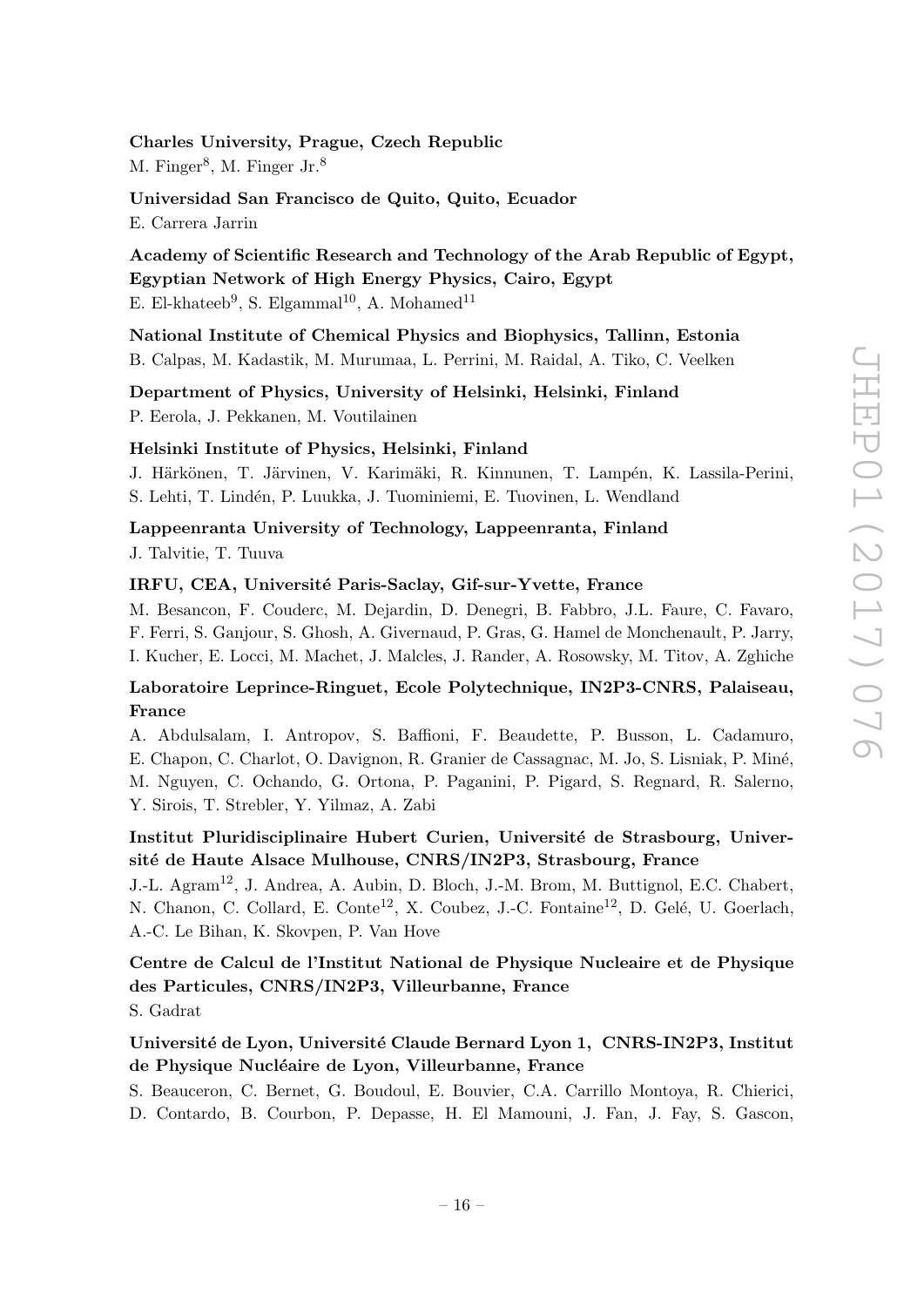M. Gouzevitch, G. Grenier, B. Ille, F. Lagarde, I.B. Laktineh, M. Lethuillier, L. Mirabito, A.L. Pequegnot, S. Perries, A. Popov<sup>13</sup>, D. Sabes, V. Sordini, M. Vander Donckt, P. Verdier, S. Viret

### Georgian Technical University, Tbilisi, Georgia

A. Khvedelidze<sup>8</sup>

### Tbilisi State University, Tbilisi, Georgia

Z. Tsamalaidze<sup>8</sup>

### RWTH Aachen University, I. Physikalisches Institut, Aachen, Germany

C. Autermann, S. Beranek, L. Feld, A. Heister, M.K. Kiesel, K. Klein, M. Lipinski, A. Ostapchuk, M. Preuten, F. Raupach, S. Schael, C. Schomakers, J. Schulz, T. Verlage, H. Weber, V. Zhukov<sup>13</sup>

### RWTH Aachen University, III. Physikalisches Institut A, Aachen, Germany

A. Albert, M. Brodski, E. Dietz-Laursonn, D. Duchardt, M. Endres, M. Erdmann, S. Erdweg, T. Esch, R. Fischer, A. Güth, M. Hamer, T. Hebbeker, C. Heidemann, K. Hoepfner, S. Knutzen, M. Merschmeyer, A. Meyer, P. Millet, S. Mukherjee, M. Olschewski, K. Padeken, T. Pook, M. Radziej, H. Reithler, M. Rieger, F. Scheuch, L. Sonnenschein, D. Teyssier, S. Thüer

#### RWTH Aachen University, III. Physikalisches Institut B, Aachen, Germany

V. Cherepanov, G. Flügge, F. Hoehle, B. Kargoll, T. Kress, A. Künsken, J. Lingemann, T. Müller, A. Nehrkorn, A. Nowack, I.M. Nugent, C. Pistone, O. Pooth, A. Stahl<sup>14</sup>

### Deutsches Elektronen-Synchrotron, Hamburg, Germany

M. Aldaya Martin, T. Arndt, C. Asawatangtrakuldee, K. Beernaert, O. Behnke, U. Behrens, A.A. Bin Anuar, K. Borras<sup>15</sup>, A. Campbell, P. Connor, C. Contreras-Campana, F. Costanza, C. Diez Pardos, G. Dolinska, G. Eckerlin, D. Eckstein, T. Eichhorn, E. Eren, E. Gallo<sup>16</sup>, J. Garay Garcia, A. Geiser, A. Gizhko, J.M. Grados Luyando, P. Gunnellini, A. Harb, J. Hauk, M. Hempel<sup>17</sup>, H. Jung, A. Kalogeropoulos, O. Karacheban<sup>17</sup>, M. Kasemann, J. Keaveney, C. Kleinwort, I. Korol, D. Krücker, W. Lange, A. Lelek, J. Leonard, K. Lipka, A. Lobanov, W. Lohmann<sup>17</sup>, R. Mankel, I.-A. Melzer-Pellmann, A.B. Meyer, G. Mittag, J. Mnich, A. Mussgiller, E. Ntomari, D. Pitzl, R. Placakyte, A. Raspereza, B. Roland, M.O. Sahin, P. Saxena, T. Schoerner-Sadenius, C. Seitz, S. Spannagel, ¨ N. Stefaniuk, G.P. Van Onsem, R. Walsh, C. Wissing

### University of Hamburg, Hamburg, Germany

V. Blobel, M. Centis Vignali, A.R. Draeger, T. Dreyer, E. Garutti, D. Gonzalez, J. Haller, M. Hoffmann, A. Junkes, R. Klanner, R. Kogler, N. Kovalchuk, T. Lapsien, T. Lenz, I. Marchesini, D. Marconi, M. Meyer, M. Niedziela, D. Nowatschin, F. Pantaleo<sup>14</sup>, T. Peiffer, A. Perieanu, J. Poehlsen, C. Sander, C. Scharf, P. Schleper, A. Schmidt, S. Schumann, J. Schwandt, H. Stadie, G. Steinbrück, F.M. Stober, M. Stöver, H. Tholen, D. Troendle, E. Usai, L. Vanelderen, A. Vanhoefer, B. Vormwald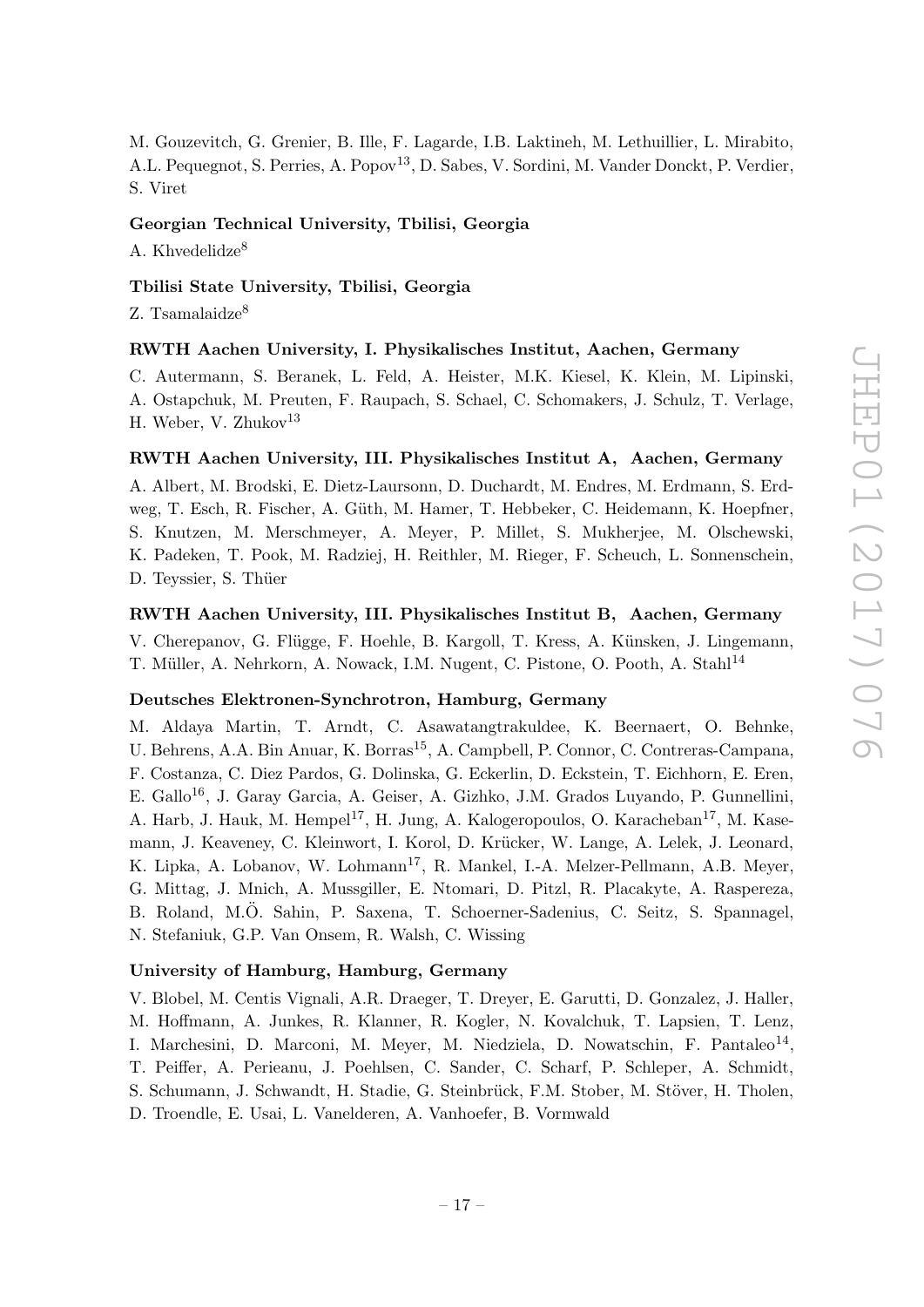### Institut für Experimentelle Kernphysik, Karlsruhe, Germany

C. Barth, C. Baus, J. Berger, E. Butz, T. Chwalek, F. Colombo, W. De Boer, A. Dierlamm, S. Fink, R. Friese, M. Giffels, A. Gilbert, P. Goldenzweig, D. Haitz, F. Hartmann<sup>14</sup>, S.M. Heindl, U. Husemann, I. Katkov<sup>13</sup>, P. Lobelle Pardo, B. Maier, H. Mildner, M.U. Mozer, Th. Müller, M. Plagge, G. Quast, K. Rabbertz, S. Röcker, F. Roscher, M. Schröder, I. Shvetsov, G. Sieber, H.J. Simonis, R. Ulrich, J. Wagner-Kuhr, S. Wayand, M. Weber, T. Weiler, S. Williamson, C. Wöhrmann, R. Wolf

# Institute of Nuclear and Particle Physics (INPP), NCSR Demokritos, Aghia Paraskevi, Greece

G. Anagnostou, G. Daskalakis, T. Geralis, V.A. Giakoumopoulou, A. Kyriakis, D. Loukas, I. Topsis-Giotis

### National and Kapodistrian University of Athens, Athens, Greece

S. Kesisoglou, A. Panagiotou, N. Saoulidou, E. Tziaferi

#### University of Ioánnina, Ioánnina, Greece

I. Evangelou, G. Flouris, C. Foudas, P. Kokkas, N. Loukas, N. Manthos, I. Papadopoulos, E. Paradas

# MTA-ELTE Lendület CMS Particle and Nuclear Physics Group, Eötvös Loránd University, Budapest, Hungary

N. Filipovic

### Wigner Research Centre for Physics, Budapest, Hungary

G. Bencze, C. Hajdu, P. Hidas, D. Horvath<sup>18</sup>, F. Sikler, V. Veszpremi, G. Vesztergombi<sup>19</sup>, A.J. Zsigmond

# Institute of Nuclear Research ATOMKI, Debrecen, Hungary

N. Beni, S. Czellar, J. Karancsi<sup>20</sup>, A. Makovec, J. Molnar, Z. Szillasi

# University of Debrecen, Debrecen, Hungary

M. Bartók<sup>19</sup>, P. Raics, Z.L. Trocsanyi, B. Ujvari

#### National Institute of Science Education and Research, Bhubaneswar, India

S. Bahinipati, S. Choudhury<sup>21</sup>, P. Mal, K. Mandal, A. Nayak<sup>22</sup>, D.K. Sahoo, N. Sahoo, S.K. Swain

### Panjab University, Chandigarh, India

S. Bansal, S.B. Beri, V. Bhatnagar, R. Chawla, U.Bhawandeep, A.K. Kalsi, A. Kaur, M. Kaur, R. Kumar, P. Kumari, A. Mehta, M. Mittal, J.B. Singh, G. Walia

### University of Delhi, Delhi, India

Ashok Kumar, A. Bhardwaj, B.C. Choudhary, R.B. Garg, S. Keshri, S. Malhotra, M. Naimuddin, N. Nishu, K. Ranjan, R. Sharma, V. Sharma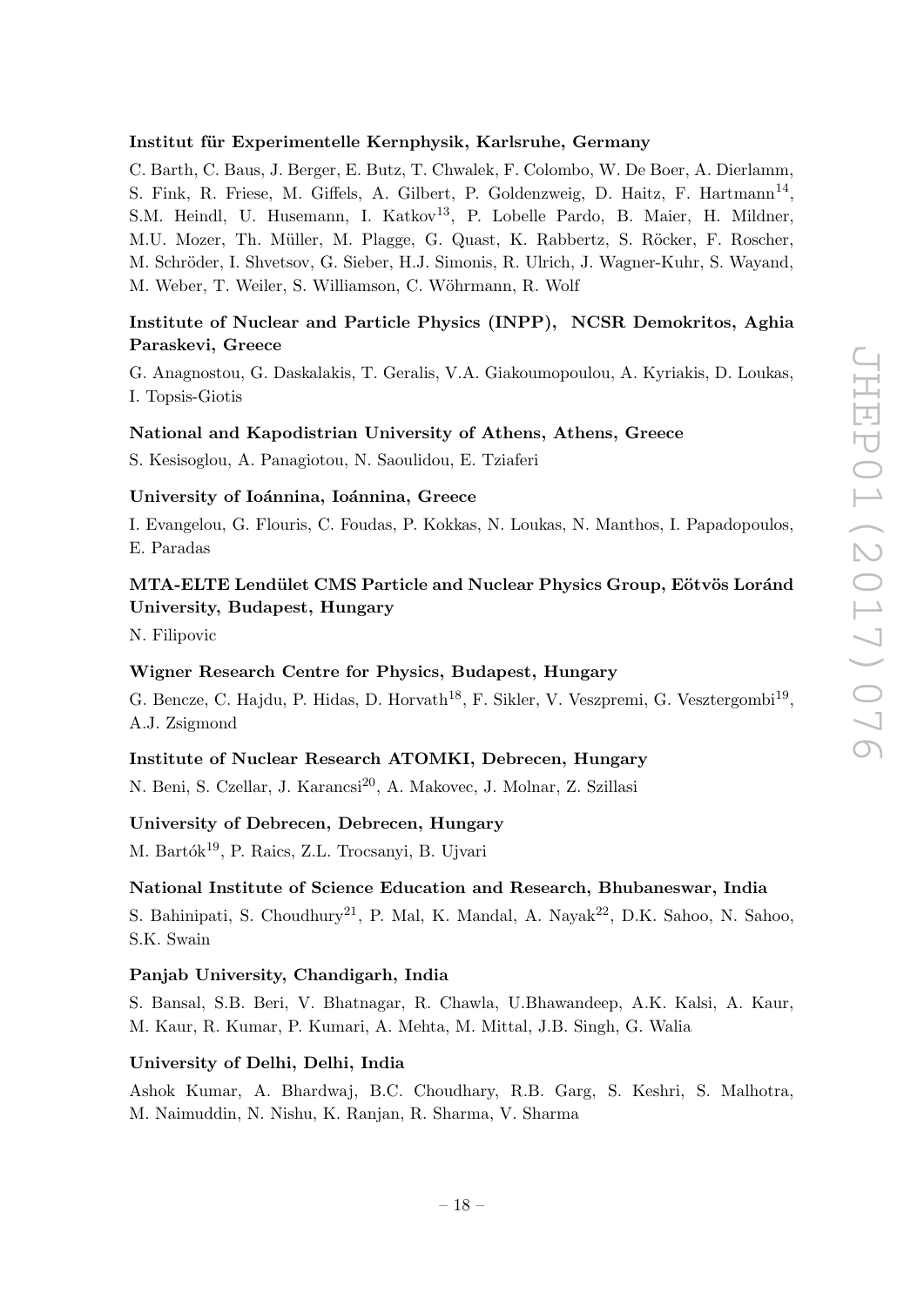### Saha Institute of Nuclear Physics, Kolkata, India

R. Bhattacharya, S. Bhattacharya, K. Chatterjee, S. Dey, S. Dutt, S. Dutta, S. Ghosh, N. Majumdar, A. Modak, K. Mondal, S. Mukhopadhyay, S. Nandan, A. Purohit, A. Roy, D. Roy, S. Roy Chowdhury, S. Sarkar, M. Sharan, S. Thakur

### Indian Institute of Technology Madras, Madras, India

P.K. Behera

#### Bhabha Atomic Research Centre, Mumbai, India

R. Chudasama, D. Dutta, V. Jha, V. Kumar, A.K. Mohanty14, P.K. Netrakanti, L.M. Pant, P. Shukla, A. Topkar

#### Tata Institute of Fundamental Research-A, Mumbai, India

T. Aziz, S. Dugad, G. Kole, B. Mahakud, S. Mitra, G.B. Mohanty, B. Parida, N. Sur, B. Sutar

### Tata Institute of Fundamental Research-B, Mumbai, India

S. Banerjee, S. Bhowmik23, R.K. Dewanjee, S. Ganguly, M. Guchait, Sa. Jain, S. Kumar, M. Maity<sup>23</sup>, G. Majumder, K. Mazumdar, T. Sarkar<sup>23</sup>, N. Wickramage<sup>24</sup>

### Indian Institute of Science Education and Research (IISER), Pune, India

S. Chauhan, S. Dube, V. Hegde, A. Kapoor, K. Kothekar, A. Rane, S. Sharma

### Institute for Research in Fundamental Sciences (IPM), Tehran, Iran

H. Behnamian, S. Chenarani<sup>25</sup>, E. Eskandari Tadavani, S.M. Etesami<sup>25</sup>, A. Fahim<sup>26</sup>, M. Khakzad, M. Mohammadi Najafabadi, M. Naseri, S. Paktinat Mehdiabadi<sup>27</sup>, F. Rezaei Hosseinabadi, B. Safarzadeh<sup>28</sup>, M. Zeinali

### University College Dublin, Dublin, Ireland

M. Felcini, M. Grunewald

INFN Sezione di Bari <sup>a</sup>, Università di Bari  $^b$ , Politecnico di Bari  $^c$ , Bari, Italy M. Abbrescia<sup>a,b</sup>, C. Calabria<sup>a,b</sup>, C. Caputo<sup>a,b</sup>, A. Colaleo<sup>a</sup>, D. Creanza<sup>a,c</sup>, L. Cristella<sup>a,b</sup>, N. De Filippis<sup>a,c</sup>, M. De Palma<sup>a,b</sup>, L. Fiore<sup>a</sup>, G. Iaselli<sup>a,c</sup>, G. Maggi<sup>a,c</sup>, M. Maggi<sup>a</sup>, G. Miniello<sup>a,b</sup>, S. My<sup>a,b</sup>, S. Nuzzo<sup>a,b</sup>, A. Pompili<sup>a,b</sup>, G. Pugliese<sup>a,c</sup>, R. Radogna<sup>a,b</sup>, A. Ranieri<sup>a</sup>, G. Selvaggi<sup>a,b</sup>, L. Silvestris<sup>a,14</sup>, R. Venditti<sup>a,b</sup>, P. Verwilligen<sup>a</sup>

# INFN Sezione di Bologna <sup>a</sup>, Università di Bologna  $^b$ , Bologna, Italy

G. Abbiendi<sup>a</sup>, C. Battilana, D. Bonacorsi<sup>a,b</sup>, S. Braibant-Giacomelli<sup>a,b</sup>, L. Brigliadori<sup>a,b</sup>, R. Campanini<sup>a,b</sup>, P. Capiluppi<sup>a,b</sup>, A. Castro<sup>a,b</sup>, F.R. Cavallo<sup>a</sup>, S.S. Chhibra<sup>a,b</sup>, G. Codispoti<sup>a,b</sup>, M. Cuffiani<sup>a,b</sup>, G.M. Dallavalle<sup>a</sup>, F. Fabbri<sup>a</sup>, A. Fanfani<sup>a,b</sup>, D. Fasanella<sup>a,b</sup>, P. Giacomelli<sup>a</sup>, C. Grandi<sup>a</sup>, L. Guiducci<sup>a,b</sup>, S. Marcellini<sup>a</sup>, G. Masetti<sup>a</sup>, A. Montanari<sup>a</sup>, F.L. Navarria<sup>a,b</sup>, A. Perrotta<sup>a</sup>, A.M. Rossi<sup>a,b</sup>, T. Rovelli<sup>a,b</sup>, G.P. Siroli<sup>a,b</sup>, N. Tosi<sup>a,b,14</sup>

# INFN Sezione di Catania <sup>a</sup>, Università di Catania  $^b$ , Catania, Italy

S. Albergo<sup>a,b</sup>, M. Chiorboli<sup>a,b</sup>, S. Costa<sup>a,b</sup>, A. Di Mattia<sup>a</sup>, F. Giordano<sup>a,b</sup>, R. Potenza<sup>a,b</sup>, A. Tricomi<sup>a,b</sup>, C. Tuve<sup>a,b</sup>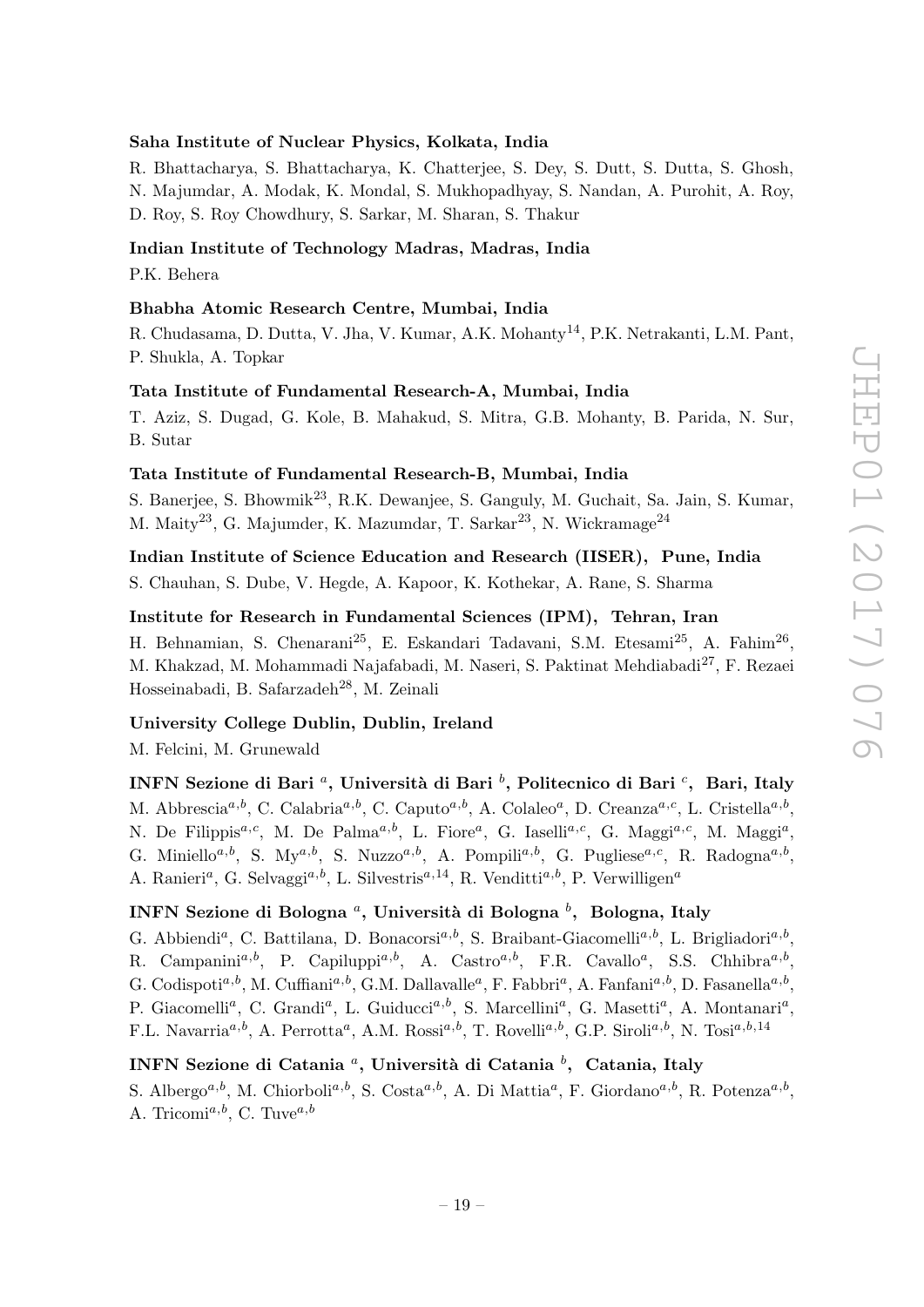# INFN Sezione di Firenze  $^a,$  Università di Firenze  $^b, \,$  Firenze, Italy

G. Barbagli<sup>a</sup>, V. Ciulli<sup>a,b</sup>, C. Civinini<sup>a</sup>, R. D'Alessandro<sup>a,b</sup>, E. Focardi<sup>a,b</sup>, V. Gori<sup>a,b</sup>, P. Lenzi<sup>a,b</sup>, M. Meschini<sup>a</sup>, S. Paoletti<sup>a</sup>, G. Sguazzoni<sup>a</sup>, L. Viliani<sup>a,b,14</sup>

### INFN Laboratori Nazionali di Frascati, Frascati, Italy

L. Benussi, S. Bianco, F. Fabbri, D. Piccolo, F. Primavera<sup>14</sup>

# INFN Sezione di Genova  $^a,$  Università di Genova  $^b, \,$  Genova, Italy

V. Calvelli<sup>a,b</sup>, F. Ferro<sup>a</sup>, M. Lo Vetere<sup>a,b</sup>, M.R. Monge<sup>a,b</sup>, E. Robutti<sup>a</sup>, S. Tosi<sup>a,b</sup>

# INFN Sezione di Milano-Bicocca <sup>a</sup>, Università di Milano-Bicocca <sup>b</sup>, Milano, Italy

L. Brianza<sup>14</sup>, M.E. Dinardo<sup>a,b</sup>, S. Fiorendi<sup>a,b</sup>, S. Gennai<sup>a</sup>, A. Ghezzi<sup>a,b</sup>, P. Govoni<sup>a,b</sup>, M. Malberti, S. Malvezzi<sup>a</sup>, R.A. Manzoni<sup>a,b,14</sup>, D. Menasce<sup>a</sup>, L. Moroni<sup>a</sup>, M. Paganoni<sup>a,b</sup>, D. Pedrini<sup>a</sup>, S. Pigazzini, S. Ragazzi<sup>a,b</sup>, T. Tabarelli de Fatis<sup>a,b</sup>

# INFN Sezione di Napoli <sup>a</sup>, Università di Napoli 'Federico II'  $^b$ , Napoli, Italy, Università della Basilicata  $^c$ , Potenza, Italy, Università G. Marconi  $^d$ , Roma, Italy

S. Buontempo<sup>a</sup>, N. Cavallo<sup>a,c</sup>, G. De Nardo, S. Di Guida<sup>a,d,14</sup>, M. Esposito<sup>a,b</sup>, F. Fabozzi<sup>a,c</sup>, F. Fienga<sup>a,b</sup>, A.O.M. Iorio<sup>a,b</sup>, G. Lanza<sup>a</sup>, L. Lista<sup>a</sup>, S. Meola<sup>a,d,14</sup>, P. Paolucci<sup>a, 14</sup>, C. Sciacca<sup>a, b</sup>, F. Thyssen

# INFN Sezione di Padova <sup>a</sup>, Università di Padova  $^b$ , Padova, Italy, Università di  $Trento<sup>c</sup>$ , Trento, Italy

P. Azzi<sup>a,14</sup>, N. Bacchetta<sup>a</sup>, L. Benato<sup>a,b</sup>, A. Boletti<sup>a,b</sup>, R. Carlin<sup>a,b</sup>, P. Checchia<sup>a</sup>, M. Dall'Osso<sup>a,b</sup>, P. De Castro Manzano<sup>a</sup>, T. Dorigo<sup>a</sup>, U. Dosselli<sup>a</sup>, S. Fantinel<sup>a</sup>, F. Gasparini<sup>a,b</sup>, U. Gasparini<sup>a,b</sup>, A. Gozzelino<sup>a</sup>, S. Lacaprara<sup>a</sup>, M. Margoni<sup>a,b</sup>, A.T. Meneguzzo<sup>a,b</sup>, F. Montecassiano<sup>a</sup>, J. Pazzini<sup>a,b</sup>, N. Pozzobon<sup>a,b</sup>, P. Ronchese<sup>a,b</sup>, F. Simonetto<sup>a,b</sup>, E. Torassa<sup>a</sup>, M. Zanetti, P. Zotto<sup>a,b</sup>, G. Zumerle<sup>a,b</sup>

# INFN Sezione di Pavia <sup>a</sup>, Università di Pavia  $^b$ , Pavia, Italy

A. Braghieri<sup>a</sup>, A. Magnani<sup>a,b</sup>, P. Montagna<sup>a,b</sup>, S.P. Ratti<sup>a,b</sup>, V. Re<sup>a</sup>, C. Riccardi<sup>a,b</sup>, P. Salvini<sup>a</sup>, I. Vai<sup> $a,b$ </sup>, P. Vitulo<sup> $a,b$ </sup>

# INFN Sezione di Perugia  $^a,$  Università di Perugia  $^b, \,$  Perugia, Italy

L. Alunni Solestizi<sup>a,b</sup>, G.M. Bilei<sup>a</sup>, D. Ciangottini<sup>a,b</sup>, L. Fanò<sup>a,b</sup>, P. Lariccia<sup>a,b</sup>, R. Leonardi<sup>a, b</sup>, G. Mantovani<sup>a, b</sup>, M. Menichelli<sup>a</sup>, A. Saha<sup>a</sup>, A. Santocchia<sup>a, b</sup>

# INFN Sezione di Pisa <sup>a</sup>, Università di Pisa <sup>b</sup>, Scuola Normale Superiore di Pisa<sup>c</sup>, Pisa, Italy

K. Androsov<sup>a, 29</sup>, P. Azzurri<sup>a, 14</sup>, G. Bagliesi<sup>a</sup>, J. Bernardini<sup>a</sup>, T. Boccali<sup>a</sup>, R. Castaldi<sup>a</sup>, M.A. Ciocci<sup>a,29</sup>, R. Dell'Orso<sup>a</sup>, S. Donato<sup>a,c</sup>, G. Fedi, A. Giassi<sup>a</sup>, M.T. Grippo<sup>a,29</sup>, F. Ligabue<sup>a, c</sup>, T. Lomtadze<sup>a</sup>, L. Martini<sup>a, b</sup>, A. Messineo<sup>a, b</sup>, F. Palla<sup>a</sup>, A. Rizzi<sup>a, b</sup>, A. Savoy-Navarro<sup>a, 30</sup>, P. Spagnolo<sup>a</sup>, R. Tenchini<sup>a</sup>, G. Tonelli<sup>a, b</sup>, A. Venturi<sup>a</sup>, P.G. Verdini<sup>a</sup>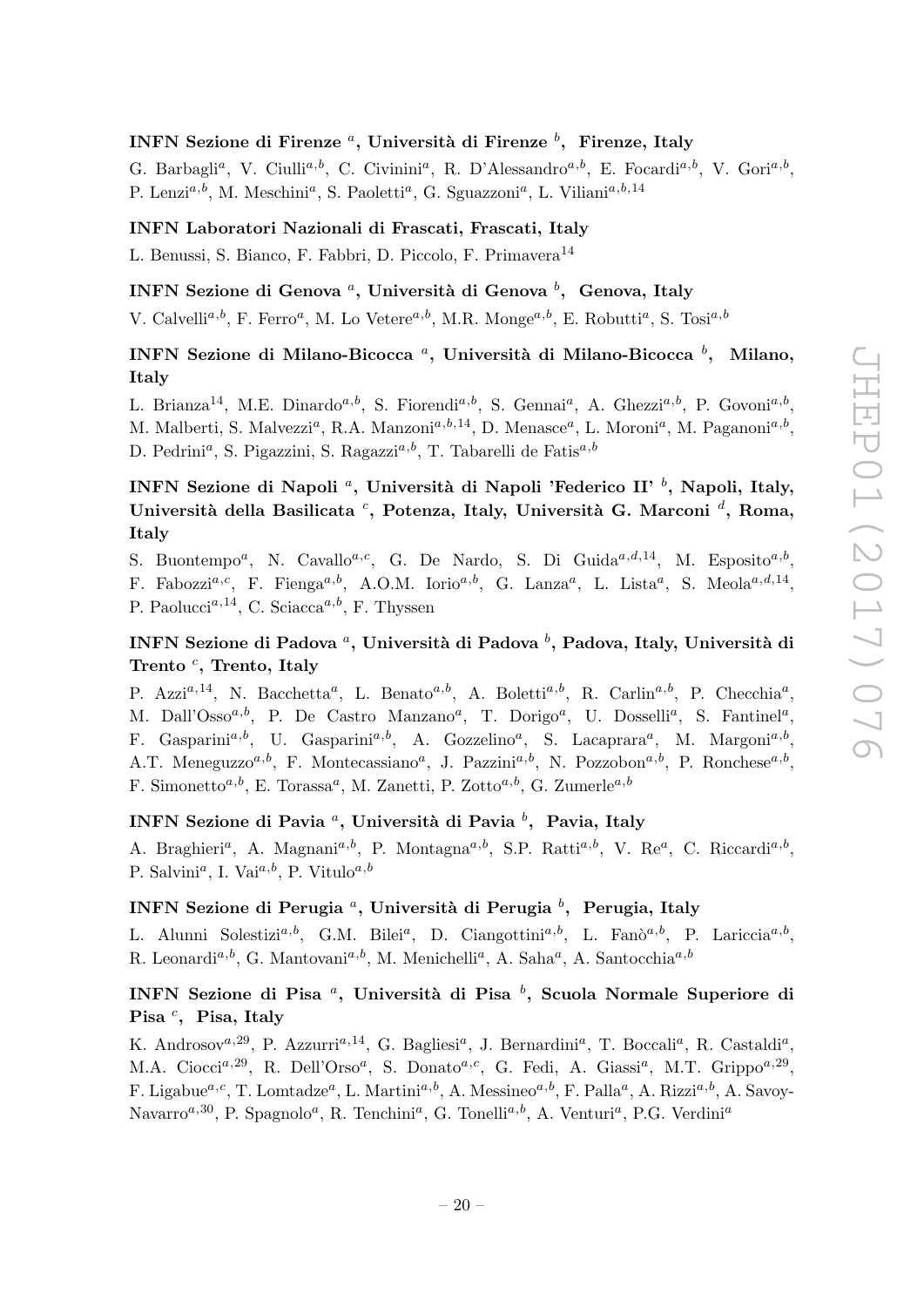# INFN Sezione di Roma  $^a,$  Università di Roma  $^b, \, \,$  Roma, Italy

L. Barone<sup>a, b</sup>, F. Cavallari<sup>a</sup>, M. Cipriani<sup>a, b</sup>, G. D'imperio<sup>a, b, 14</sup>, D. Del Re<sup>a, b, 14</sup>, M. Diemoz<sup>a</sup>, S. Gelli<sup>a,b</sup>, E. Longo<sup>a,b</sup>, F. Margaroli<sup>a,b</sup>, B. Marzocchi<sup>a,b</sup>, P. Meridiani<sup>a</sup>, G. Organtini<sup>a,b</sup>, R. Paramatti<sup>a</sup>, F. Preiato<sup>a,b</sup>, S. Rahatlou<sup>a,b</sup>, C. Rovelli<sup>a</sup>, F. Santanastasio<sup>a,b</sup>

# INFN Sezione di Torino <sup>a</sup>, Università di Torino  $^b,$  Torino, Italy, Università del Piemonte Orientale  $^c$ , Novara, Italy

N. Amapane<sup>a,b</sup>, R. Arcidiacono<sup>a,c,14</sup>, S. Argiro<sup>a,b</sup>, M. Arneodo<sup>a,c</sup>, N. Bartosik<sup>a</sup>, R. Bellan<sup>a,b</sup>, C. Biino<sup>a</sup>, N. Cartiglia<sup>a</sup>, F. Cenna<sup>a,b</sup>, M. Costa<sup>a,b</sup>, R. Covarelli<sup>a,b</sup>, A. Degano<sup>a,b</sup>, N. Demaria<sup>a</sup>, L. Finco<sup>a,b</sup>, B. Kiani<sup>a,b</sup>, C. Mariotti<sup>a</sup>, S. Maselli<sup>a</sup>, E. Migliore<sup>a,b</sup>, V. Monaco<sup>a,b</sup>, E. Monteil<sup>a,b</sup>, M.M. Obertino<sup>a,b</sup>, L. Pacher<sup>a,b</sup>, N. Pastrone<sup>a</sup>, M. Pelliccioni<sup>a</sup>, G.L. Pinna Angioni<sup>a,b</sup>, F. Ravera<sup>a,b</sup>, A. Romero<sup>a,b</sup>, M. Ruspa<sup>a,c</sup>, R. Sacchi<sup>a,b</sup>, K. Shchelina<sup>a,b</sup>, V. Sola<sup>a</sup>, A. Solano<sup>a,b</sup>, A. Staiano<sup>a</sup>, P. Traczyk<sup>a,b</sup>

# INFN Sezione di Trieste <sup>a</sup>, Università di Trieste  $^b$ , Trieste, Italy

S. Belforte<sup>a</sup>, M. Casarsa<sup>a</sup>, F. Cossutti<sup>a</sup>, G. Della Ricca<sup>a,b</sup>, A. Zanetti<sup>a</sup>

### Kyungpook National University, Daegu, Korea

D.H. Kim, G.N. Kim, M.S. Kim, S. Lee, S.W. Lee, Y.D. Oh, S. Sekmen, D.C. Son, Y.C. Yang

Chonbuk National University, Jeonju, Korea

A. Lee

# Chonnam National University, Institute for Universe and Elementary Particles, Kwangju, Korea

H. Kim

### Hanyang University, Seoul, Korea

J.A. Brochero Cifuentes, T.J. Kim

#### Korea University, Seoul, Korea

S. Cho, S. Choi, Y. Go, D. Gyun, S. Ha, B. Hong, Y. Jo, Y. Kim, B. Lee, K. Lee, K.S. Lee, S. Lee, J. Lim, S.K. Park, Y. Roh

#### Seoul National University, Seoul, Korea

J. Almond, J. Kim, H. Lee, K. Lee, K. Nam, S.B. Oh, B.C. Radburn-Smith, S.h. Seo, U.K. Yang, H.D. Yoo, G.B. Yu

### University of Seoul, Seoul, Korea

M. Choi, H. Kim, J.H. Kim, J.S.H. Lee, I.C. Park, G. Ryu, M.S. Ryu

#### Sungkyunkwan University, Suwon, Korea

Y. Choi, J. Goh, C. Hwang, J. Lee, I. Yu

### Vilnius University, Vilnius, Lithuania

V. Dudenas, A. Juodagalvis, J. Vaitkus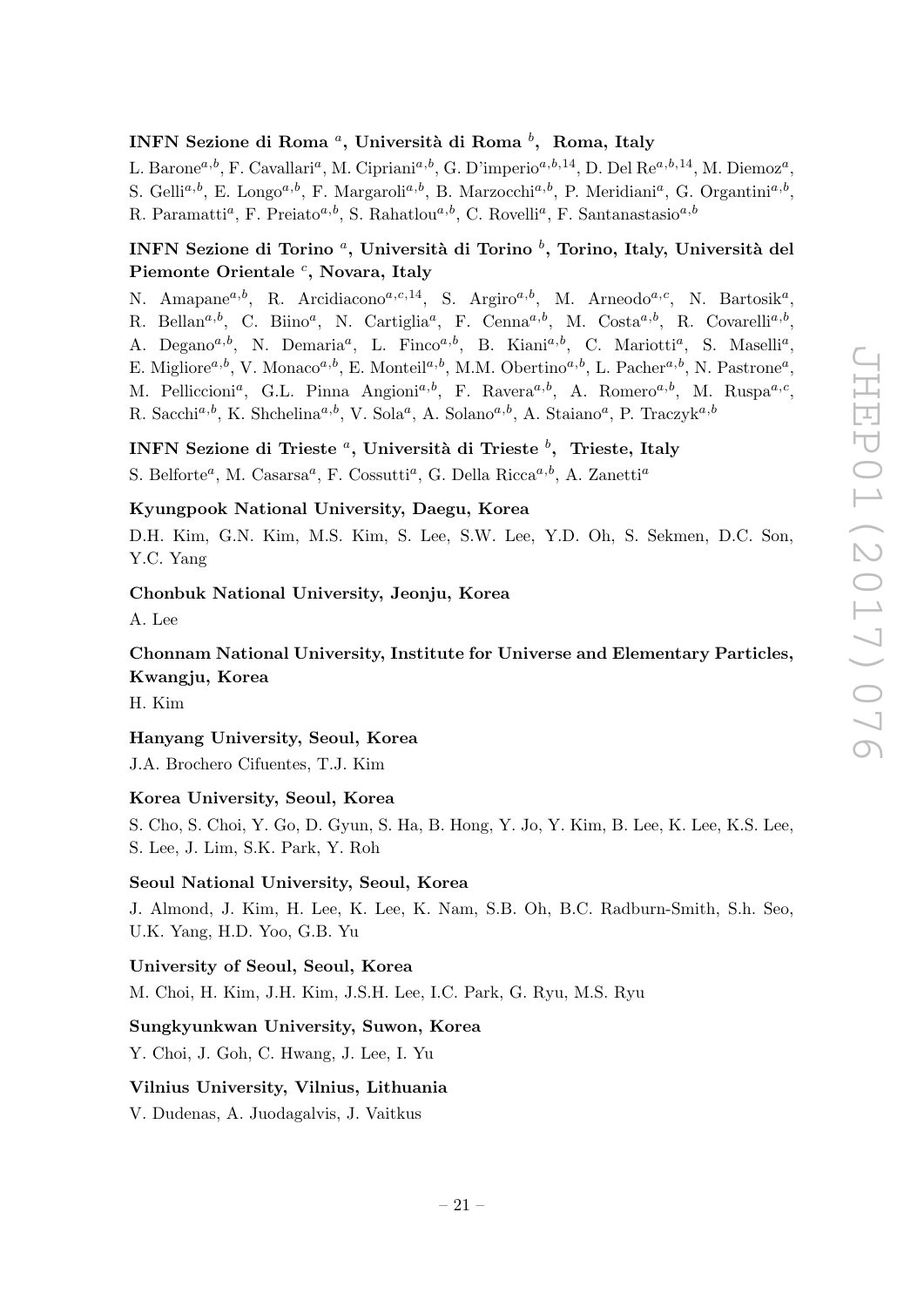# National Centre for Particle Physics, Universiti Malaya, Kuala Lumpur, Malaysia

I. Ahmed, Z.A. Ibrahim, J.R. Komaragiri, M.A.B. Md Ali<sup>31</sup>, F. Mohamad Idris<sup>32</sup>, W.A.T. Wan Abdullah, M.N. Yusli, Z. Zolkapli

Centro de Investigacion y de Estudios Avanzados del IPN, Mexico City, Mexico

H. Castilla-Valdez, E. De La Cruz-Burelo, I. Heredia-De La Cruz<sup>33</sup>, A. Hernandez-Almada, R. Lopez-Fernandez, R. Magaña Villalba, J. Mejia Guisao, A. Sanchez-Hernandez

### Universidad Iberoamericana, Mexico City, Mexico

S. Carrillo Moreno, C. Oropeza Barrera, F. Vazquez Valencia

#### Benemerita Universidad Autonoma de Puebla, Puebla, Mexico

S. Carpinteyro, I. Pedraza, H.A. Salazar Ibarguen, C. Uribe Estrada

### Universidad Autónoma de San Luis Potosí, San Luis Potosí, Mexico

A. Morelos Pineda

# University of Auckland, Auckland, New Zealand

D. Krofcheck

University of Canterbury, Christchurch, New Zealand P.H. Butler

### National Centre for Physics, Quaid-I-Azam University, Islamabad, Pakistan

A. Ahmad, M. Ahmad, Q. Hassan, H.R. Hoorani, W.A. Khan, A. Saddique, M.A. Shah, M. Shoaib, M. Waqas

### National Centre for Nuclear Research, Swierk, Poland

H. Bialkowska, M. Bluj, B. Boimska, T. Frueboes, M. G´orski, M. Kazana, K. Nawrocki, K. Romanowska-Rybinska, M. Szleper, P. Zalewski

# Institute of Experimental Physics, Faculty of Physics, University of Warsaw, Warsaw, Poland

K. Bunkowski, A. Byszuk<sup>34</sup>, K. Doroba, A. Kalinowski, M. Konecki, J. Krolikowski, M. Misiura, M. Olszewski, M. Walczak

# Laboratório de Instrumentação e Física Experimental de Partículas, Lisboa, Portugal

P. Bargassa, C. Beirão Da Cruz E Silva, A. Di Francesco, P. Faccioli, P.G. Ferreira Parracho, M. Gallinaro, J. Hollar, N. Leonardo, L. Lloret Iglesias, M.V. Nemallapudi, J. Rodrigues Antunes, J. Seixas, O. Toldaiev, D. Vadruccio, J. Varela, P. Vischia

### Joint Institute for Nuclear Research, Dubna, Russia

I. Belotelov, M. Gavrilenko, I. Golutvin, I. Gorbunov, V. Karjavin, G. Kozlov, A. Lanev, A. Malakhov, V. Matveev<sup>35,36</sup>, V. Palichik, V. Perelygin, M. Savina, S. Shmatov, S. Shulha, N. Skatchkov, V. Smirnov, N. Voytishin, A. Zarubin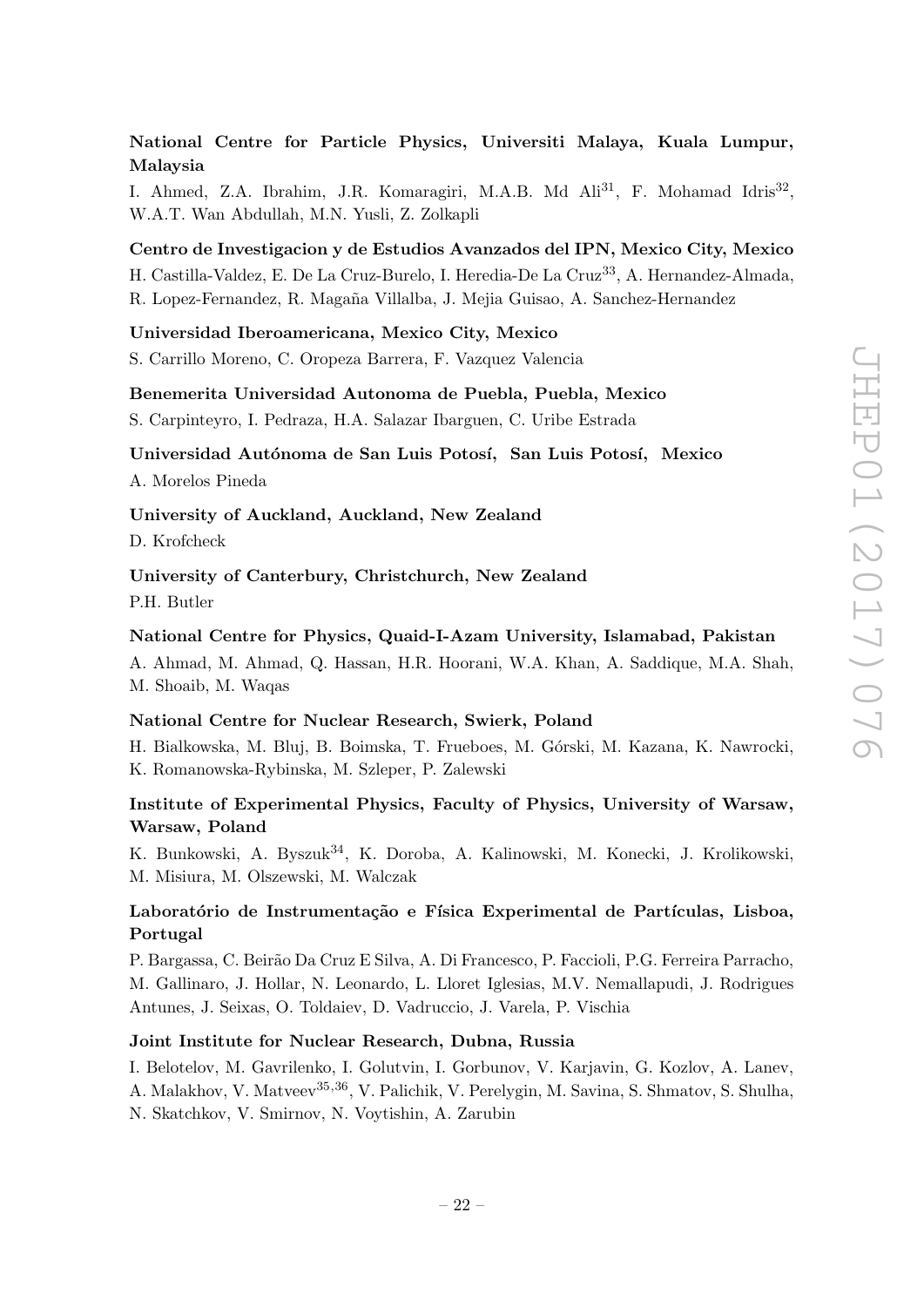### Petersburg Nuclear Physics Institute, Gatchina (St. Petersburg), Russia

L. Chtchipounov, V. Golovtsov, Y. Ivanov, V. Kim<sup>37</sup>, E. Kuznetsova<sup>38</sup>, V. Murzin, V. Oreshkin, V. Sulimov, A. Vorobyev

### Institute for Nuclear Research, Moscow, Russia

Yu. Andreev, A. Dermenev, S. Gninenko, N. Golubev, A. Karneyeu, M. Kirsanov, N. Krasnikov, A. Pashenkov, D. Tlisov, A. Toropin

### Institute for Theoretical and Experimental Physics, Moscow, Russia

V. Epshteyn, V. Gavrilov, N. Lychkovskaya, V. Popov, I. Pozdnyakov, G. Safronov, A. Spiridonov, M. Toms, E. Vlasov, A. Zhokin

### Moscow Institute of Physics and Technology

A. Bylinkin<sup>36</sup>

# National Research Nuclear University 'Moscow Engineering Physics Institute' (MEPhI), Moscow, Russia

M. Chadeeva39, O. Markin, E. Tarkovskii

# P.N. Lebedev Physical Institute, Moscow, Russia

V. Andreev, M. Azarkin<sup>36</sup>, I. Dremin<sup>36</sup>, M. Kirakosyan, A. Leonidov<sup>36</sup>, S.V. Rusakov, A. Terkulov

# Skobeltsyn Institute of Nuclear Physics, Lomonosov Moscow State University, Moscow, Russia

A. Baskakov, A. Belyaev, E. Boos, V. Bunichev, M. Dubinin<sup>40</sup>, L. Dudko, A. Ershov, A. Gribushin, V. Klyukhin, O. Kodolova, I. Lokhtin, I. Miagkov, S. Obraztsov, S. Petrushanko, V. Savrin

# Novosibirsk State University (NSU), Novosibirsk, Russia

V. Blinov<sup>41</sup>, Y.Skovpen<sup>41</sup>

# State Research Center of Russian Federation, Institute for High Energy Physics, Protvino, Russia

I. Azhgirey, I. Bayshev, S. Bitioukov, D. Elumakhov, V. Kachanov, A. Kalinin, D. Konstantinov, V. Krychkine, V. Petrov, R. Ryutin, A. Sobol, S. Troshin, N. Tyurin, A. Uzunian, A. Volkov

# University of Belgrade, Faculty of Physics and Vinca Institute of Nuclear Sciences, Belgrade, Serbia

P. Adzic<sup>42</sup>, P. Cirkovic, D. Devetak, M. Dordevic, J. Milosevic, V. Rekovic

# Centro de Investigaciones Energéticas Medioambientales y Tecnológicas (CIEMAT), Madrid, Spain

J. Alcaraz Maestre, M. Barrio Luna, E. Calvo, M. Cerrada, M. Chamizo Llatas, N. Colino, B. De La Cruz, A. Delgado Peris, A. Escalante Del Valle, C. Fernandez Bedoya, J.P. Fern´andez Ramos, J. Flix, M.C. Fouz, P. Garcia-Abia, O. Gonzalez Lopez, S. Goy Lopez, J.M. Hernandez, M.I. Josa, E. Navarro De Martino, A. Pérez-Calero Yzquierdo, J. Puerta Pelayo, A. Quintario Olmeda, I. Redondo, L. Romero, M.S. Soares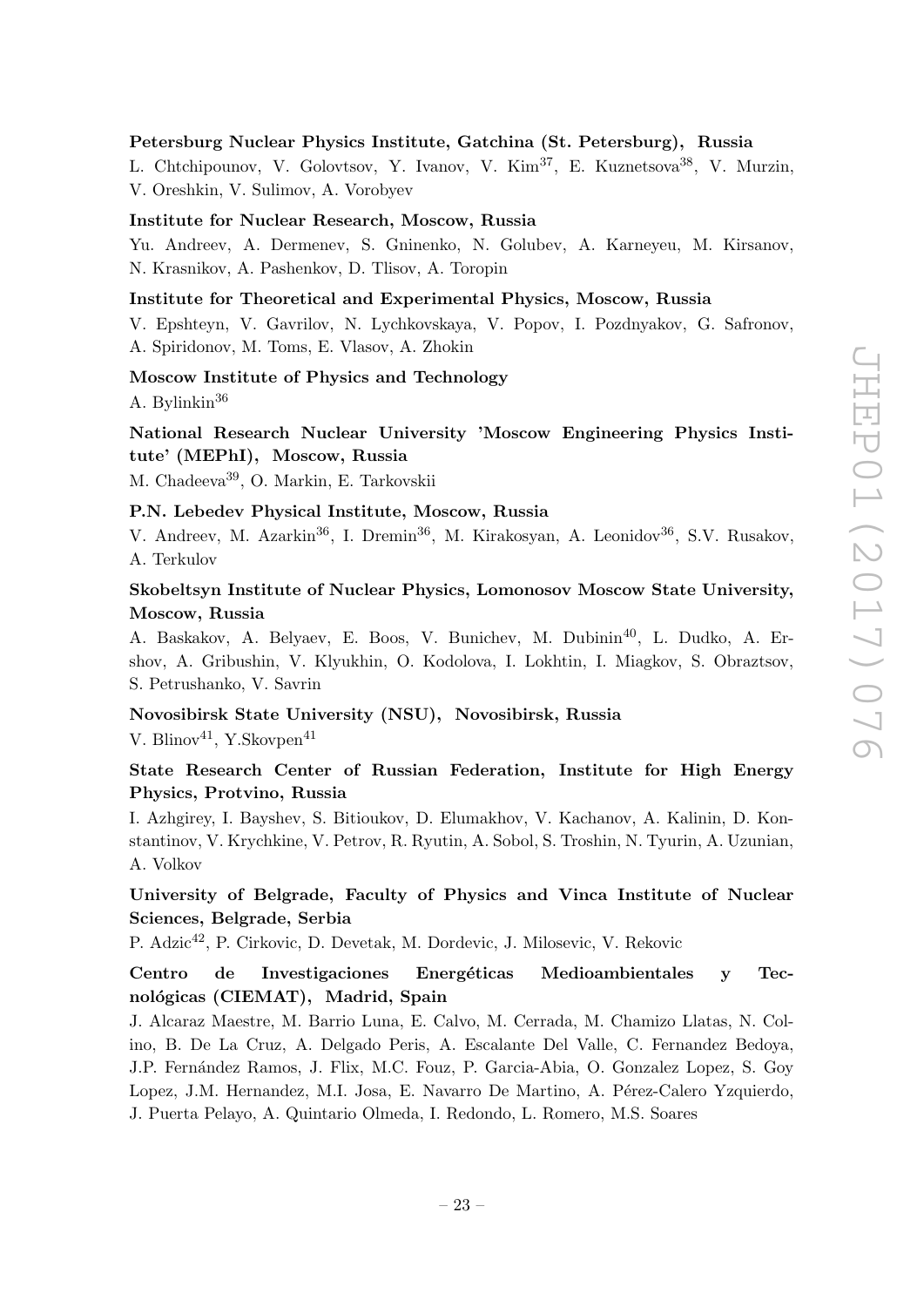### Universidad Autónoma de Madrid, Madrid, Spain

J.F. de Trocóniz, M. Missiroli, D. Moran

#### Universidad de Oviedo, Oviedo, Spain

J. Cuevas, J. Fernandez Menendez, I. Gonzalez Caballero, J.R. González Fernández, E. Palencia Cortezon, S. Sanchez Cruz, I. Suárez Andrés, J.M. Vizan Garcia

# Instituto de Física de Cantabria (IFCA), CSIC-Universidad de Cantabria, Santander, Spain

I.J. Cabrillo, A. Calderon, J.R. Castiñeiras De Saa, E. Curras, M. Fernandez, J. Garcia-Ferrero, G. Gomez, A. Lopez Virto, J. Marco, C. Martinez Rivero, F. Matorras, J. Piedra Gomez, T. Rodrigo, A. Ruiz-Jimeno, L. Scodellaro, N. Trevisani, I. Vila, R. Vilar Cortabitarte

### CERN, European Organization for Nuclear Research, Geneva, Switzerland

D. Abbaneo, E. Auffray, G. Auzinger, M. Bachtis, P. Baillon, A.H. Ball, D. Barney, P. Bloch, A. Bocci, A. Bonato, C. Botta, T. Camporesi, R. Castello, M. Cepeda, G. Cerminara, M. D'Alfonso, D. d'Enterria, A. Dabrowski, V. Daponte, A. David, M. De Gruttola, A. De Roeck, E. Di Marco<sup>43</sup>, M. Dobson, B. Dorney, T. du Pree, D. Duggan, M. Dünser, N. Dupont, A. Elliott-Peisert, S. Fartoukh, G. Franzoni, J. Fulcher, W. Funk, D. Gigi, K. Gill, M. Girone, F. Glege, D. Gulhan, S. Gundacker, M. Guthoff, J. Hammer, P. Harris, J. Hegeman, V. Innocente, P. Janot, J. Kieseler, H. Kirschenmann, V. Knünz, A. Kornmayer<sup>14</sup>, M.J. Kortelainen, K. Kousouris, M. Krammer<sup>1</sup>, C. Lange, P. Lecoq, C. Lourenço, M.T. Lucchini, L. Malgeri, M. Mannelli, A. Martelli, F. Meijers, J.A. Merlin, S. Mersi, E. Meschi, F. Moortgat, S. Morovic, M. Mulders, H. Neugebauer, S. Orfanelli, L. Orsini, L. Pape, E. Perez, M. Peruzzi, A. Petrilli, G. Petrucciani, A. Pfeiffer, M. Pierini, A. Racz, T. Reis, G. Rolandi<sup>44</sup>, M. Rovere, M. Ruan, H. Sakulin, J.B. Sauvan, C. Schäfer, C. Schwick, M. Seidel, A. Sharma, P. Silva, P. Sphicas<sup>45</sup>, J. Steggemann, M. Stoye, Y. Takahashi, M. Tosi, D. Treille, A. Triossi, A. Tsirou, V. Veckalns<sup>46</sup>, G.I. Veres<sup>19</sup>, N. Wardle, H.K. Wöhri, A. Zagozdzinska<sup>34</sup>, W.D. Zeuner

### Paul Scherrer Institut, Villigen, Switzerland

W. Bertl, K. Deiters, W. Erdmann, R. Horisberger, Q. Ingram, H.C. Kaestli, D. Kotlinski, U. Langenegger, T. Rohe

### Institute for Particle Physics, ETH Zurich, Zurich, Switzerland

F. Bachmair, L. Bäni, L. Bianchini, B. Casal, G. Dissertori, M. Dittmar, M. Donegà, C. Grab, C. Heidegger, D. Hits, J. Hoss, G. Kasieczka, P. Lecomte† , W. Lustermann, B. Mangano, M. Marionneau, P. Martinez Ruiz del Arbol, M. Masciovecchio, M.T. Meinhard, D. Meister, F. Micheli, P. Musella, F. Nessi-Tedaldi, F. Pandolfi, J. Pata, F. Pauss, G. Perrin, L. Perrozzi, M. Quittnat, M. Rossini, M. Schönenberger, A. Starodumov<sup>47</sup>, V.R. Tavolaro, K. Theofilatos, R. Wallny

### Universität Zürich, Zurich, Switzerland

T.K. Aarrestad, C. Amsler<sup>48</sup>, L. Caminada, M.F. Canelli, A. De Cosa, C. Galloni, A. Hinzmann, T. Hreus, B. Kilminster, J. Ngadiuba, D. Pinna, G. Rauco, P. Robmann,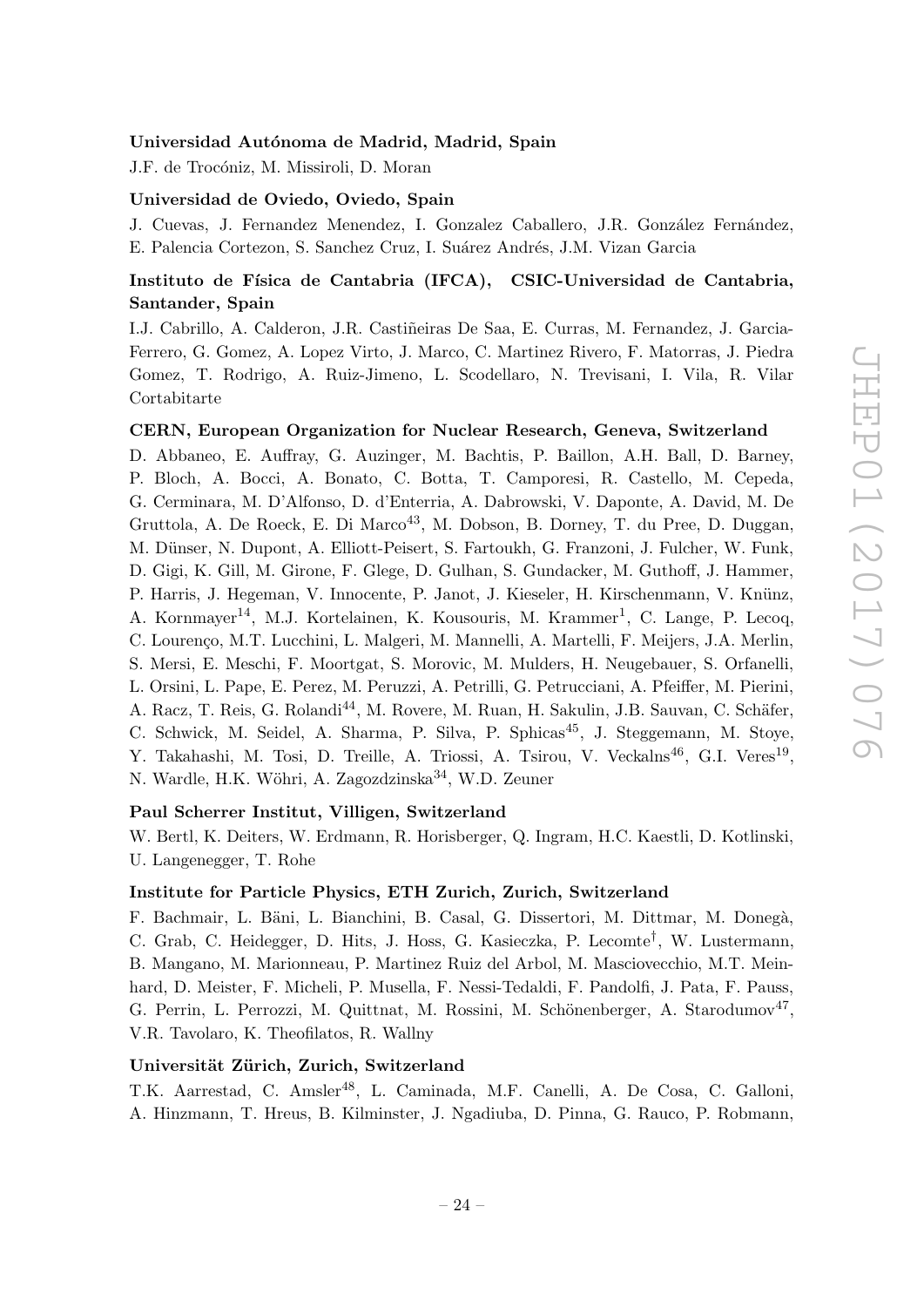D. Salerno, Y. Yang, A. Zucchetta

### National Central University, Chung-Li, Taiwan

V. Candelise, T.H. Doan, Sh. Jain, R. Khurana, M. Konyushikhin, C.M. Kuo, W. Lin, Y.J. Lu, A. Pozdnyakov, S.S. Yu

### National Taiwan University (NTU), Taipei, Taiwan

Arun Kumar, P. Chang, Y.H. Chang, Y.W. Chang, Y. Chao, K.F. Chen, P.H. Chen, C. Dietz, F. Fiori, W.-S. Hou, Y. Hsiung, Y.F. Liu, R.-S. Lu, M. Miñano Moya, E. Paganis, A. Psallidas, J.f. Tsai, Y.M. Tzeng

# Chulalongkorn University, Faculty of Science, Department of Physics, Bangkok, Thailand

B. Asavapibhop, G. Singh, N. Srimanobhas, N. Suwonjandee

### Cukurova University, Adana, Turkey

A. Adiguzel, S. Cerci<sup>49</sup>, S. Damarseckin, Z.S. Demiroglu, C. Dozen, I. Dumanoglu, S. Girgis, G. Gokbulut, Y. Guler, I. Hos, E.E. Kangal<sup>50</sup>, O. Kara, U. Kiminsu, M. Oglakci, G. Onengut<sup>51</sup>, K. Ozdemir<sup>52</sup>, D. Sunar Cerci<sup>49</sup>, B. Tali<sup>49</sup>, H. Topakli<sup>53</sup>, S. Turkcapar, I.S. Zorbakir, C. Zorbilmez

### Middle East Technical University, Physics Department, Ankara, Turkey

B. Bilin, S. Bilmis, B. Isildak<sup>54</sup>, G. Karapinar<sup>55</sup>, M. Yalvac, M. Zeyrek

### Bogazici University, Istanbul, Turkey

E. Gülmez, M. Kaya<sup>56</sup>, O. Kaya<sup>57</sup>, E.A. Yetkin<sup>58</sup>, T. Yetkin<sup>59</sup>

### Istanbul Technical University, Istanbul, Turkey

A. Cakir, K. Cankocak, S. Sen<sup>60</sup>

# Institute for Scintillation Materials of National Academy of Science of Ukraine, Kharkov, Ukraine

B. Grynyov

# National Scientific Center, Kharkov Institute of Physics and Technology, Kharkov, Ukraine

L. Levchuk, P. Sorokin

### University of Bristol, Bristol, United Kingdom

R. Aggleton, F. Ball, L. Beck, J.J. Brooke, D. Burns, E. Clement, D. Cussans, H. Flacher, J. Goldstein, M. Grimes, G.P. Heath, H.F. Heath, J. Jacob, L. Kreczko, C. Lucas, D.M. Newbold<sup>61</sup>, S. Paramesvaran, A. Poll, T. Sakuma, S. Seif El Nasr-storey, D. Smith, V.J. Smith

# Rutherford Appleton Laboratory, Didcot, United Kingdom

K.W. Bell, A. Belyaev<sup>62</sup>, C. Brew, R.M. Brown, L. Calligaris, D. Cieri, D.J.A. Cockerill, J.A. Coughlan, K. Harder, S. Harper, E. Olaiya, D. Petyt, C.H. Shepherd-Themistocleous, A. Thea, I.R. Tomalin, T. Williams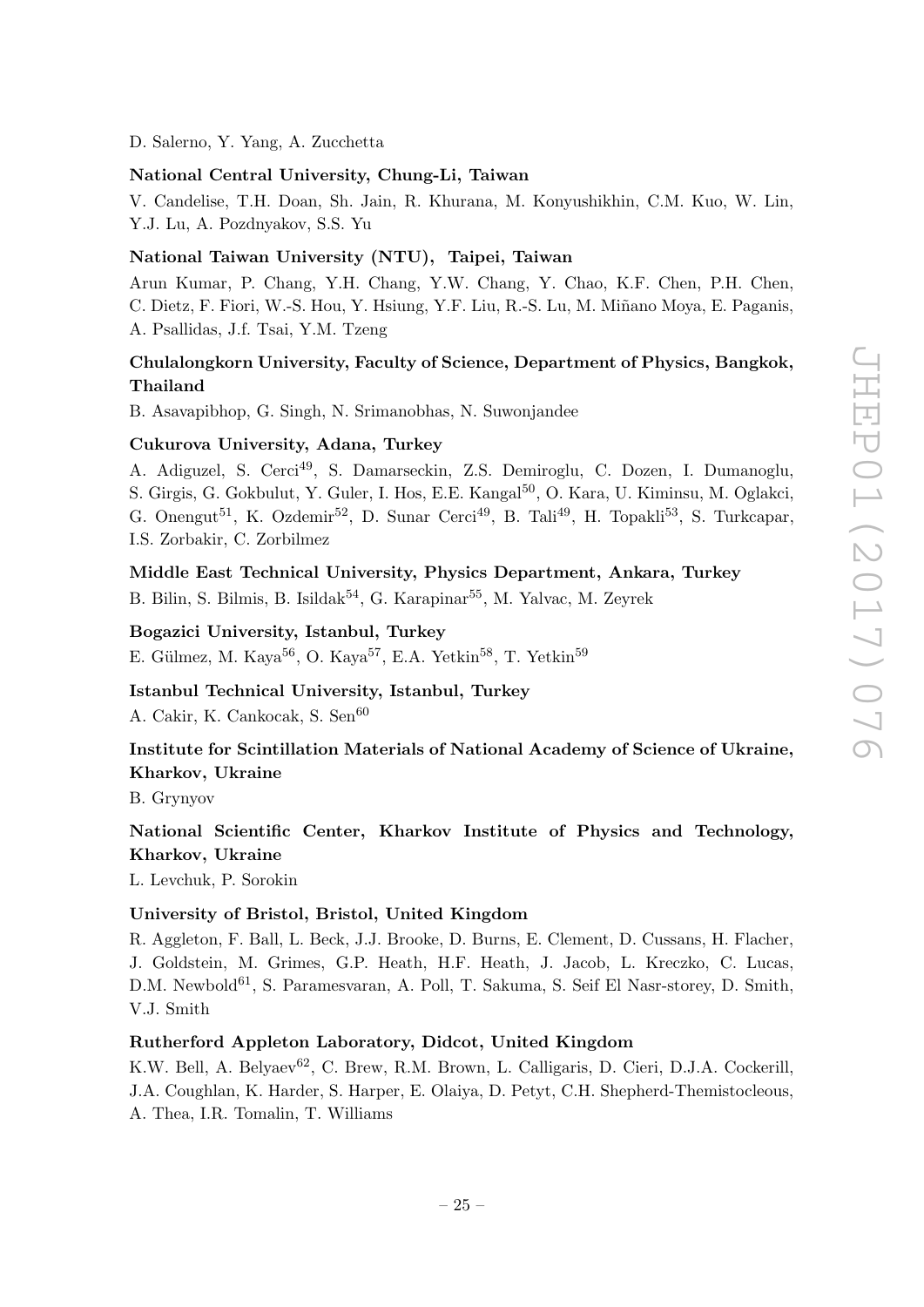### Imperial College, London, United Kingdom

M. Baber, R. Bainbridge, O. Buchmuller, A. Bundock, D. Burton, S. Casasso, M. Citron, D. Colling, L. Corpe, P. Dauncey, G. Davies, A. De Wit, M. Della Negra, R. Di Maria, P. Dunne, A. Elwood, D. Futyan, Y. Haddad, G. Hall, G. Iles, T. James, R. Lane, C. Laner, R. Lucas<sup>61</sup>, L. Lyons, A.-M. Magnan, S. Malik, L. Mastrolorenzo, J. Nash, A. Nikitenko<sup>47</sup>, J. Pela, B. Penning, M. Pesaresi, D.M. Raymond, A. Richards, A. Rose, C. Seez, S. Summers, A. Tapper, K. Uchida, M. Vazquez Acosta<sup>63</sup>, T. Virdee<sup>14</sup>, J. Wright, S.C. Zenz

#### Brunel University, Uxbridge, United Kingdom

J.E. Cole, P.R. Hobson, A. Khan, P. Kyberd, D. Leslie, I.D. Reid, P. Symonds, L. Teodorescu, M. Turner

### Baylor University, Waco, U.S.A.

A. Borzou, K. Call, J. Dittmann, K. Hatakeyama, H. Liu, N. Pastika

### The University of Alabama, Tuscaloosa, U.S.A.

O. Charaf, S.I. Cooper, C. Henderson, P. Rumerio, C. West

#### Boston University, Boston, U.S.A.

D. Arcaro, A. Avetisyan, T. Bose, D. Gastler, D. Rankin, C. Richardson, J. Rohlf, L. Sulak, D. Zou

#### Brown University, Providence, U.S.A.

G. Benelli, E. Berry, D. Cutts, A. Garabedian, J. Hakala, U. Heintz, J.M. Hogan, O. Jesus, K.H.M. Kwok, E. Laird, G. Landsberg, Z. Mao, M. Narain, S. Piperov, S. Sagir, E. Spencer, R. Syarif

### University of California, Davis, Davis, U.S.A.

R. Breedon, G. Breto, D. Burns, M. Calderon De La Barca Sanchez, S. Chauhan, M. Chertok, J. Conway, R. Conway, P.T. Cox, R. Erbacher, C. Flores, G. Funk, M. Gardner, W. Ko, R. Lander, C. Mclean, M. Mulhearn, D. Pellett, J. Pilot, S. Shalhout, J. Smith, M. Squires, D. Stolp, M. Tripathi, S. Wilbur, R. Yohay

### University of California, Los Angeles, U.S.A.

R. Cousins, P. Everaerts, A. Florent, J. Hauser, M. Ignatenko, N. Mccoll, D. Saltzberg, E. Takasugi, V. Valuev, M. Weber

### University of California, Riverside, Riverside, U.S.A.

K. Burt, R. Clare, J. Ellison, J.W. Gary, S.M.A. Ghiasi Shirazi, G. Hanson, J. Heilman, P. Jandir, E. Kennedy, F. Lacroix, O.R. Long, M. Olmedo Negrete, M.I. Paneva, A. Shrinivas, W. Si, H. Wei, S. Wimpenny, B. R. Yates

### University of California, San Diego, La Jolla, U.S.A.

J.G. Branson, G.B. Cerati, S. Cittolin, M. Derdzinski, R. Gerosa, A. Holzner, D. Klein, V. Krutelyov, J. Letts, I. Macneill, D. Olivito, S. Padhi, M. Pieri, M. Sani, V. Sharma, S. Simon, M. Tadel, A. Vartak, S. Wasserbaech<sup>64</sup>, C. Welke, J. Wood, F. Würthwein, A. Yagil, G. Zevi Della Porta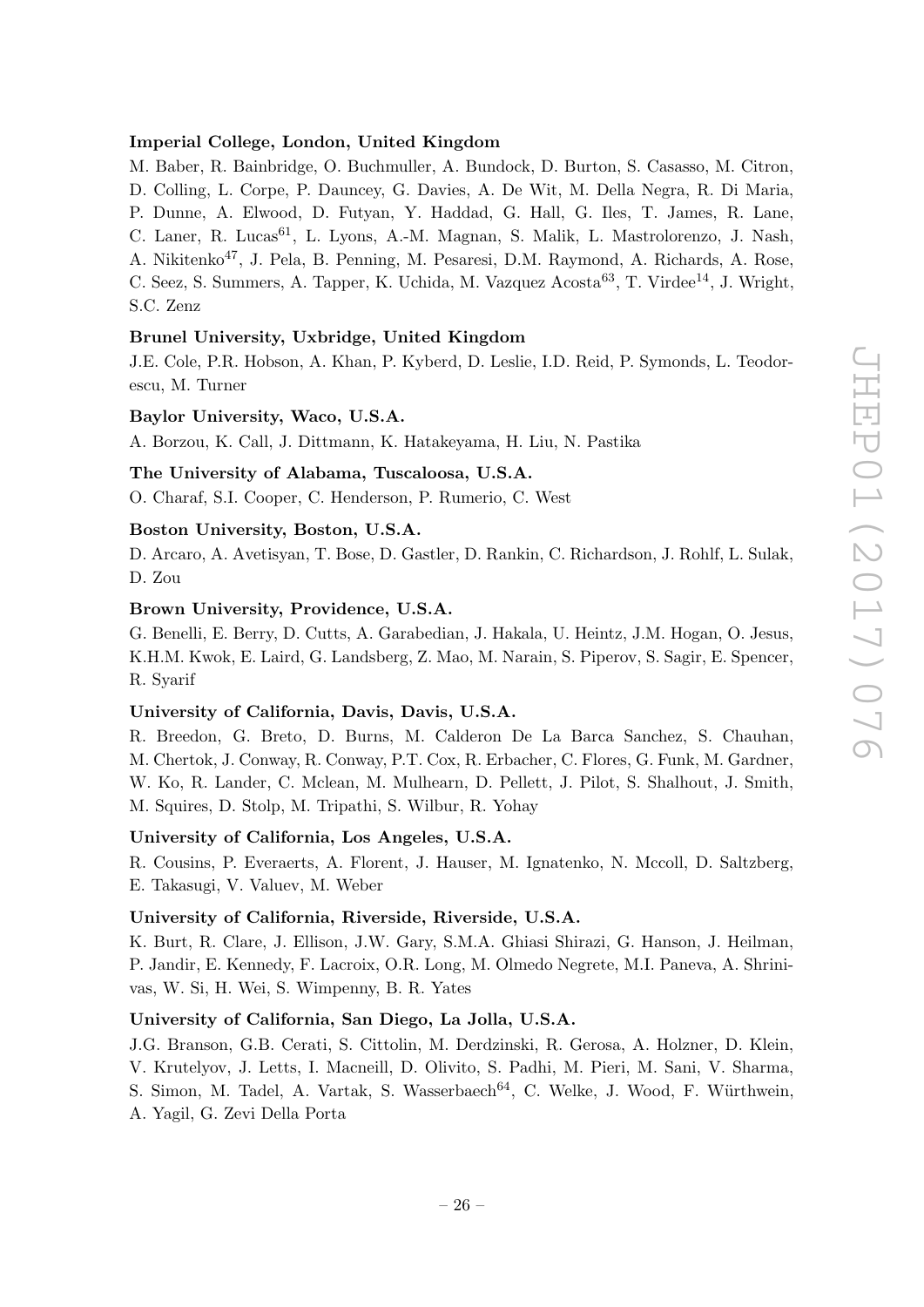# University of California, Santa Barbara - Department of Physics, Santa Barbara, U.S.A.

R. Bhandari, J. Bradmiller-Feld, C. Campagnari, A. Dishaw, V. Dutta, K. Flowers, M. Franco Sevilla, P. Geffert, C. George, F. Golf, L. Gouskos, J. Gran, R. Heller, J. Incandela, S.D. Mullin, A. Ovcharova, J. Richman, D. Stuart, I. Suarez, J. Yoo

### California Institute of Technology, Pasadena, U.S.A.

D. Anderson, A. Apresyan, J. Bendavid, A. Bornheim, J. Bunn, Y. Chen, J. Duarte, J.M. Lawhorn, A. Mott, H.B. Newman, C. Pena, M. Spiropulu, J.R. Vlimant, S. Xie, R.Y. Zhu

### Carnegie Mellon University, Pittsburgh, U.S.A.

M.B. Andrews, V. Azzolini, T. Ferguson, M. Paulini, J. Russ, M. Sun, H. Vogel, I. Vorobiev

### University of Colorado Boulder, Boulder, U.S.A.

J.P. Cumalat, W.T. Ford, F. Jensen, A. Johnson, M. Krohn, T. Mulholland, K. Stenson, S.R. Wagner

### Cornell University, Ithaca, U.S.A.

J. Alexander, J. Chaves, J. Chu, S. Dittmer, K. Mcdermott, N. Mirman, G. Nicolas Kaufman, J.R. Patterson, A. Rinkevicius, A. Ryd, L. Skinnari, L. Soffi, S.M. Tan, Z. Tao, J. Thom, J. Tucker, P. Wittich, M. Zientek

### Fairfield University, Fairfield, U.S.A.

D. Winn

### Fermi National Accelerator Laboratory, Batavia, U.S.A.

S. Abdullin, M. Albrow, G. Apollinari, S. Banerjee, L.A.T. Bauerdick, A. Beretvas, J. Berryhill, P.C. Bhat, G. Bolla, K. Burkett, J.N. Butler, H.W.K. Cheung, F. Chlebana, S. Cihangir† , M. Cremonesi, V.D. Elvira, I. Fisk, J. Freeman, E. Gottschalk, L. Gray, D. Green, S. Grünendahl, O. Gutsche, D. Hare, R.M. Harris, S. Hasegawa, J. Hirschauer, Z. Hu, B. Jayatilaka, S. Jindariani, M. Johnson, U. Joshi, B. Klima, B. Kreis, S. Lammel, J. Linacre, D. Lincoln, R. Lipton, T. Liu, R. Lopes De S´a, J. Lykken, K. Maeshima, N. Magini, J.M. Marraffino, S. Maruyama, D. Mason, P. McBride, P. Merkel, S. Mrenna, S. Nahn, C. Newman-Holmes† , V. O'Dell, K. Pedro, O. Prokofyev, G. Rakness, L. Ristori, E. Sexton-Kennedy, A. Soha, W.J. Spalding, L. Spiegel, S. Stoynev, N. Strobbe, L. Taylor, S. Tkaczyk, N.V. Tran, L. Uplegger, E.W. Vaandering, C. Vernieri, M. Verzocchi, R. Vidal, M. Wang, H.A. Weber, A. Whitbeck

#### University of Florida, Gainesville, U.S.A.

D. Acosta, P. Avery, P. Bortignon, D. Bourilkov, A. Brinkerhoff, A. Carnes, M. Carver, D. Curry, S. Das, R.D. Field, I.K. Furic, J. Konigsberg, A. Korytov, P. Ma, K. Matchev, H. Mei, P. Milenovic65, G. Mitselmakher, D. Rank, L. Shchutska, D. Sperka, L. Thomas, J. Wang, S. Wang, J. Yelton

### Florida International University, Miami, U.S.A.

S. Linn, P. Markowitz, G. Martinez, J.L. Rodriguez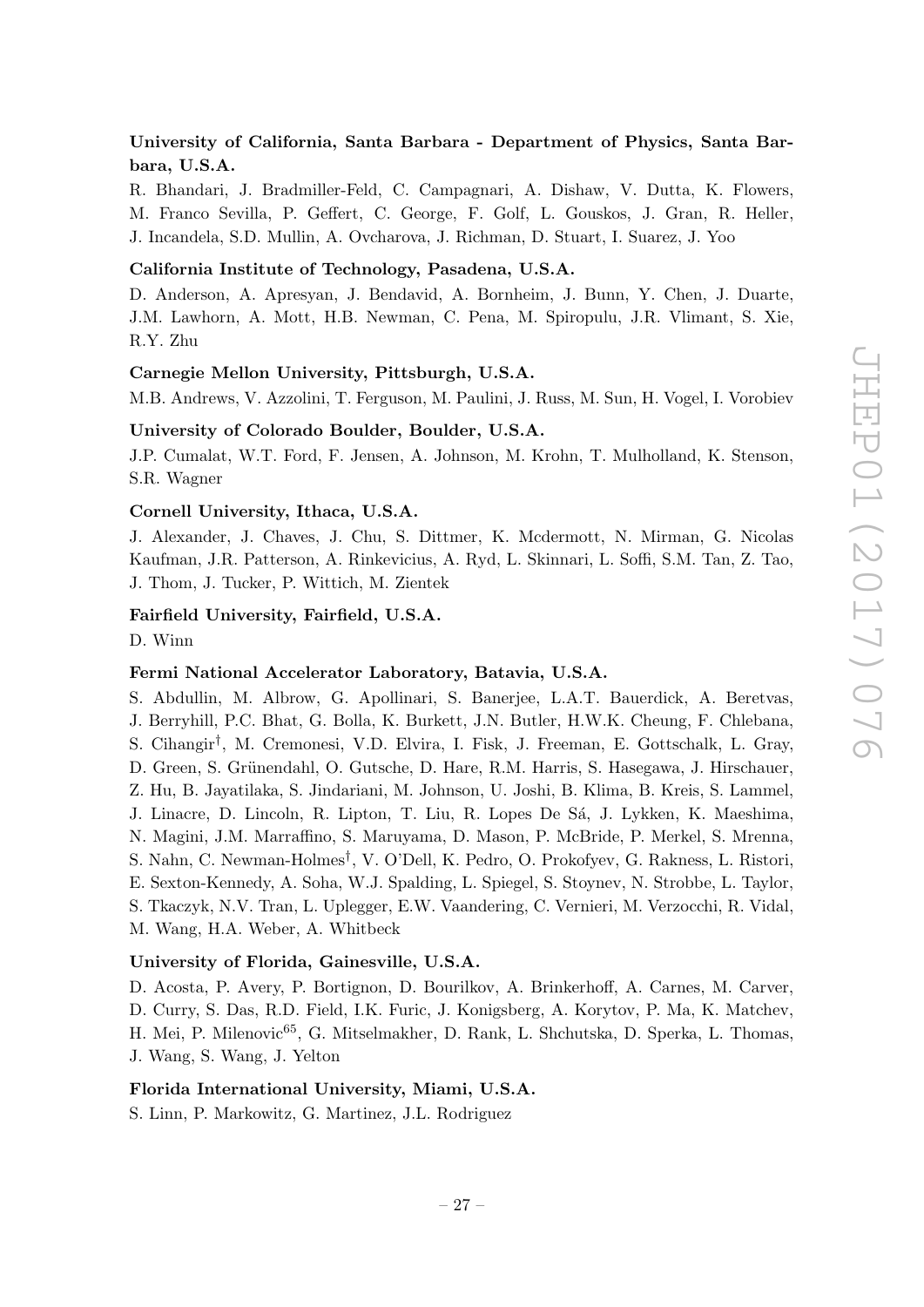### Florida State University, Tallahassee, U.S.A.

A. Ackert, J.R. Adams, T. Adams, A. Askew, S. Bein, B. Diamond, S. Hagopian, V. Hagopian, K.F. Johnson, A. Khatiwada, H. Prosper, A. Santra, M. Weinberg

### Florida Institute of Technology, Melbourne, U.S.A.

M.M. Baarmand, V. Bhopatkar, S. Colafranceschi<sup>66</sup>, M. Hohlmann, D. Noonan, T. Roy, F. Yumiceva

### University of Illinois at Chicago (UIC), Chicago, U.S.A.

M.R. Adams, L. Apanasevich, D. Berry, R.R. Betts, I. Bucinskaite, R. Cavanaugh, O. Evdokimov, L. Gauthier, C.E. Gerber, D.J. Hofman, K. Jung, P. Kurt, C. O'Brien, I.D. Sandoval Gonzalez, P. Turner, N. Varelas, H. Wang, Z. Wu, M. Zakaria, J. Zhang

### The University of Iowa, Iowa City, U.S.A.

B. Bilki<sup>67</sup>, W. Clarida, K. Dilsiz, S. Durgut, R.P. Gandrajula, M. Haytmyradov, V. Khristenko, J.-P. Merlo, H. Mermerkaya<sup>68</sup>, A. Mestvirishvili, A. Moeller, J. Nachtman, H. Ogul, Y. Onel, F. Ozok<sup>69</sup>, A. Penzo, C. Snyder, E. Tiras, J. Wetzel, K. Yi

# Johns Hopkins University, Baltimore, U.S.A.

I. Anderson, B. Blumenfeld, A. Cocoros, N. Eminizer, D. Fehling, L. Feng, A.V. Gritsan, P. Maksimovic, C. Martin, M. Osherson, J. Roskes, U. Sarica, M. Swartz, M. Xiao, Y. Xin, C. You

#### The University of Kansas, Lawrence, U.S.A.

A. Al-bataineh, P. Baringer, A. Bean, S. Boren, J. Bowen, C. Bruner, J. Castle, L. Forthomme, R.P. Kenny III, A. Kropivnitskaya, D. Majumder, W. Mcbrayer, M. Murray, S. Sanders, R. Stringer, J.D. Tapia Takaki, Q. Wang

### Kansas State University, Manhattan, U.S.A.

A. Ivanov, K. Kaadze, S. Khalil, Y. Maravin, A. Mohammadi, L.K. Saini, N. Skhirtladze, S. Toda

### Lawrence Livermore National Laboratory, Livermore, U.S.A.

F. Rebassoo, D. Wright

### University of Maryland, College Park, U.S.A.

C. Anelli, A. Baden, O. Baron, A. Belloni, B. Calvert, S.C. Eno, C. Ferraioli, J.A. Gomez, N.J. Hadley, S. Jabeen, R.G. Kellogg, T. Kolberg, J. Kunkle, Y. Lu, A.C. Mignerey, F. Ricci-Tam, Y.H. Shin, A. Skuja, M.B. Tonjes, S.C. Tonwar

### Massachusetts Institute of Technology, Cambridge, U.S.A.

D. Abercrombie, B. Allen, A. Apyan, R. Barbieri, A. Baty, R. Bi, K. Bierwagen, S. Brandt, W. Busza, I.A. Cali, Z. Demiragli, L. Di Matteo, G. Gomez Ceballos, M. Goncharov, D. Hsu, Y. Iiyama, G.M. Innocenti, M. Klute, D. Kovalskyi, K. Krajczar, Y.S. Lai, Y.-J. Lee, A. Levin, P.D. Luckey, A.C. Marini, C. Mcginn, C. Mironov, S. Narayanan, X. Niu, C. Paus, C. Roland, G. Roland, J. Salfeld-Nebgen, G.S.F. Stephans, K. Sumorok, K. Tatar, M. Varma, D. Velicanu, J. Veverka, J. Wang, T.W. Wang, B. Wyslouch, M. Yang, V. Zhukova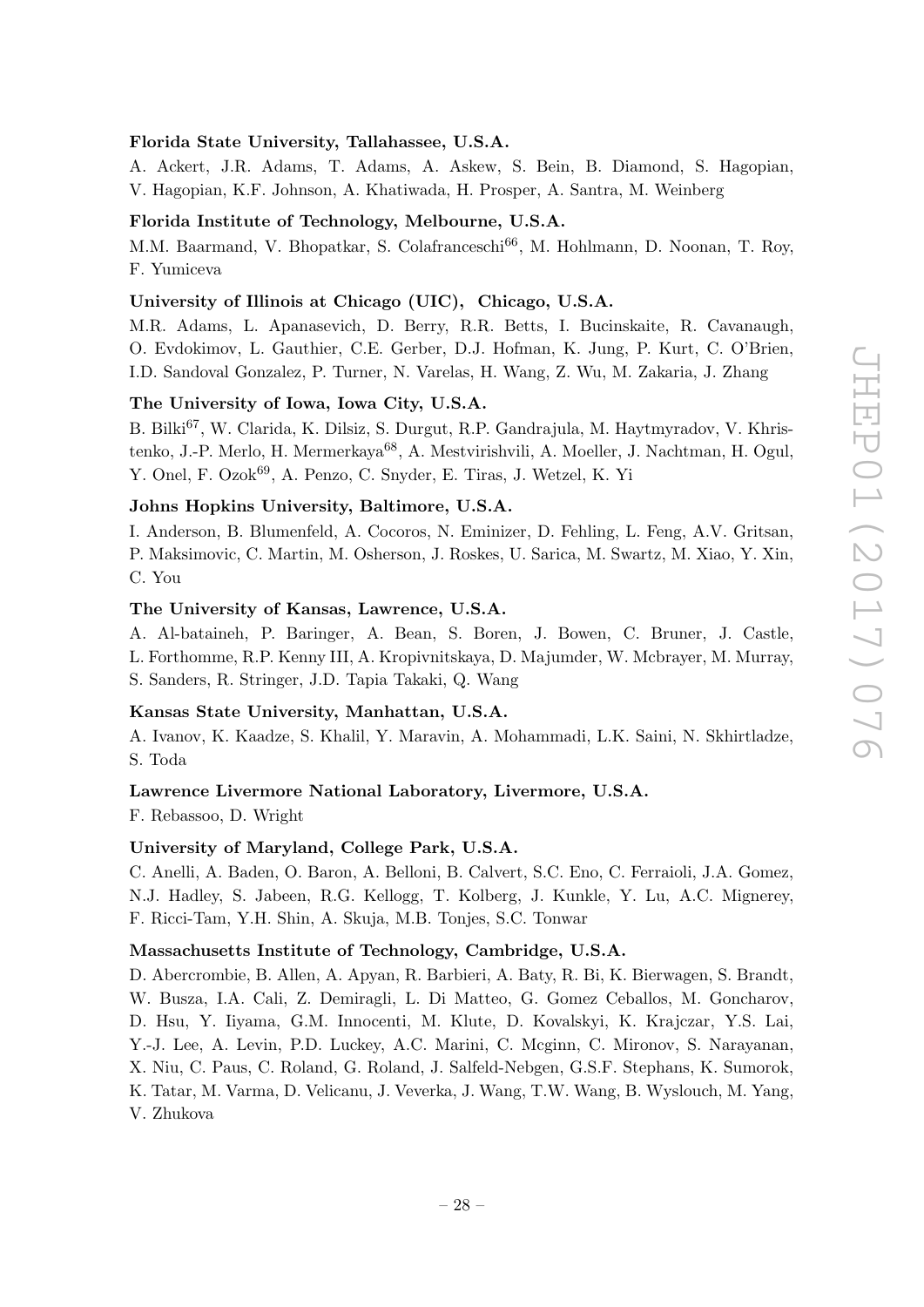### University of Minnesota, Minneapolis, U.S.A.

A.C. Benvenuti, R.M. Chatterjee, A. Evans, A. Finkel, A. Gude, P. Hansen, S. Kalafut, S.C. Kao, Y. Kubota, Z. Lesko, J. Mans, S. Nourbakhsh, N. Ruckstuhl, R. Rusack, N. Tambe, J. Turkewitz

### University of Mississippi, Oxford, U.S.A.

J.G. Acosta, S. Oliveros

### University of Nebraska-Lincoln, Lincoln, U.S.A.

E. Avdeeva, R. Bartek, K. Bloom, D.R. Claes, A. Dominguez, C. Fangmeier, R. Gonzalez Suarez, R. Kamalieddin, I. Kravchenko, A. Malta Rodrigues, F. Meier, J. Monroy, J.E. Siado, G.R. Snow, B. Stieger

### State University of New York at Buffalo, Buffalo, U.S.A.

M. Alyari, J. Dolen, J. George, A. Godshalk, C. Harrington, I. Iashvili, J. Kaisen, A. Kharchilava, A. Kumar, A. Parker, S. Rappoccio, B. Roozbahani

### Northeastern University, Boston, U.S.A.

G. Alverson, E. Barberis, A. Hortiangtham, A. Massironi, D.M. Morse, D. Nash, T. Orimoto, R. Teixeira De Lima, D. Trocino, R.-J. Wang, D. Wood

#### Northwestern University, Evanston, U.S.A.

S. Bhattacharya, K.A. Hahn, A. Kubik, A. Kumar, J.F. Low, N. Mucia, N. Odell, B. Pollack, M.H. Schmitt, K. Sung, M. Trovato, M. Velasco

# University of Notre Dame, Notre Dame, U.S.A.

N. Dev, M. Hildreth, K. Hurtado Anampa, C. Jessop, D.J. Karmgard, N. Kellams, K. Lannon, N. Marinelli, F. Meng, C. Mueller, Y. Musienko<sup>35</sup>, M. Planer, A. Reinsvold, R. Ruchti, G. Smith, S. Taroni, M. Wayne, M. Wolf, A. Woodard

#### The Ohio State University, Columbus, U.S.A.

J. Alimena, L. Antonelli, J. Brinson, B. Bylsma, L.S. Durkin, S. Flowers, B. Francis, A. Hart, C. Hill, R. Hughes, W. Ji, B. Liu, W. Luo, D. Puigh, B.L. Winer, H.W. Wulsin

#### Princeton University, Princeton, U.S.A.

S. Cooperstein, O. Driga, P. Elmer, J. Hardenbrook, P. Hebda, D. Lange, J. Luo, D. Marlow, J. Mc Donald, T. Medvedeva, K. Mei, M. Mooney, J. Olsen, C. Palmer, P. Piroué, D. Stickland, C. Tully, A. Zuranski

### University of Puerto Rico, Mayaguez, U.S.A.

S. Malik

### Purdue University, West Lafayette, U.S.A.

A. Barker, V.E. Barnes, S. Folgueras, L. Gutay, M.K. Jha, M. Jones, A.W. Jung, D.H. Miller, N. Neumeister, J.F. Schulte, X. Shi, J. Sun, A. Svyatkovskiy, F. Wang, W. Xie, L. Xu

### Purdue University Calumet, Hammond, U.S.A.

N. Parashar, J. Stupak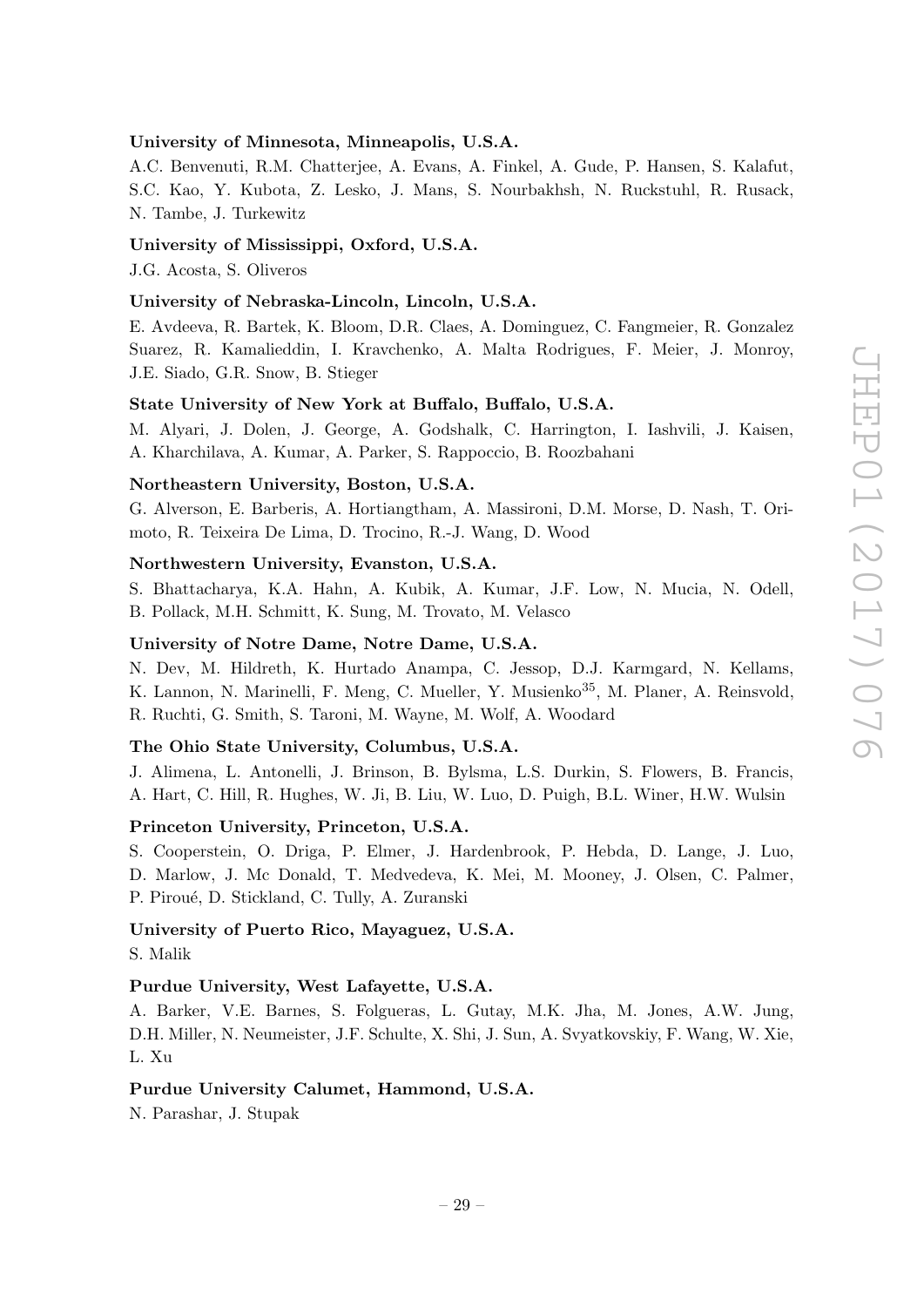### Rice University, Houston, U.S.A.

A. Adair, B. Akgun, Z. Chen, K.M. Ecklund, F.J.M. Geurts, M. Guilbaud, W. Li, B. Michlin, M. Northup, B.P. Padley, R. Redjimi, J. Roberts, J. Rorie, Z. Tu, J. Zabel

### University of Rochester, Rochester, U.S.A.

B. Betchart, A. Bodek, P. de Barbaro, R. Demina, Y.t. Duh, T. Ferbel, M. Galanti, A. Garcia-Bellido, J. Han, O. Hindrichs, A. Khukhunaishvili, K.H. Lo, P. Tan, M. Verzetti

### Rutgers, The State University of New Jersey, Piscataway, U.S.A.

A. Agapitos, J.P. Chou, E. Contreras-Campana, Y. Gershtein, T.A. Gómez Espinosa, E. Halkiadakis, M. Heindl, D. Hidas, E. Hughes, S. Kaplan, R. Kunnawalkam Elayavalli, S. Kyriacou, A. Lath, K. Nash, H. Saka, S. Salur, S. Schnetzer, D. Sheffield, S. Somalwar, R. Stone, S. Thomas, P. Thomassen, M. Walker

### University of Tennessee, Knoxville, U.S.A.

A.G. Delannoy, M. Foerster, J. Heideman, G. Riley, K. Rose, S. Spanier, K. Thapa

# Texas A&M University, College Station, U.S.A.

O. Bouhali70, A. Celik, M. Dalchenko, M. De Mattia, A. Delgado, S. Dildick, R. Eusebi, J. Gilmore, T. Huang, E. Juska, T. Kamon<sup>71</sup>, R. Mueller, Y. Pakhotin, R. Patel, A. Perloff, L. Perniè, D. Rathjens, A. Rose, A. Safonov, A. Tatarinov, K.A. Ulmer

#### Texas Tech University, Lubbock, U.S.A.

N. Akchurin, C. Cowden, J. Damgov, F. De Guio, C. Dragoiu, P.R. Dudero, J. Faulkner,

E. Gurpinar, S. Kunori, K. Lamichhane, S.W. Lee, T. Libeiro, T. Peltola, S. Undleeb, I. Volobouev, Z. Wang

#### Vanderbilt University, Nashville, U.S.A.

S. Greene, A. Gurrola, R. Janjam, W. Johns, C. Maguire, A. Melo, H. Ni, P. Sheldon, S. Tuo, J. Velkovska, Q. Xu

### University of Virginia, Charlottesville, U.S.A.

M.W. Arenton, P. Barria, B. Cox, J. Goodell, R. Hirosky, A. Ledovskoy, H. Li, C. Neu, T. Sinthuprasith, X. Sun, Y. Wang, E. Wolfe, F. Xia

### Wayne State University, Detroit, U.S.A.

C. Clarke, R. Harr, P.E. Karchin, J. Sturdy

### University of Wisconsin - Madison, Madison, WI, U.S.A.

D.A. Belknap, C. Caillol, S. Dasu, L. Dodd, S. Duric, B. Gomber, M. Grothe, M. Herndon, A. Hervé, P. Klabbers, A. Lanaro, A. Levine, K. Long, R. Loveless, I. Ojalvo, T. Perry, G.A. Pierro, G. Polese, T. Ruggles, A. Savin, N. Smith, W.H. Smith, D. Taylor, N. Woods

- 1: Also at Vienna University of Technology, Vienna, Austria
- 2: Also at State Key Laboratory of Nuclear Physics and Technology, Peking University, Beijing, China

<sup>†</sup>: Deceased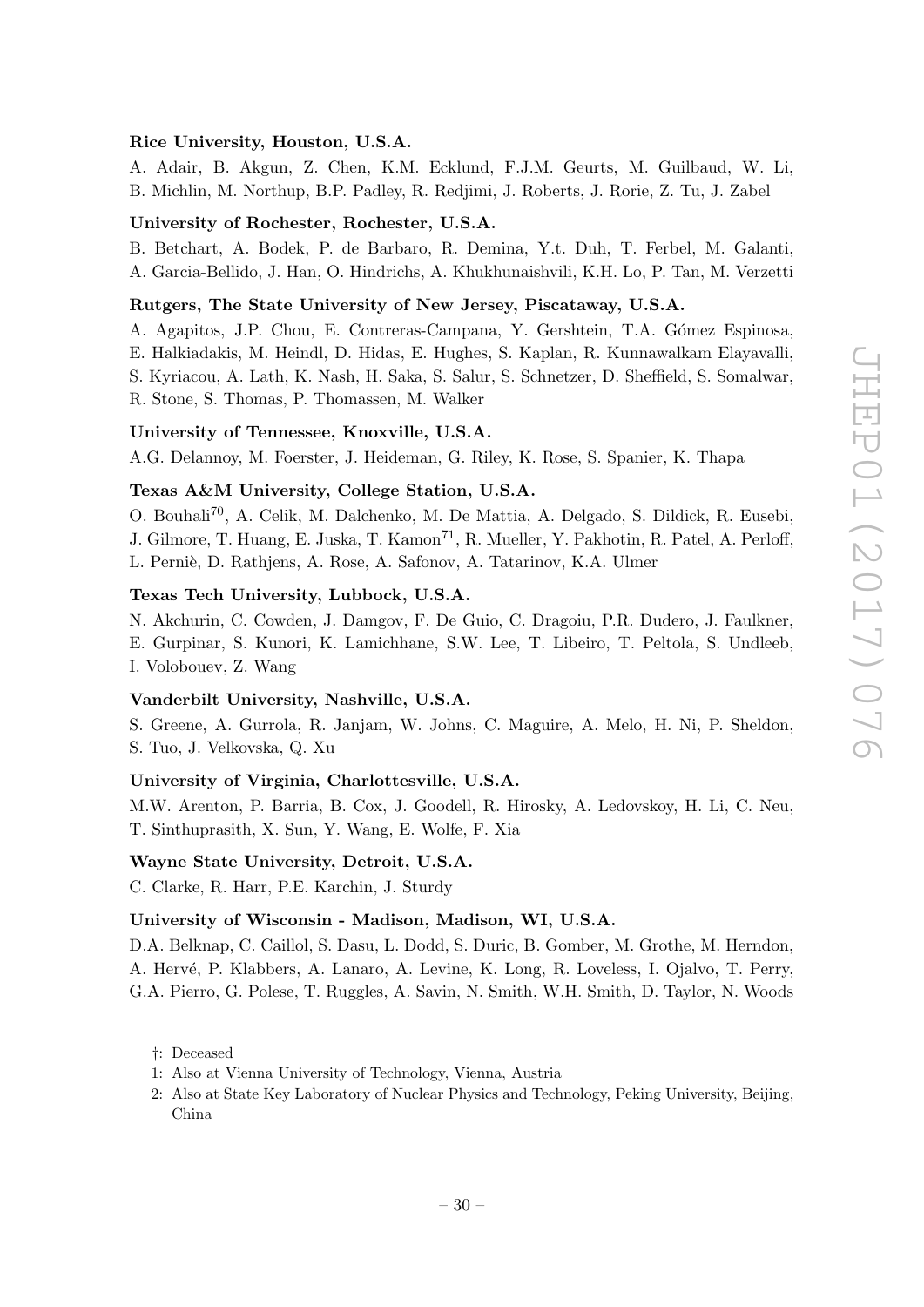- 3: Also at Institut Pluridisciplinaire Hubert Curien, Université de Strasbourg, Université de Haute Alsace Mulhouse, CNRS/IN2P3, Strasbourg, France
- 4: Also at Universidade Estadual de Campinas, Campinas, Brazil
- 5: Also at Universidade Federal de Pelotas, Pelotas, Brazil
- 6: Also at Université Libre de Bruxelles, Bruxelles, Belgium
- 7: Also at Deutsches Elektronen-Synchrotron, Hamburg, Germany
- 8: Also at Joint Institute for Nuclear Research, Dubna, Russia
- 9: Also at Ain Shams University, Cairo, Egypt
- 10: Now at British University in Egypt, Cairo, Egypt
- 11: Also at Zewail City of Science and Technology, Zewail, Egypt
- 12: Also at Université de Haute Alsace, Mulhouse, France
- 13: Also at Skobeltsyn Institute of Nuclear Physics, Lomonosov Moscow State University, Moscow, Russia
- 14: Also at CERN, European Organization for Nuclear Research, Geneva, Switzerland
- 15: Also at RWTH Aachen University, III. Physikalisches Institut A, Aachen, Germany
- 16: Also at University of Hamburg, Hamburg, Germany
- 17: Also at Brandenburg University of Technology, Cottbus, Germany
- 18: Also at Institute of Nuclear Research ATOMKI, Debrecen, Hungary
- 19: Also at MTA-ELTE Lendület CMS Particle and Nuclear Physics Group, Eötvös Loránd University, Budapest, Hungary
- 20: Also at University of Debrecen, Debrecen, Hungary
- 21: Also at Indian Institute of Science Education and Research, Bhopal, India
- 22: Also at Institute of Physics, Bhubaneswar, India
- 23: Also at University of Visva-Bharati, Santiniketan, India
- 24: Also at University of Ruhuna, Matara, Sri Lanka
- 25: Also at Isfahan University of Technology, Isfahan, Iran
- 26: Also at University of Tehran, Department of Engineering Science, Tehran, Iran
- 27: Also at Yazd University, Yazd, Iran
- 28: Also at Plasma Physics Research Center, Science and Research Branch, Islamic Azad University, Tehran, Iran
- 29: Also at Università degli Studi di Siena, Siena, Italy
- 30: Also at Purdue University, West Lafayette, U.S.A.
- 31: Also at International Islamic University of Malaysia, Kuala Lumpur, Malaysia
- 32: Also at Malaysian Nuclear Agency, MOSTI, Kajang, Malaysia
- 33: Also at Consejo Nacional de Ciencia y Tecnología, Mexico city, Mexico
- 34: Also at Warsaw University of Technology, Institute of Electronic Systems, Warsaw, Poland
- 35: Also at Institute for Nuclear Research, Moscow, Russia
- 36: Now at National Research Nuclear University 'Moscow Engineering Physics Institute' (MEPhI), Moscow, Russia
- 37: Also at St. Petersburg State Polytechnical University, St. Petersburg, Russia
- 38: Also at University of Florida, Gainesville, U.S.A.
- 39: Also at P.N. Lebedev Physical Institute, Moscow, Russia
- 40: Also at California Institute of Technology, Pasadena, U.S.A.
- 41: Also at Budker Institute of Nuclear Physics, Novosibirsk, Russia
- 42: Also at Faculty of Physics, University of Belgrade, Belgrade, Serbia
- 43: Also at INFN Sezione di Roma; Università di Roma, Roma, Italy
- 44: Also at Scuola Normale e Sezione dell'INFN, Pisa, Italy
- 45: Also at National and Kapodistrian University of Athens, Athens, Greece